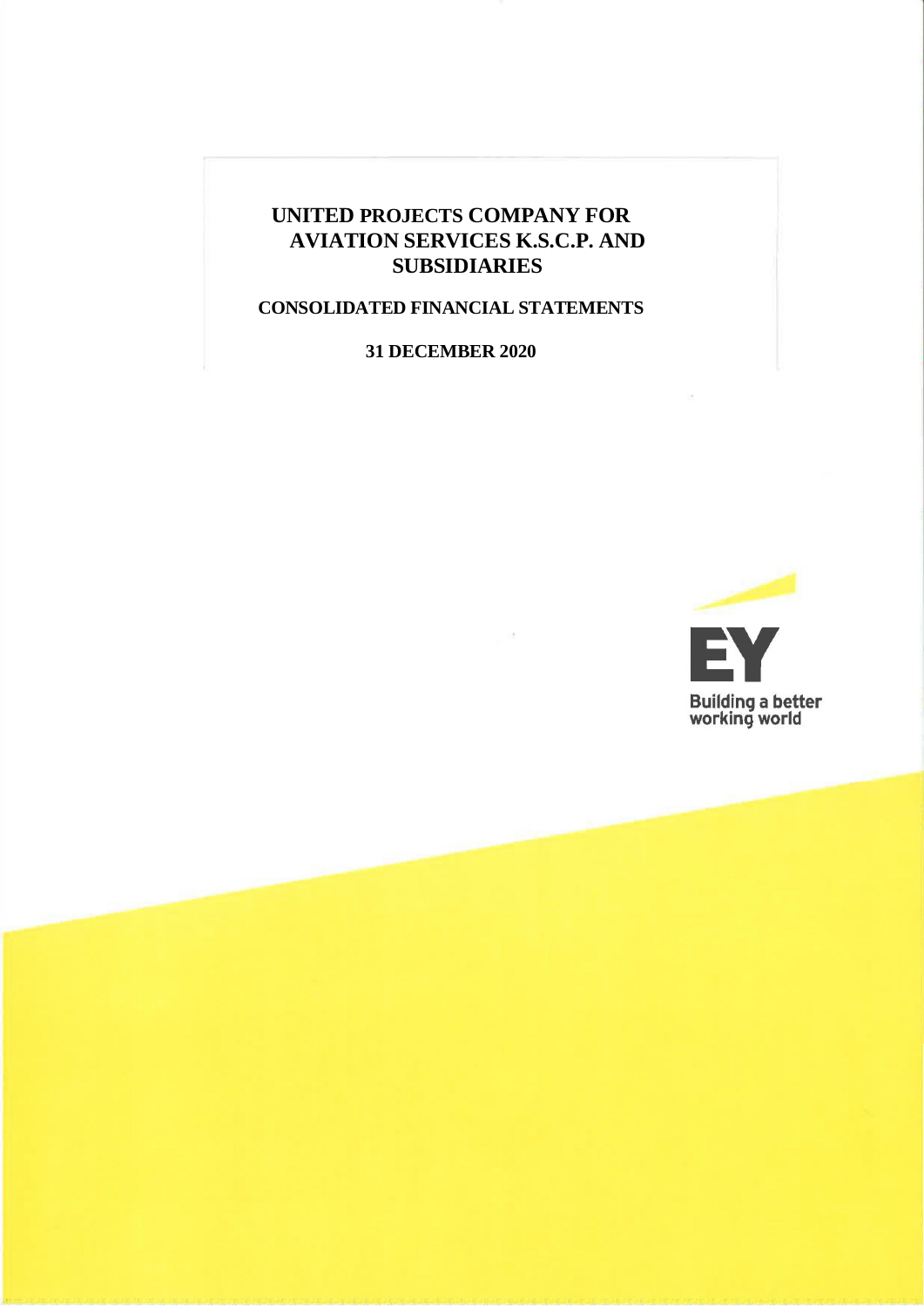

Ernst & Young Al Aiban, Al Osaimi & Partners P.O. Box 74 18–20th Floor, Baitak Tower Ahmed Al Jaber Street Safat Square 13001, Kuwait

### **INDEPENDENT AUDITOR'S REPORT TO THE SHAREHOLDERS OF UNITED PROJECTS COMPANY FOR AVIATION SERVICES K.S.C.P.**

#### **Report on the Audit of the Consolidated Financial Statements**

#### *Opinion*

We have audited the consolidated financial statements of United Projects Company For Aviation Services K.S.C.P. (the "Parent Company") and its subsidiaries (collectively, "the Group"), which comprise the consolidated statement of financial position as at 31 December 2020, and the consolidated statement of income, consolidated statement of comprehensive income, consolidated statement of changes in equity and consolidated statement of cash flows for the year then ended, and notes to the consolidated financial statements, including the summary of significant accounting policies.

In our opinion, the accompanying consolidated financial statements present fairly, in all material respects, the consolidated financial position of the Group as at 31 December 2020, and its consolidated financial performance and its consolidated cash flows for the year then ended in accordance with International Financial Reporting Standards ("IFRS").

#### *Basis for Opinion*

We conducted our audit in accordance with International Standards on Auditing (ISAs). Our responsibilities under those standards are further described in the *Auditor's Responsibilities for the Audit of the Consolidated Financial Statements* section of our report. We are independent of the Group in accordance with the International Ethics Standards Board for Accountants' International Code of Ethics for Professional Accountants *(including International Independence Standards)* (IESBA Code), and we have fulfilled our other ethical responsibilities in accordance with the IESBA Code. We believe that the audit evidence we have obtained is sufficient and appropriate to provide a basis for our opinion.

#### *Key Audit Matters*

Key audit matters are those matters that, in our professional judgment, were of most significance in our audit of the consolidated financial statements of the current year. These matters were addressed in the context of our audit of the consolidated financial statements as a whole, and in forming our opinion thereon, and we do not provide a separate opinion on these matters. For each matter below, our description of how our audit addressed the matter is provided in that context.

#### *Valuation of a financing arrangement*

The Group has started financing a related party since 2014 for constructing and developing a mega commercial mall in UAE ("Project") through a complex financing arrangement. As the terms of the agreement are critical for assessing the classification of this arrangement and the valuation of amounts due from an associate, the management evaluates these terms. The financing arrangement is classified as a debt instrument at fair value through profit or loss. The management assessed the fair value of the financing arrangement based on the fair value of the Project at the reporting date using the discounted cash flow method that requires the use of various unobservable inputs. Given the significance of the Project and the complexity and estimation uncertainty involved in the valuation of the financing arrangement, especially with COVID 19 considerations, we have identified the valuation of the financing arrangement as a key audit matter.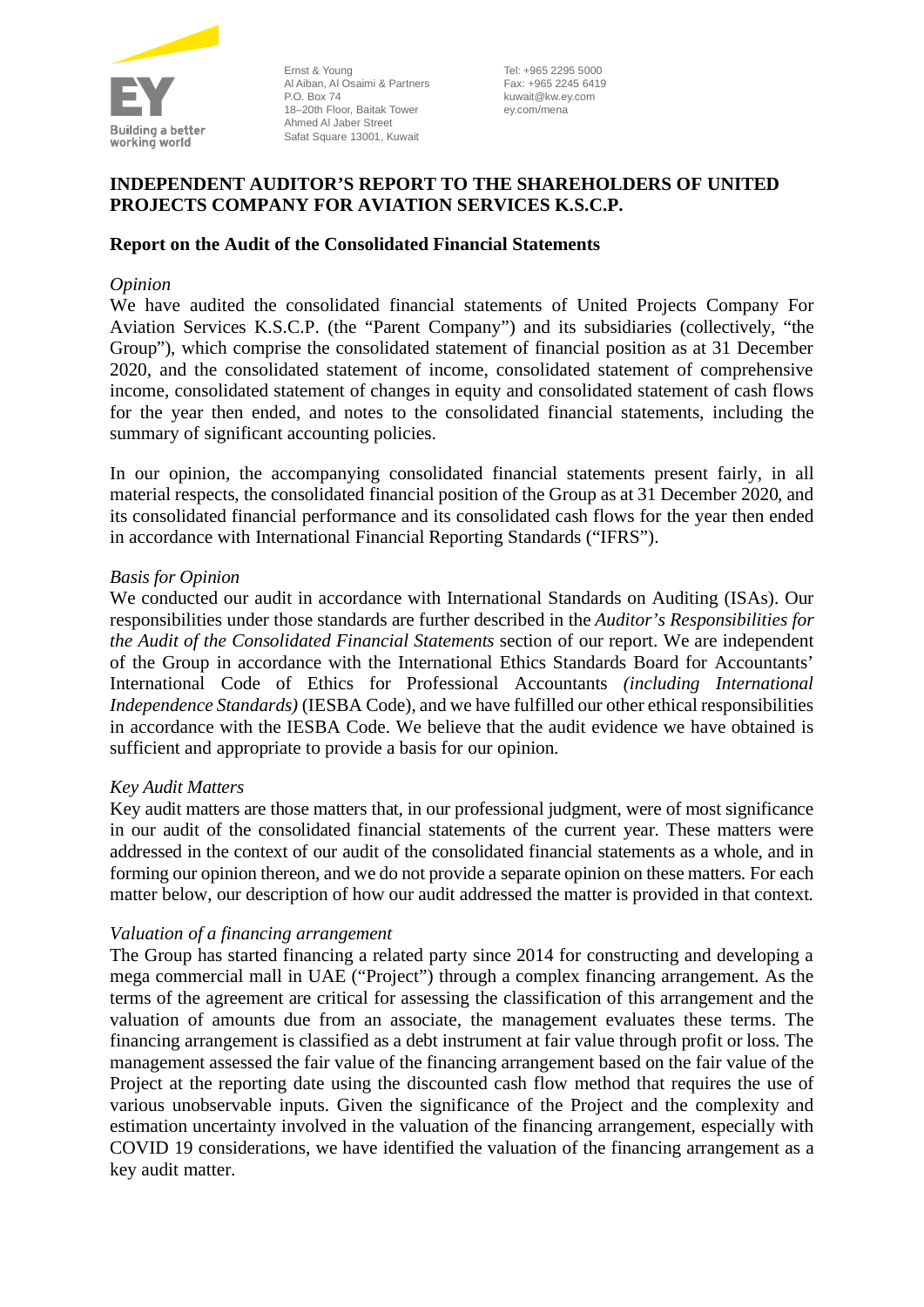

### **INDEPENDENT AUDITOR'S REPORT TO THE SHAREHOLDERS OF UNITED PROJECTS COMPANY FOR AVIATION SERVICES K.S.C.P. (continued)**

#### **Report on the Audit of the Consolidated Financial Statements (continued)**

#### *Valuation of a financing arrangement (continued)*

As part of our audit procedures, among others, we have evaluated the terms of various agreements entered by the Group in relation to this Project to assess the appropriateness of the accounting treatment, classification and disclosure of all aspects of the financing arrangements to date. We have tested a sample of the material contributions made during the year to finance the Project by tracing them to supporting evidence and comparing it with the contractual terms of the agreements. For the valuation of the Project, we involved our internal valuation specialists to assist us in evaluating the appropriateness of the methodology used and challenging of the assumptions and judgements applied by management.

We evaluated the adequacy of the Group's disclosures concerning the loan to an associate in Note 14 to the consolidated financial statements, including disclosures of key assumptions, judgements and sensitivities in Note 21.

#### *Other information included in the Group's 2020 Annual Report*

Management is responsible for the other information. Other information consists of the information included in the Group's 2020 Annual Report, other than the consolidated financial statements and our auditor's report thereon. We obtained the report of the Parent Company's Board of Directors, prior to the date of our auditor's report, and we expect to obtain the remaining sections of the Annual Report after the date of our auditor's report.

Our opinion on the consolidated financial statements does not cover the other information and we do not express any form of assurance conclusion thereon.

In connection with our audit of the consolidated financial statements, our responsibility is to read the other information and, in doing so, consider whether the other information is materially inconsistent with the consolidated financial statements or our knowledge obtained in the audit, or otherwise appears to be materially misstated. If, based on the work we have performed, we conclude that there is a material misstatement of this other information; we are required to report that fact. We have nothing to report in this regard.

#### *Responsibilities of Management and Those Charged with Governance for the Consolidated Financial Statements*

Management is responsible for the preparation and fair presentation of the consolidated financial statements in accordance with the IFRS, and for such internal control as management determines is necessary to enable the preparation of consolidated financial statements that are free from material misstatement, whether due to fraud or error.

In preparing the consolidated financial statements, management is responsible for assessing the Group's ability to continue as a going concern, disclosing, as applicable, matters related to going concern and using the going concern basis of accounting unless management either intends to liquidate the Group or to cease operations, or has no realistic alternative but to do so.

Those Charged with Governance are responsible for overseeing the Group's financial reporting process.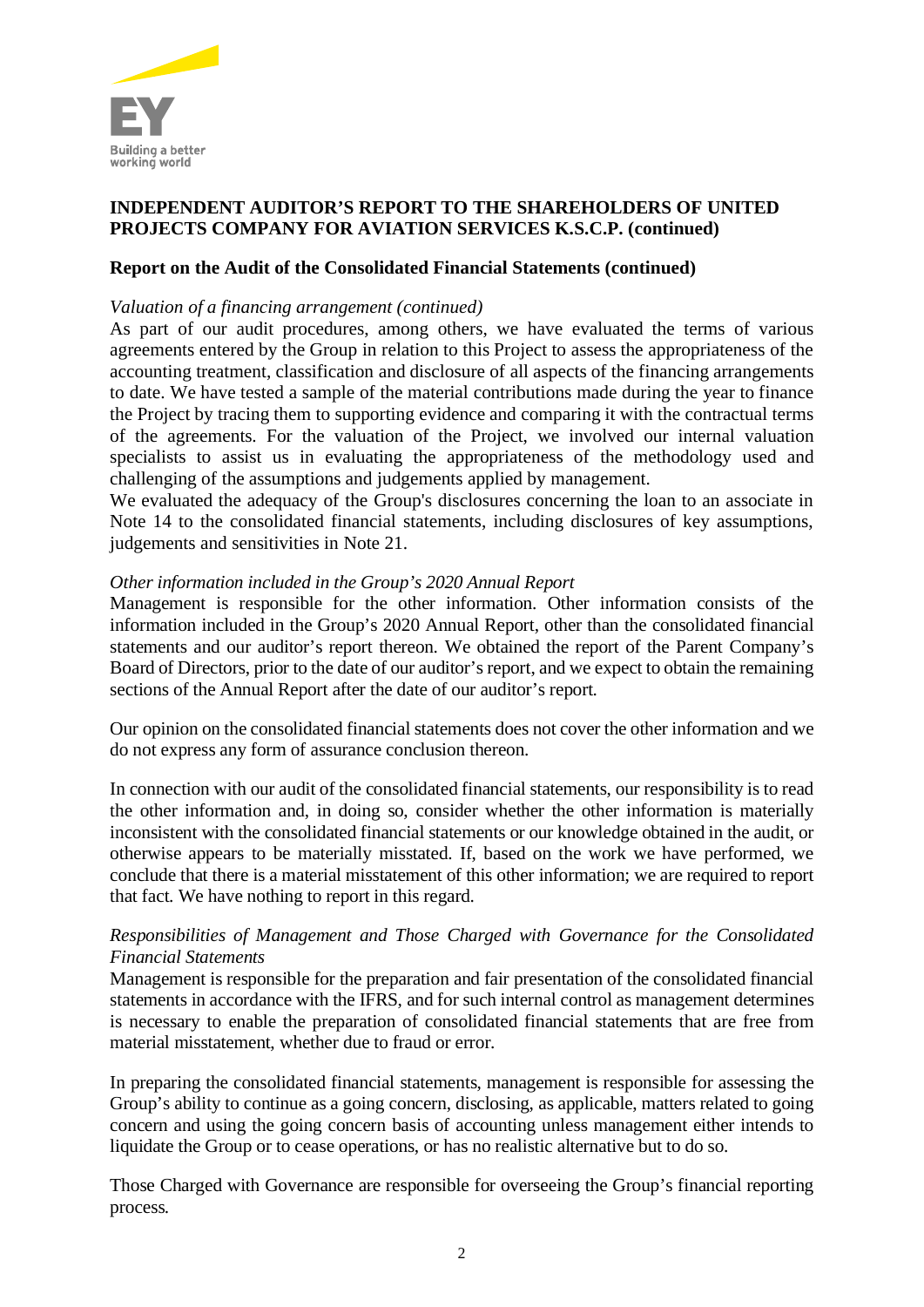

#### **INDEPENDENT AUDITOR'S REPORT TO THE SHAREHOLDERS OF UNITED PROJECTS COMPANY FOR AVIATION SERVICES K.S.C.P. (continued)**

#### **Report on the Audit of the Consolidated Financial Statements (continued)**

#### *Auditor's Responsibilities for the Audit of the Consolidated Financial Statements*

Our objectives are to obtain reasonable assurance about whether the consolidated financial statements as a whole are free from material misstatement, whether due to fraud or error, and to issue an auditor's report that includes our opinion. Reasonable assurance is a high level of assurance, but is not a guarantee that an audit conducted in accordance with ISAs will always detect a material misstatement when it exists. Misstatements can arise from fraud or error and are considered material if, individually or in the aggregate, they could reasonably be expected to influence the economic decisions of users taken on the basis of these consolidated financial statements.

As part of an audit in accordance with ISAs, we exercise professional judgment and maintain professional scepticism throughout the audit. We also:

- $\blacktriangleright$  Identify and assess the risks of material misstatement of the consolidated financial statements, whether due to fraud or error, design and perform audit procedures responsive to those risks, and obtain audit evidence that is sufficient and appropriate to provide a basis for our opinion. The risk of not detecting a material misstatement resulting from fraud is higher than for one resulting from error, as fraud may involve collusion, forgery, intentional omissions, misrepresentations, or the override of internal control.
- $\triangleright$  Obtain an understanding of internal control relevant to the audit in order to design audit procedures that are appropriate in the circumstances, but not for the purpose of expressing an opinion on the effectiveness of the Group's internal control.
- $\triangleright$  Evaluate the appropriateness of accounting policies used and the reasonableness of accounting estimates and related disclosures made by the management
- $\triangleright$  Conclude on the appropriateness of management's use of the going concern basis of accounting and based on the audit evidence obtained, whether a material uncertainty exists related to events or conditions that may cast significant doubt on the Group's ability to continue as a going concern. If we conclude that a material uncertainty exists, we are required to draw attention in our auditor's report to the related disclosures in the consolidated financial statements or, if such disclosures are inadequate, to modify our opinion. Our conclusions are based on the audit evidence obtained up to the date of our auditor's report. However, future events or conditions may cause the Group to cease to continue as a going concern.
- $\triangleright$  Evaluate the overall presentation, structure and content of the consolidated financial statements, including the disclosures, and whether the consolidated financial statements represent the underlying transactions and events in a manner that achieves fair presentation.
- $\triangleright$  Obtain sufficient appropriate audit evidence regarding the financial information of the entities or business activities within the Group to express an opinion on the consolidated financial statements. We are responsible for the direction, supervision and performance of the group audit. We remain solely responsible for our audit opinion.

We communicate with Those Charged with Governance regarding, among other matters, the planned scope and timing of the audit and significant audit findings, including any significant deficiencies in internal control that we identify during our audit.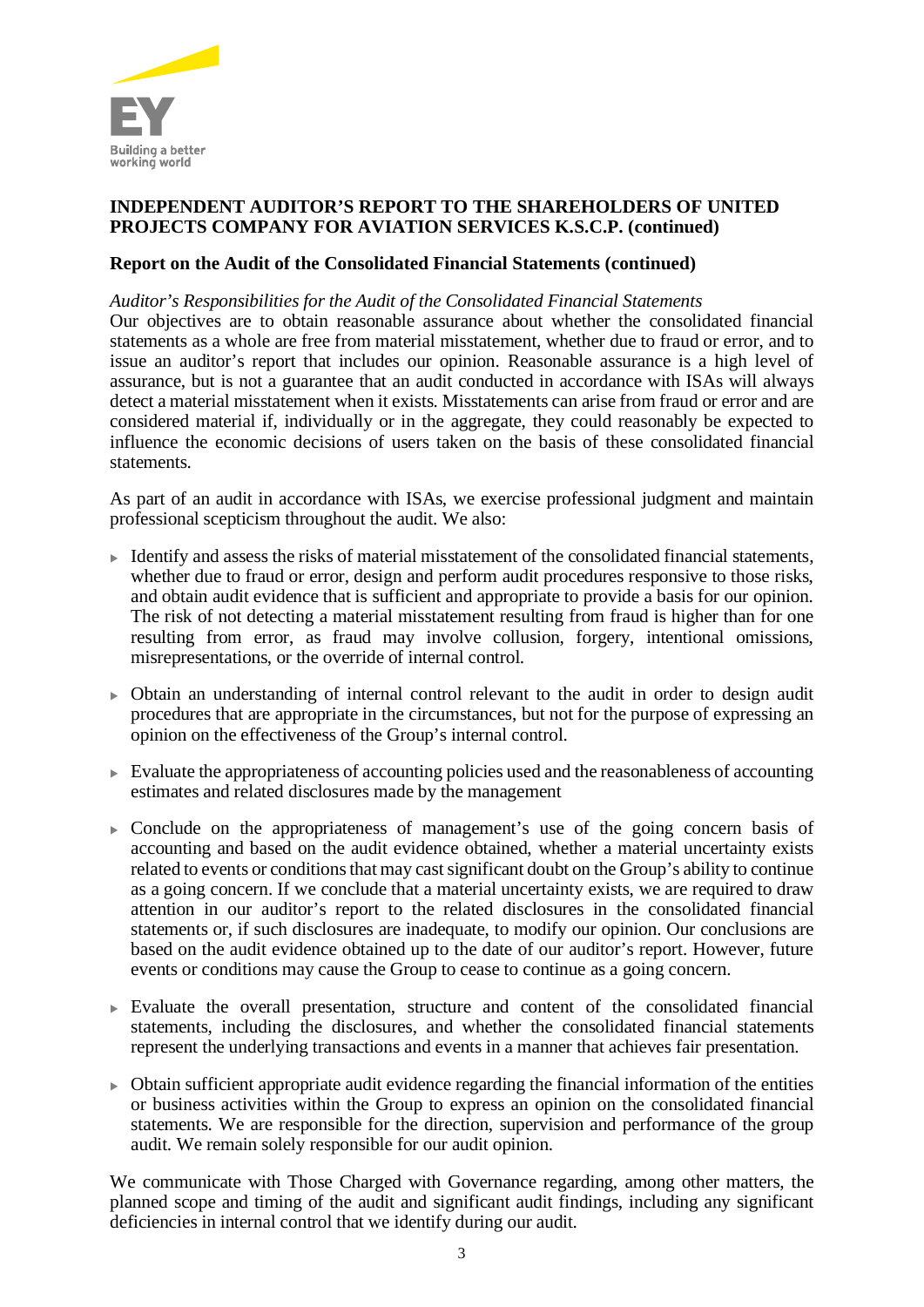

### **INDEPENDENT AUDITOR'S REPORT TO THE SHAREHOLDERS OF UNITED PROJECTS COMPANY FOR AVIATION SERVICES K.S.C.P. (continued)**

#### **Report on the Audit of the Consolidated Financial Statements (continued)**

*Auditor's Responsibilities for the Audit of the Consolidated Financial Statements (continued)* We also provide those charged with governance with a statement that we have complied with relevant ethical requirements regarding independence, and to communicate with them all relationships and other matters that may reasonably be thought to bear on our independence, and where applicable, actions taken to eliminate threats or safeguards applied.

From the matters communicated with Those Charged with Governance, we determine those matters that were of most significance in the audit of the consolidated financial statements of the current year and are therefore the key audit matters. We describe these matters in our auditor's report unless law or regulation precludes public disclosure about the matter or when, in extremely rare circumstances, we determine that a matter should not be communicated in our report because the adverse consequences of doing so would reasonably be expected to outweigh the public interest benefits of such communication.

#### **Report on Other Legal and Regulatory Requirements**

Furthermore, in our opinion proper books of account have been kept by the Parent Company and the consolidated financial statements, together with the contents of the report of the Parent Company's Board of Directors relating to these consolidated financial statements, are in accordance therewith. We further report that, we obtained all the information and explanations that we required for the purpose of our audit and that the consolidated financial statements incorporate all information that is required by the Companies Law No.1 of 2016, as amended, and its executive regulations, as amended, and by the Parent Company's Memorandum of Incorporation and Articles of Association, as amended, that an inventory was duly carried out and that, to the best of our knowledge and belief, no violations of the Companies Law No.1 of 2016, as amended, and its executive regulations, as amended, nor of the Parent Company's Memorandum of Incorporation and Articles of Association, as amended, have occurred during the year ended 31 December 2020 that might have had a material effect on the business of the Parent Company or on its financial position.

We further report that, during the course of our audit, to the best of our knowledge and belief, we have not become aware of any violations of the provisions of Law No 7 of 2010 concerning the Capital Markets Authority and its related regulations during the year ended 31 December 2020 that might have had a material effect on the business of the Parent Company or on its financial position.

BADER A. AL-ABDULJADER LICENCE NO. 207-A EY AL-AIBAN, AL-OSAIMI & PARTNERS

29 March 2021 Kuwait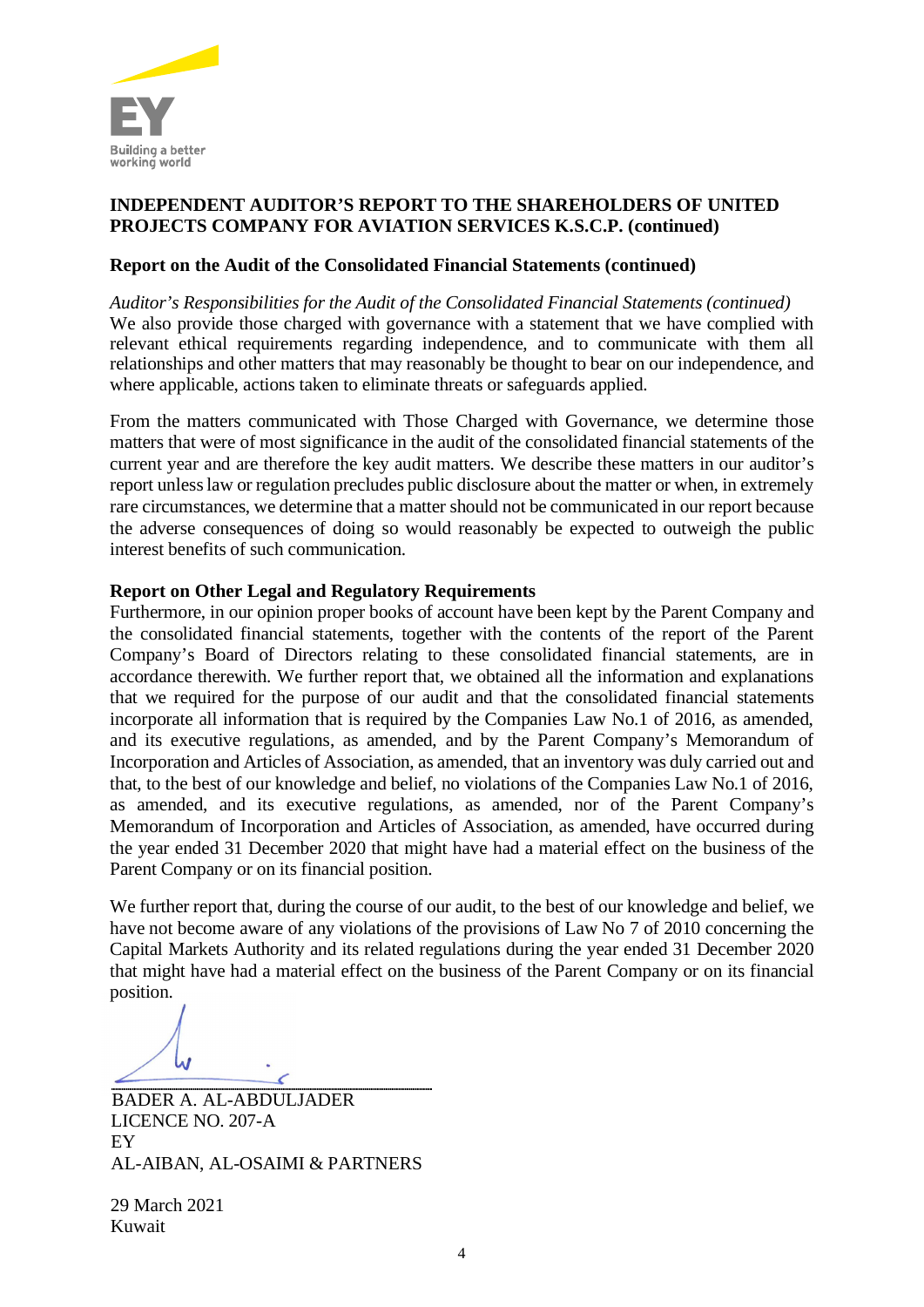### CONSOLIDATED STATEMENT OF INCOME

For the year ended 31 December 2020

|                                                                                                                                                                             | <b>Notes</b> | 2020<br>KD                                           | 2019<br><b>KD</b>                                               |
|-----------------------------------------------------------------------------------------------------------------------------------------------------------------------------|--------------|------------------------------------------------------|-----------------------------------------------------------------|
| Revenues<br>Operating costs                                                                                                                                                 | 6            | 6,729,407<br>(804, 148)                              | 13,419,391<br>(1,186,299)                                       |
| <b>GROSS PROFIT</b>                                                                                                                                                         |              | 5,925,259                                            | 12,233,092                                                      |
| General and administrative expenses<br>Salaries and employee benefits<br>Share of results of an associate<br>Revaluation loss on loan to an associate<br>Net other income   | 5            | (1,508,236)<br>(1,239,125)<br>(1,027,918)<br>442,275 | (2,246,756)<br>(1,334,305)<br>(152, 773)<br>(131,704)<br>62,007 |
| Profit before interest, taxation, depreciation and amortisation<br>("EBITDA")                                                                                               |              | 2,592,255                                            | 8,429,561                                                       |
| Depreciation<br>Amortisation                                                                                                                                                | $8\,$        | (119,369)<br>(4,390,695)                             | (67, 684)<br>(3,953,057)                                        |
| (Loss) profit before interest and taxation ("EBIT")                                                                                                                         |              | (1,917,809)                                          | 4,408,820                                                       |
| Interest income<br>Finance cost                                                                                                                                             |              | 10,221<br>(2, 183, 146)                              | 6,521,424<br>(1,531,501)                                        |
| (Loss) profit for the year before contribution to Kuwait<br>Foundation for the Advancement of Sciences ("KFAS"),<br>National Labour Support Tax ("NLST") and Zakat          |              | (4,090,734)                                          | 9,398,743                                                       |
| <b>Contribution to KFAS</b><br><b>NLST</b><br>Zakat                                                                                                                         |              |                                                      | (88,037)<br>(259,211)<br>(103, 684)                             |
| (LOSS) PROFIT FOR THE YEAR                                                                                                                                                  |              | (4,090,734)                                          | 8,947,811                                                       |
| Attributable to:<br>Equity holders of the Parent Company<br>Non-controlling interest                                                                                        | 4            | (3,269,938)<br>(820,796)                             | 9,330,960<br>(383, 149)                                         |
|                                                                                                                                                                             |              | (4,090,734)                                          | 8,947,811                                                       |
| BASIC<br>(LOSS)<br><b>EARNINGS</b><br>AND<br><b>DILUTED</b><br><b>PER</b><br><b>SHARE</b><br>ATTRIBUTABLE<br>TO EQUITY HOLDERS OF<br><b>PARENT</b><br>THE<br><b>COMPANY</b> | 7            | $(13.30)$ Fils                                       | 38.92 Fils                                                      |
|                                                                                                                                                                             |              |                                                      |                                                                 |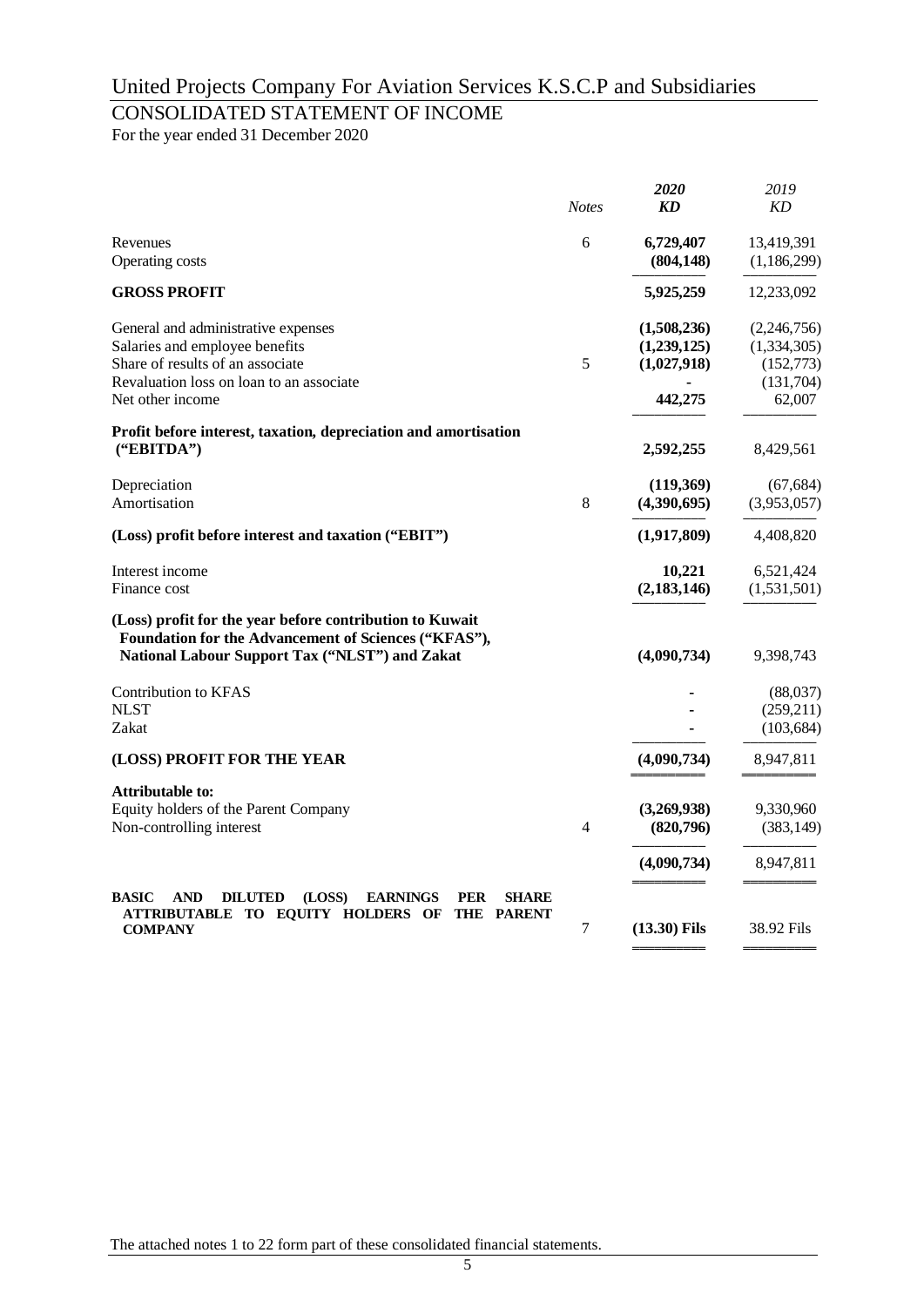# CONSOLIDATED STATEMENT OF COMPREHESIVE INCOME

For the year ended 31 December 2020

|                                                                                                                                              | 2020<br>KD  | 2019<br>KD |
|----------------------------------------------------------------------------------------------------------------------------------------------|-------------|------------|
| (Loss) profit for the year                                                                                                                   | (4,090,734) | 8,947,811  |
| Other comprehensive (loss) income:<br>Other comprehensive (loss) income that may be reclassified to<br>profit or loss in subsequent periods: |             |            |
| Foreign currency translation adjustment                                                                                                      | 36,842      | (14,749)   |
| Share of other comprehensive loss of an associate                                                                                            | (399, 127)  | (364, 159) |
| Other comprehensive loss for the year                                                                                                        | (362, 285)  | (378,908)  |
| Total comprehensive (loss) income for the year                                                                                               | (4,453,019) | 8,568,903  |
| <b>Attributable to:</b>                                                                                                                      |             |            |
| Equity holders of the Parent Company                                                                                                         | (3,632,223) | 8,952,052  |
| Non-controlling interests                                                                                                                    | (820,796)   | (383, 149) |
| Total comprehensive (loss) income for the year                                                                                               | (4,453,019) | 8,568,903  |
|                                                                                                                                              |             |            |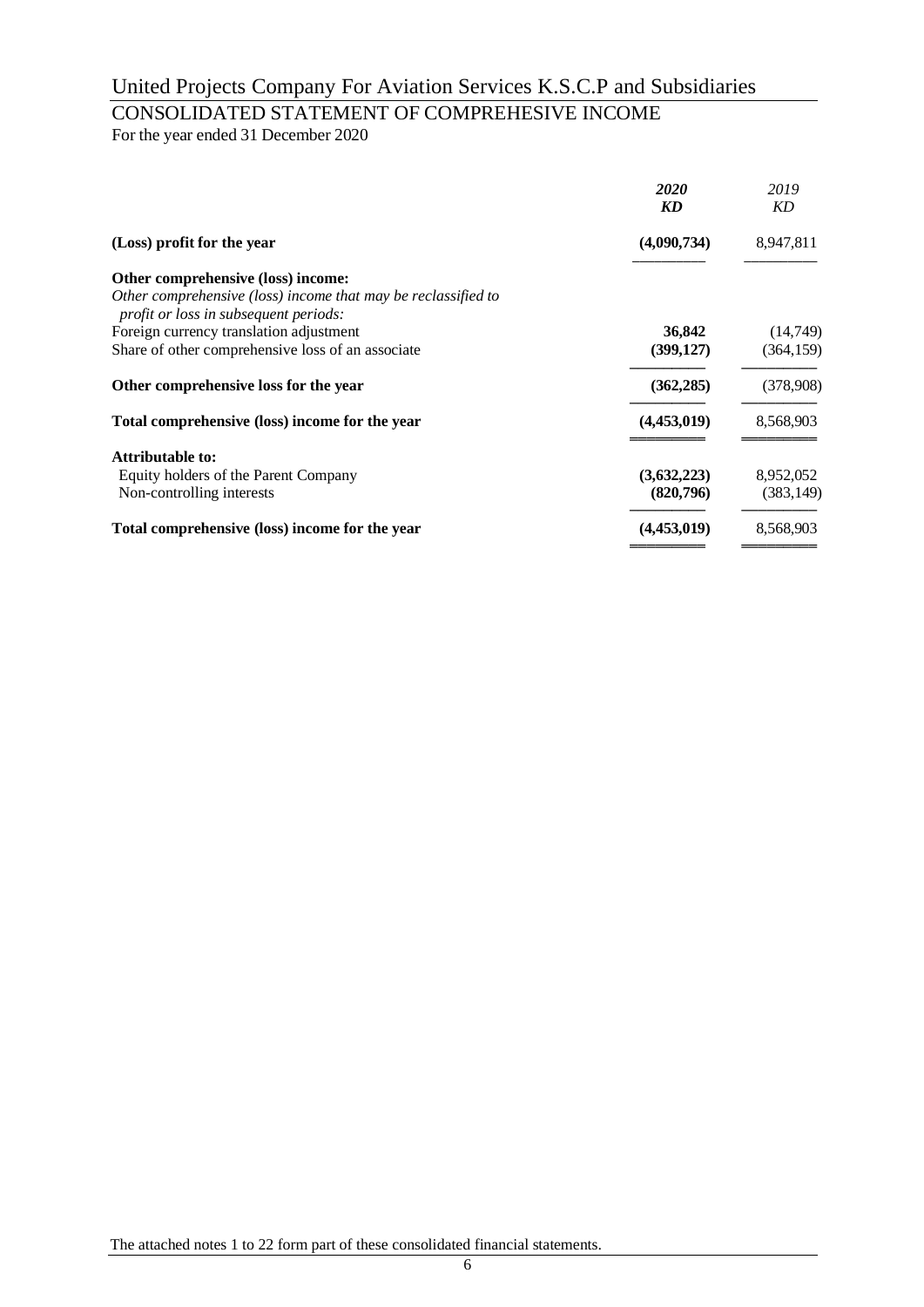# CONSOLIDATED STATEMENT OF FINANCIAL POSITION

As at 31 December 2020

|                                                             | Notes       | 2020<br><b>KD</b>          | 2019<br><b>KD</b>          |
|-------------------------------------------------------------|-------------|----------------------------|----------------------------|
| <b>ASSETS</b>                                               |             |                            |                            |
| <b>Non-current assets</b><br>Property and equipment         |             | 56,380                     | 174,062                    |
| Intangible assets                                           | 8           | 5,160,581                  | 9,494,470                  |
| Investment in an associate                                  | 5           | 4,617,461                  | 6,007,664                  |
| Loan to an associate                                        | 14          | 136,233,725                | 98,732,145                 |
|                                                             |             | 146,068,147                | 114,408,341                |
| <b>Current assets</b>                                       |             |                            |                            |
| Accounts receivable and other assets                        | 9           | 3,257,041                  | 3,627,292                  |
| Cash and cash equivalents                                   | 10          | 1,813,086                  | 1,511,414                  |
|                                                             |             | 5,070,127                  | 5,138,706                  |
| <b>TOTAL ASSETS</b>                                         |             | 151, 138, 274              | 119,547,047                |
| <b>EQUITY AND LIABILITIES</b>                               |             |                            |                            |
| Equity                                                      |             |                            |                            |
| Share capital                                               | 11(a)       | 38,250,000                 | 16,450,000                 |
| Share premium                                               | 11(a)       | 48,605,000                 | 42,065,000                 |
| Statutory reserve<br>Treasury shares                        | 11(b)<br>12 | 7,000,058                  | 7,000,058<br>(1, 544, 594) |
| Other reserve                                               |             | (1,544,594)<br>(1,060,873) | (661,746)                  |
| Foreign currency translation reserve                        |             | 27,301                     | (9, 541)                   |
| Retained earnings                                           |             | 9,374,447                  | 12,644,385                 |
| Equity attributable to equity holders of the Parent Company |             | 100,651,339                | 75,943,562                 |
| Non-controlling interest                                    | 4           | 925,350                    | 1,746,146                  |
| <b>Total equity</b>                                         |             | 101,576,689                | 77,689,708                 |
| <b>Non-current liabilities</b>                              |             |                            |                            |
| Loans and borrowings                                        | 15          | 35,115,382                 | 25,752,074                 |
| Accounts payable and other liabilities                      | 13          | 6,630,890                  | 7,683,881                  |
| Employees' end of service benefits                          |             | 597,095                    | 536,177                    |
|                                                             |             | 42,343,367                 | 33,972,132                 |
| <b>Current liabilities</b>                                  |             |                            |                            |
| Accounts payable and other liabilities                      | 13          | 7,218,218                  | 7,885,207                  |
|                                                             |             | 7,218,218                  | 7,885,207                  |
| <b>Total liabilities</b>                                    |             | 49,561,585                 | 41,857,339                 |
| TOTAL EQUITY AND LIABILITIES                                |             | 151,138,274                | 119,547,047                |

Nadia Abdullah Mohammad Akil CEO & Vice Chairperson

Tarek Ibrahim Mohammad Al Mousa Chairman

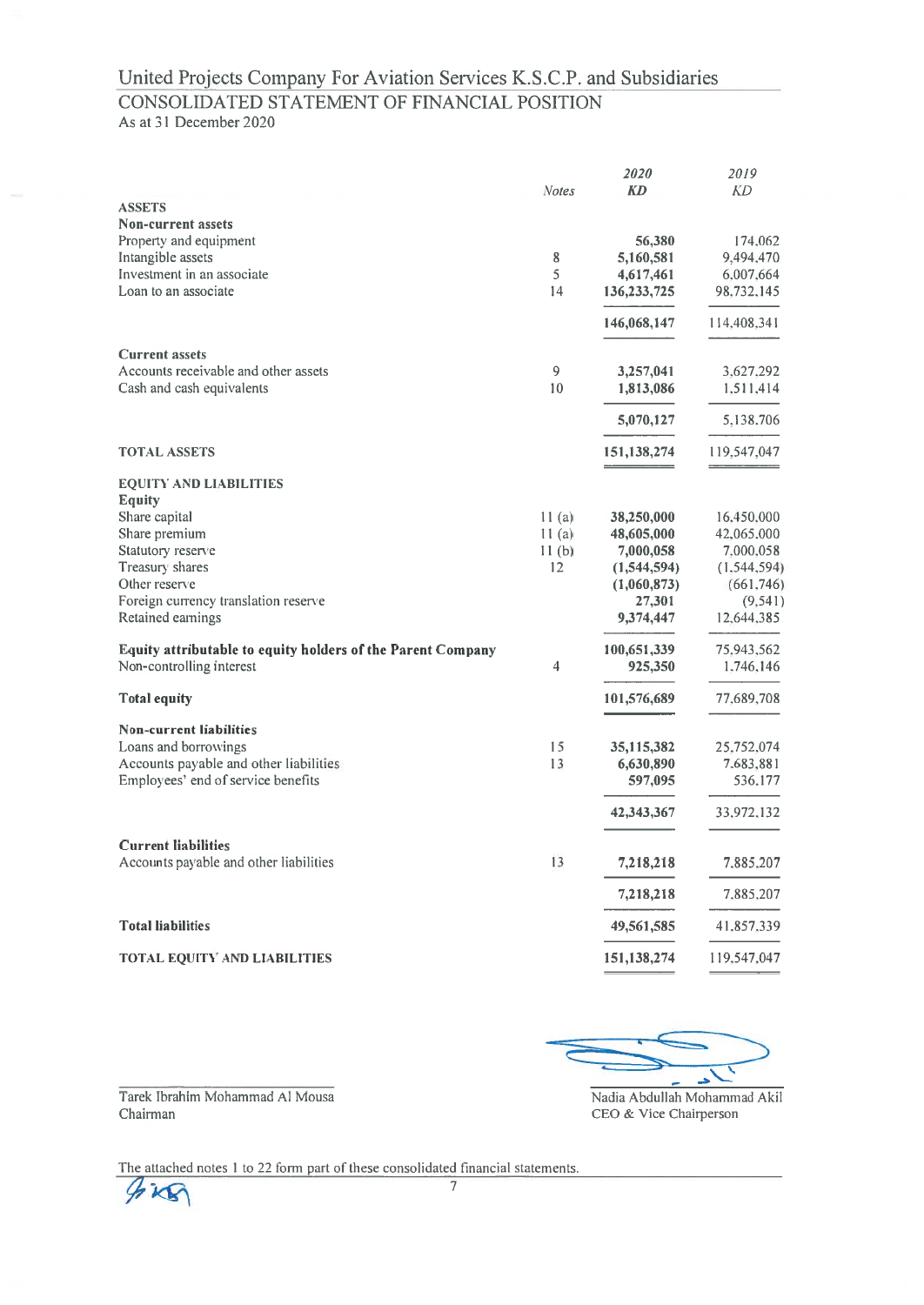### CONSOLIDATED STATEMENT OF CASH FLOWS

For the year ended 31 December 2020

|                                                                                                                                                       | <b>Notes</b> | 2020<br><b>KD</b> | 2019<br><b>KD</b> |
|-------------------------------------------------------------------------------------------------------------------------------------------------------|--------------|-------------------|-------------------|
| <b>OPERATING ACTIVITIES</b>                                                                                                                           |              |                   |                   |
| (Loss) profit for the year before KFAS, NLST and Zakat                                                                                                |              | (4,090,734)       | 9,398,743         |
| Adjustments for:                                                                                                                                      |              |                   |                   |
| Depreciation                                                                                                                                          |              | 119,369           | 67,684            |
| Amortisation                                                                                                                                          | $8\,$        | 4,390,695         | 3,953,057         |
| Provision for employees' end of service benefits                                                                                                      |              | 79,625            | 90,309            |
| Share of results of an associate                                                                                                                      |              | 1,027,918         | 152,773           |
| Interest income                                                                                                                                       |              | (10,221)          | (6,521,424)       |
| Allowance for expected credit loss                                                                                                                    | 9            | 316,611           | 541,390           |
| Revaluation loss on loan to an associate                                                                                                              |              |                   | 131,704           |
| Loss on write off of intangible asset                                                                                                                 |              |                   | 34,537            |
| Finance cost                                                                                                                                          |              | 2,183,146         | 1,531,501         |
| Rent concession                                                                                                                                       |              | (717, 427)        |                   |
|                                                                                                                                                       |              | 3,298,982         | 9,380,274         |
| Working capital adjustments:                                                                                                                          |              |                   |                   |
| Accounts receivable and other assets                                                                                                                  |              | 53,145            | (539, 638)        |
| Accounts payable and other liabilities                                                                                                                |              | (1,387,180)       | (1,774,974)       |
|                                                                                                                                                       |              | 1,964,947         | 7,065,662         |
| Employees' end of service benefits paid                                                                                                               |              | (18,707)          | (13,976)          |
| Taxes paid                                                                                                                                            |              | (141, 043)        | (271, 532)        |
| Net cash flows from operating activities                                                                                                              |              | 1,805,197         | 6,780,154         |
| <b>INVESTING ACTIVITIES</b>                                                                                                                           |              |                   |                   |
| Purchase of property and equipment                                                                                                                    |              | (1,687)           | (30,371)          |
| Additions to intangible assets                                                                                                                        |              | (56,806)          | (369, 303)        |
| Loan to an associate                                                                                                                                  |              | (37,501,580)      | (50, 471, 197)    |
| Interest income received                                                                                                                              |              | 10,716            | 189,531           |
| Net cash flows used in investing activities                                                                                                           |              | (37,549,357)      | (50,681,340)      |
| <b>FINANCING ACTIVITIES</b>                                                                                                                           |              |                   |                   |
| Proceeds from rights issue                                                                                                                            | 11(a)        | 28,340,000        | 18,012,500        |
| Additions to amount due to a related party                                                                                                            |              | 22,250,000        |                   |
| Settlement of amount due to a related party                                                                                                           |              | (22, 250, 000)    |                   |
| Proceeds from loans and borrowings                                                                                                                    |              | 10,843,308        | 28,252,074        |
| Repayments of loans and borrowings                                                                                                                    |              | (1,480,000)       | (6,900,000)       |
| Dividend paid                                                                                                                                         | 17           |                   | (3,353,190)       |
| Finance cost paid                                                                                                                                     |              | (1,657,476)       | (810, 544)        |
| Net cash flows from financing activities                                                                                                              |              | 36,045,832        | 35,200,840        |
| NET INCREASE (DECREASE) IN CASH AND CASH EQUIVALENTS                                                                                                  |              | 301,672           | (8,700,346)       |
| Cash and cash equivalents as at 1 January                                                                                                             |              | 1,511,414         | 10,211,760        |
| CASH AND CASH EQUIVALENTS AS AT 31 DECEMBER                                                                                                           | 10           | 1,813,086         | 1,511,414         |
| Non-cash items excluded from the statement of cash flows:                                                                                             |              |                   |                   |
| Adjustment to intangible assets related to service concession arrangements<br>Adjustment to accounts payable and other liabilities related to service | 8            |                   | (4,594,327)       |
| concession arrangements                                                                                                                               |              |                   | 4,594,327         |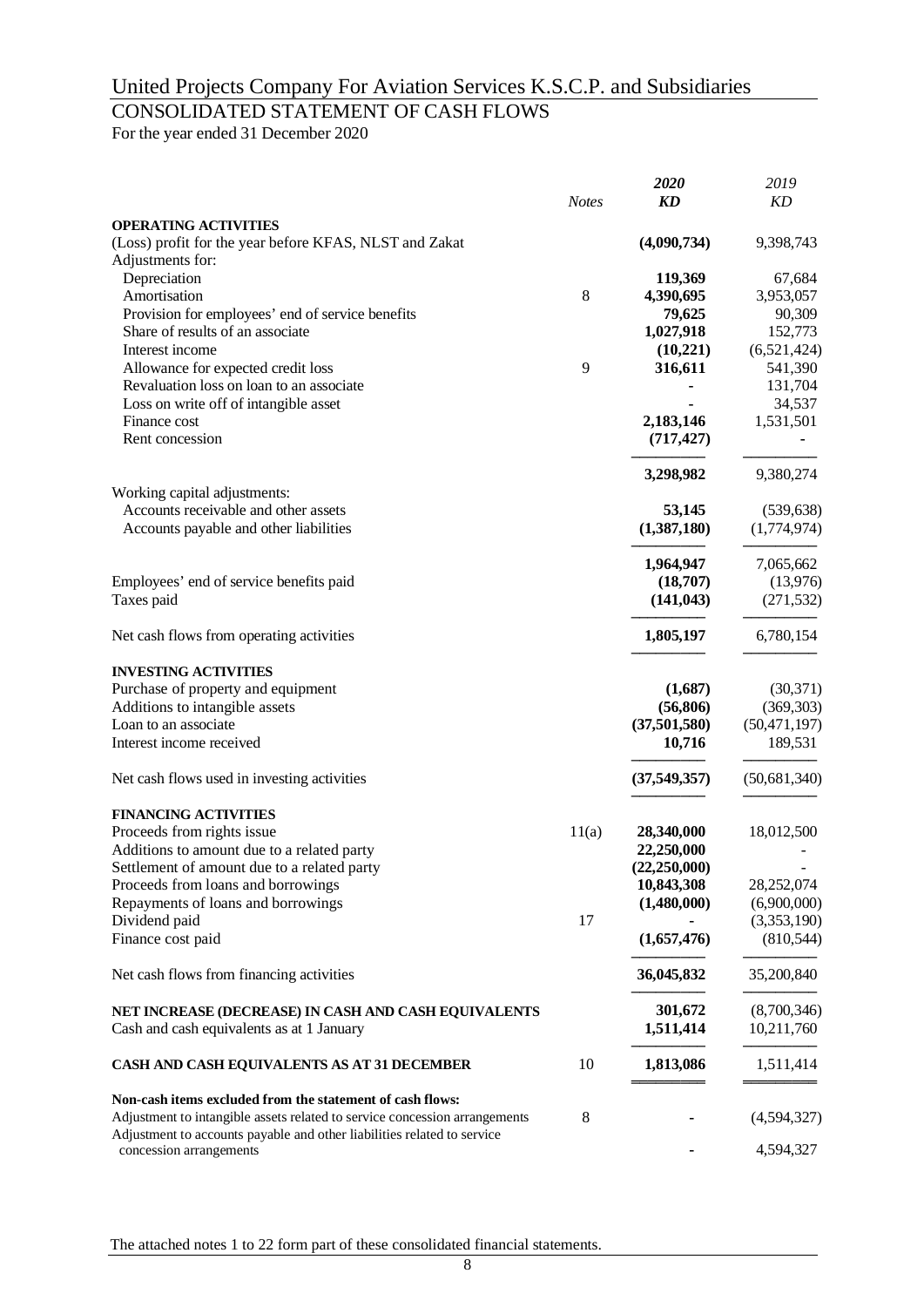# CONSOLIDATED STATEMENT OF CHANGES IN EQUITY

For the year ended 31 December 2020

|                                                                                              | Attributable to equity holders of the Parent Company |                               |                            |                          |                        |                                                     |                            |                           |                                   |                           |
|----------------------------------------------------------------------------------------------|------------------------------------------------------|-------------------------------|----------------------------|--------------------------|------------------------|-----------------------------------------------------|----------------------------|---------------------------|-----------------------------------|---------------------------|
|                                                                                              | <b>Share</b><br>Capital<br>KD                        | <b>Share</b><br>premium<br>KD | Statutory<br>reserve<br>KD | Treasury<br>shares<br>KD | Other<br>reserve<br>KD | Foreign<br>currency<br>translation<br>reserve<br>KD | Retained<br>earnings<br>KD | Sub-total<br>KD           | Non-controlling<br>interest<br>KD | Total<br>KD               |
| As at 1 January 2020<br>Loss for the year<br>Other comprehensive (loss) income for the       | 16,450,000                                           | 42,065,000                    | 7,000,058                  | (1,544,594)              | (661,746)              | (9, 541)                                            | 12,644,385<br>(3,269,938)  | 75,943,562<br>(3,269,938) | 1,746,146<br>(820,796)            | 77,689,708<br>(4,090,734) |
| Year                                                                                         |                                                      |                               |                            |                          | (399, 127)             | 36,842                                              |                            | (362, 285)                |                                   | (362, 285)                |
| Total comprehensive (loss) income for the<br>year<br>Issuance of share capital (Note 11 (a)) | 21,800,000                                           | 6,540,000                     |                            |                          | (399, 127)             | 36,842                                              | (3,269,938)                | (3,632,223)<br>28,340,000 | (820,796)                         | (4,453,019)<br>28,340,000 |
| As at 31 December 2020                                                                       | 38,250,000                                           | 48,605,000                    | 7,000,058                  | (1,544,594)              | (1,060,873)            | 27,301                                              | 9,374,447                  | 100,651,339               | 925,350                           | 101,576,689               |
| As at 1 January 2019<br>Profit (loss) for the year<br>Other comprehensive loss for the       | 13,175,000                                           | 27,327,500                    | 6,021,868                  | (1,544,594)              | (297, 587)             | 5,208                                               | 7,644,805<br>9,330,960     | 52,332,200<br>9,330,960   | 2,129,295<br>(383, 149)           | 54,461,495<br>8,947,811   |
| Year                                                                                         |                                                      |                               |                            |                          | (364, 159)             | (14, 749)                                           | $\overline{\phantom{a}}$   | (378,908)                 |                                   | (378,908)                 |
| Total comprehensive (loss) income for the                                                    |                                                      |                               |                            |                          |                        |                                                     |                            |                           |                                   |                           |
| year                                                                                         |                                                      |                               |                            |                          | (364, 159)             | (14,749)                                            | 9,330,960                  | 8,952,052                 | (383, 149)                        | 8,568,903                 |
| Dividend paid (Note 17)                                                                      | 3,275,000                                            | 14,737,500                    |                            |                          |                        |                                                     | (3,353,190)                | (3,353,190)               | $\overline{\phantom{a}}$          | (3,353,190)               |
| Issuance of share capital (Note 11 (a))<br>Transfer to statutory reserve                     |                                                      |                               | 978,190                    |                          |                        |                                                     | (978, 190)                 | 18,012,500                |                                   | 18,012,500                |
| As at 31 December 2019                                                                       | 16,450,000                                           | 42,065,000                    | 7,000,058                  | (1,544,594)              | (661,746)              | (9, 541)                                            | 12,644,385                 | 75,943,562                | 1,746,146                         | 77,689,708                |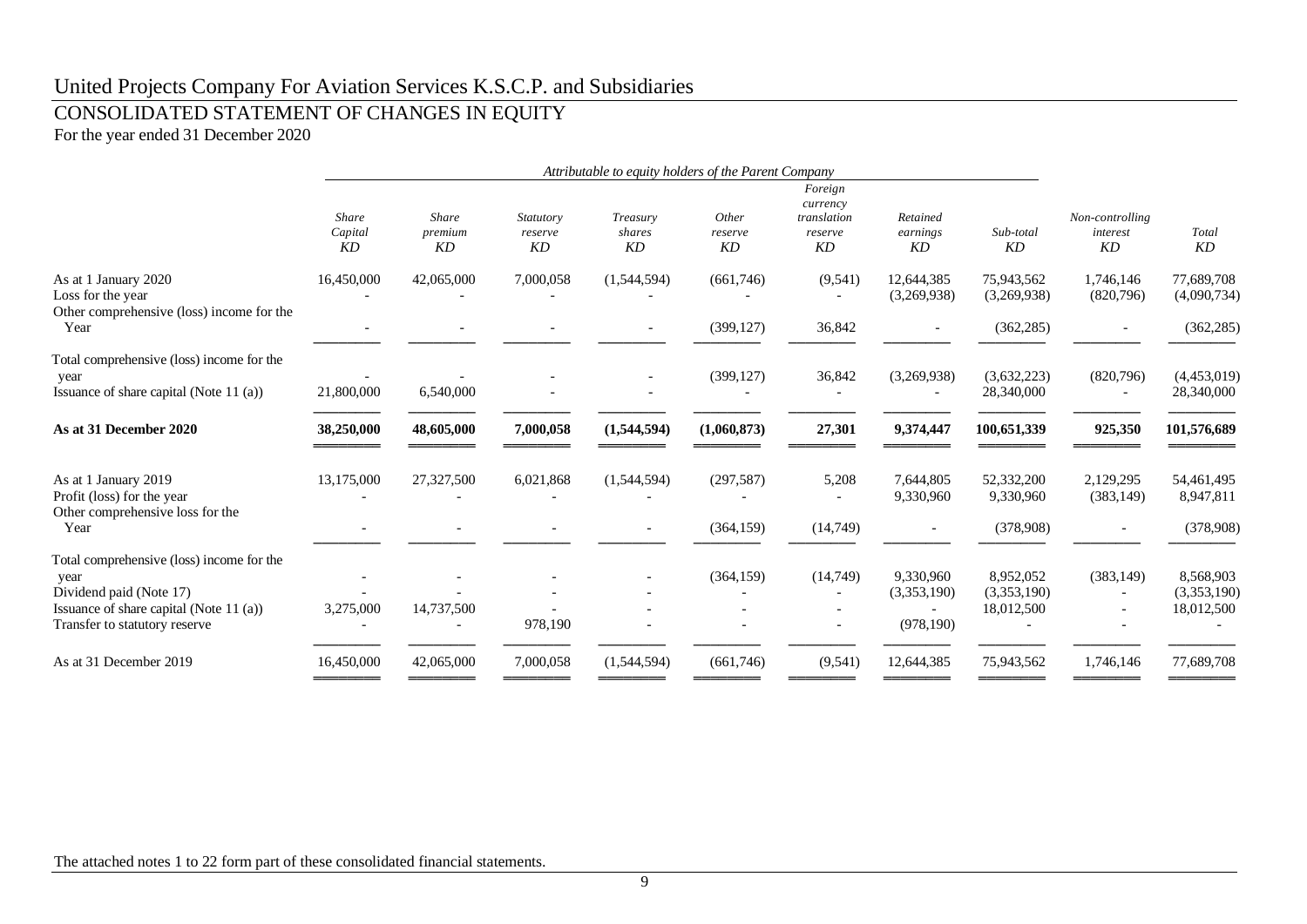As at and for the year ended 31 December 2020

#### **1 ACTIVITIES AND CORPORATE INFORMATION**

The consolidated financial statements of the United Projects Company for Aviation Services K.S.C.P. (the "Parent Company") and its subsidiaries (collectively the "Group") for the year ended 31 December 2020 were authorised for issue by the board of directors on 29 March 2021. The shareholders of the Parent Company have the power to amend these consolidated financial statements at the annual general assembly meeting (AGM).

United Projects Company for Aviation Services K.S.C.P. (the "Parent Company") was established as a closed Kuwaiti shareholding company on 4 December 2000. The Parent Company's registered address is Kuwait International Airport, P.O. Box 27068 Safat 13131, State of Kuwait. The main objectives of the Parent Company are:

- Providing airplane ground and cleaning services and supply of water and other airplane supplies;
- Leasing out airplanes;
- · Tourism, travel and cargo shipment services;
- Managing projects;
- · Investing surplus funds in investment portfolios managed by specialised institutions;
- The right to participate with other firms, which operate in the same field or those, which would assist in achieving its objectives in Kuwait or abroad, and to purchase those firms or participate in their equity.
- · Management and development of real estate activities including real estate consultancy services;
- General trading of construction materials, equipment and real estate;
- To own, lease and rent out land and real estate properties;
- · Sharing in executing the infrastructure for the housing, trading and industrial projects and manage real estate facilities under BOT regulations.

The Parent Company is listed on Boursa Kuwait and is a subsidiary of Agility Public Warehousing Company K.S.C.P (the "Ultimate Parent Company"), which is also listed on Boursa Kuwait.

#### **2 BASIS OF PREPARATION AND SIGNIFICANT ACCOUNTING POLICES**

#### **2.1 BASIS OF PREPARATION**

The consolidated financial statements of the Group have been prepared in accordance with International Financial Reporting Standards ("IFRS") as issued by the International Accounting Standards Board ("IASB").

The consolidated financial statements have been prepared on a historical cost basis, except for loan to an associate that have been measured at fair value.

The consolidated financial statements are presented in Kuwaiti Dinars ("KD"), which is also the functional of the Parent Company.

#### **2.2 CHANGES IN ACCOUNTING POLICIES AND DISCLOSURES**

The accounting policies used in the preparation of these consolidated financial statements are consistent with those used in the previous financial year, except for the adoption of following new and amended standards effective as of 1 January 2020.

#### **New and amended standards and interpretations**

The Group applied, for the first time, certain standards and amendments, which are effective for annual periods beginning on or after 1 January 2020.

The nature and effect of the changes as a result of adoption of these new accounting standards are described below.

#### **Amendments to IFRS 3: Definition of a Business**

The amendment to IFRS 3 clarifies that to be considered a business, an integrated set of activities and assets must include, at a minimum, an input and a substantive process that together significantly contribute to the ability to create output. Furthermore, it clarified that a business can exist without including all of the inputs and processes needed to create outputs. These amendments had no impact on the consolidated financial statements of the Group but may impact future periods should the Group enter into any business combinations.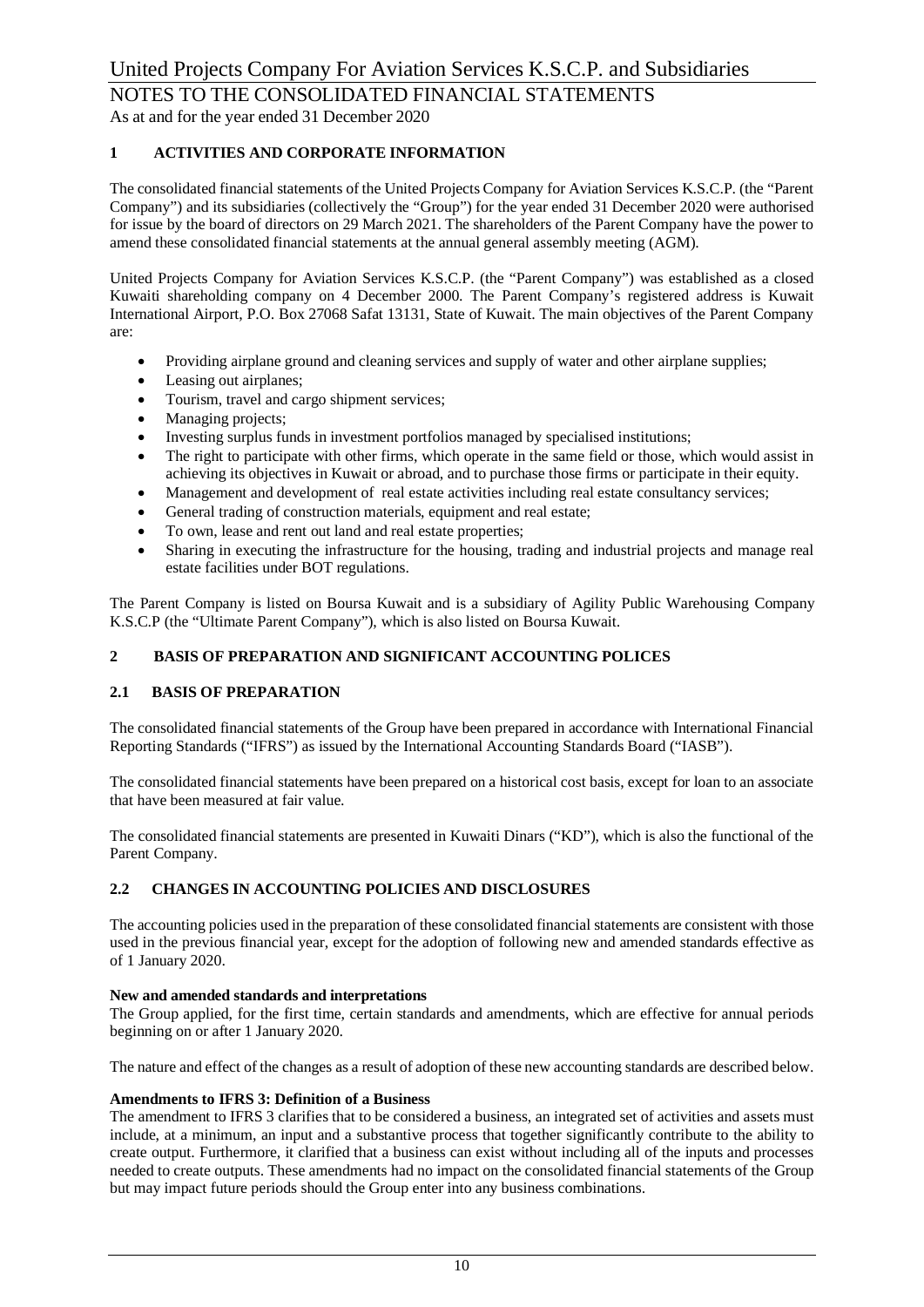As at and for the year ended 31 December 2020

#### **2 BASIS OF PREPARATION AND SIGNIFICANT ACCOUNTING POLICES (continued)**

#### **2.2 CHANGES IN ACCOUNTING POLICIES AND DISCLOSURES (continued)**

#### **Amendments to IAS 1 and IAS 8: Definition of Material**

The amendments provide a new definition of material that states "information is material if omitting, misstating or obscuring it could reasonably be expected to influence decisions that the primary users of general purpose financial statements make on the basis of those financial statements, which provide financial information about a specific reporting entity." The amendments clarify that materiality will depend on the nature or magnitude of information, either individually or in combination with other information, in the context of the financial statements. A misstatement of information is material if it could reasonably be expected to influence decisions made by the primary users. These amendments had no impact on the consolidated financial statements of, nor is there expected to be any future impact to the Group.

#### **Conceptual Framework for Financial Reporting issued on 29 March 2018**

The Conceptual Framework is not a standard, and none of the concepts contained therein override the concepts or requirements in any standard. The purpose of the Conceptual Framework is to assist the IASB in developing standards, to help preparers develop consistent accounting policies where there is no applicable standard in place and to assist all parties to understand and interpret the standards. The revised Conceptual Framework includes some new concepts, provides updated definitions and recognition criteria for assets and liabilities and clarifies some important concepts. These amendments had no impact on the consolidated financial statements of the Group

#### **Amendments to IFRS 16 COVID-19 Related Rent Concessions**

On 28 May 2020, the IASB issued Covid-19-Related Rent Concessions - amendment to IFRS 16 Leases. The amendments provide relief to lessees from applying IFRS 16 guidance on lease modification accounting for rent concessions arising as a direct consequence of the Covid-19 pandemic. As a practical expedient, a lessee may elect not to assess whether a Covid-19 related rent concession from a lessor is a lease modification. A lessee that makes this election accounts for any change in lease payments resulting from the Covid-19 related rent concession the same way it would account for the change under IFRS 16, if the change were not a lease modification.

The amendment applies to annual reporting periods beginning on or after 1 June 2020. Earlier application is permitted. This amendment had no material impact on the consolidated financial statements of the Group.

#### **2.3 Summary of changes in accounting policies for new transactions and events**

#### *Government grants*

Government grants are recognised where there is reasonable assurance that the grant will be received, and all attached conditions will be complied with. When the grant relates to an expense item, it is recognised as income on a systematic basis over the periods that the related costs, for which it is intended to compensate, are expensed. When the grant relates to an asset, it is recognised as income in equal amounts over the expected useful life of the related asset.

When the Group receives grants of non-monetary assets, the asset and the grant are recorded at nominal amounts and released to profit or loss over the expected useful life of the asset, based on the pattern of consumption of the benefits of the underlying asset by equal annual instalments.

#### **2.4 STANDARDS ISSUED BUT NOT EFFECTIVE**

The new and amended standards and interpretations that are issued, but not yet effective, up to the date of issuance of the Group's financial statements are disclosed below. The Group intends to adopt these new and amended standards and interpretations, if applicable, when they become effective.

#### **Amendments to IAS 1: Classification of liabilities as current or non-current**

In January 2020, the IASB issued amendments to paragraphs 69 to 76 of IAS 1 to specify the requirements for classifying liabilities as current or non-current. The amendments clarify:

- $\blacktriangleright$  What is meant by a right to defer settlement
- $\blacktriangleright$  That a right to defer must exist at the end of the reporting period
- $\blacktriangleright$  That classification is unaffected by the likelihood that an entity will exercise its deferral right
- $\blacktriangleright$  That only if an embedded derivative in a convertible liability is itself an equity instrument would the terms of a liability not impact its classification

The amendments are effective for annual reporting periods beginning on or after 1 January 2023 and must be applied retrospectively. The amendments are not expected to have a material impact on the Group.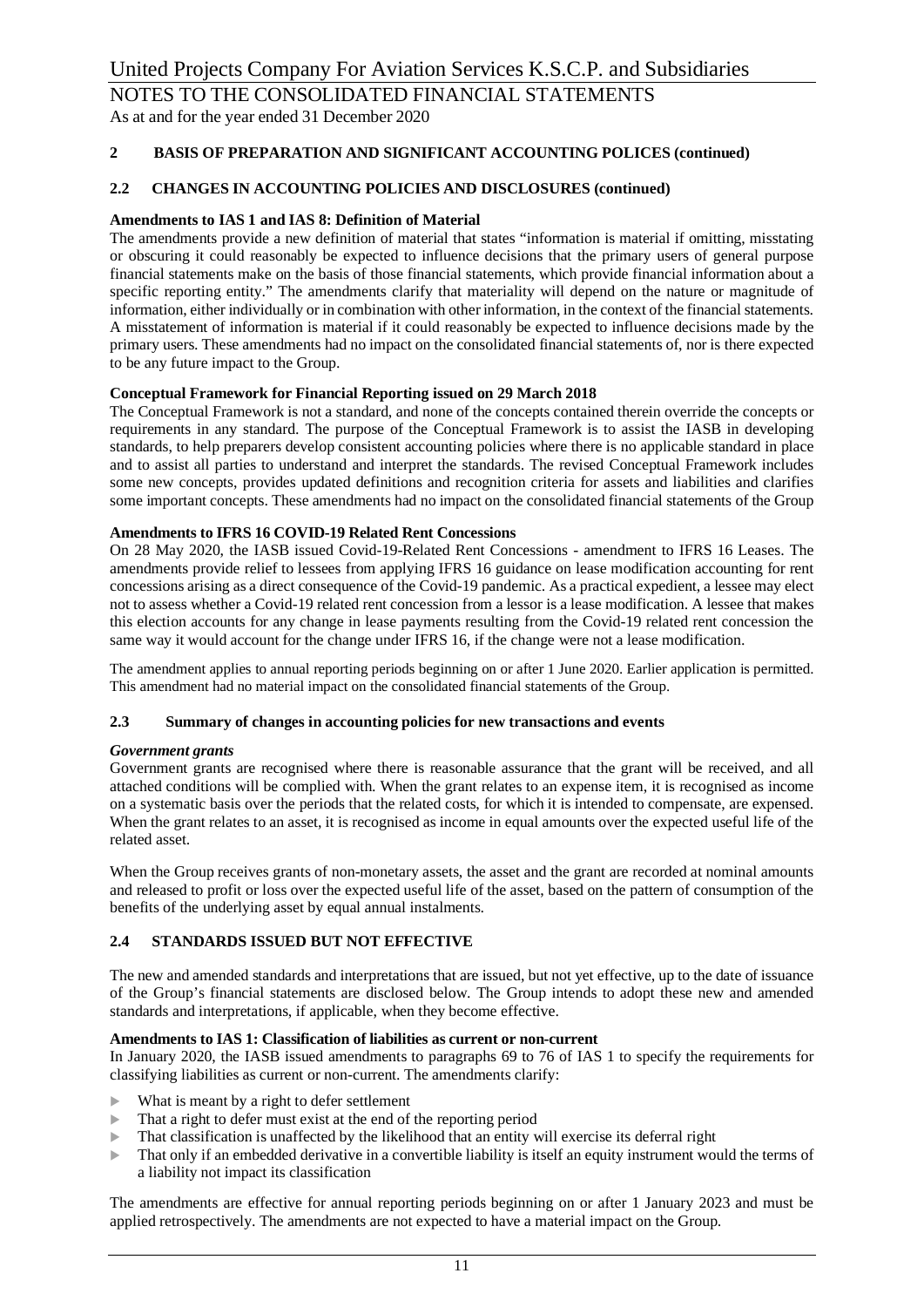#### NOTES TO THE CONSOLIDATED FINANCIAL STATEMENTS As at and for the year ended 31 December 2020

#### **2 BASIS OF PREPARATION AND SIGNIFICANT ACCOUNTING POLICES (continued)**

#### **2.4 STANDARDS ISSUED BUT NOT EFFECTIVE (continued)**

#### **Amendments to IAS 16 - Property, Plant and Equipment: Proceeds before Intended Use**

In May 2020, the IASB issued Property, Plant and Equipment- Proceeds before Intended Use, which prohibits entities from deducting from the cost of an item of property, plant and equipment, any proceeds from selling items produced while bringing that asset to the location and condition necessary for it to be capable of operating in the manner intended by management. Instead, an entity recognises the proceeds from selling such items, and the costs of producing those items, in profit or loss.

The amendment is effective for annual reporting periods beginning on or after 1 January 2022 and must be applied retrospectively to items of property, plant and equipment made available for use on or after the beginning of the earliest period presented when the entity first applies the amendment. The amendments are not expected to have a material impact on the Group.

#### **IFRS 9 Financial Instruments – Fees in the '10 per cent' test for derecognition of financial liabilities**

As part of its 2018-2020 annual improvements to IFRS standards process the IASB issued amendment to IFRS 9. The amendment clarifies the fees that an entity includes when assessing whether the terms of a new or modified financial liability are substantially different from the terms of the original financial liability. These fees include only those paid or received by the borrower and the lender, including fees paid or received by either the borrower or lender on the other's behalf. An entity applied the amendment to financial liabilities that are modified or exchanged on or after the beginning of the annual reporting period in which the entity first applies the amendment.

The amendments is not expected to have a significant impact on the Group's consolidated financial statements.

Other new or amended standards which are issued but not yet effective, are not relevant to the Group and have no impact on the accounting policies, financials position or performance of the Group.

#### **2.5 SIGNIFICANT ACCOUNTING POLICIES**

The significant accounting policies adopted in the preparation of the consolidated financial statements are set out below:

#### **Basis of consolidation**

The consolidated financial statements comprise the financial statements of the Parent Company and its subsidiaries as at the reporting date. Control is achieved when the Group is exposed, or has rights, to variable returns from its involvement with the investee and has the ability to affect those returns through its power over the investee. Specifically, the Group controls an investee if, and only if, the Group has:

- Power over the investee (i.e., existing rights that give it the current ability to direct the relevant activities of the investee)
- $\blacktriangleright$  Exposure, or rights, to variable returns from its involvement with the investee
- $\blacktriangleright$  The ability to use its power over the investee to affect its returns

Generally, there is a presumption that a majority of voting rights results in control. To support this presumption and when the Group has less than a majority of the voting or similar rights of an investee, the Group considers all relevant facts and circumstances in assessing whether it has power over an investee, including:

- $\blacktriangleright$  The contractual arrangement(s) with the other vote holders of the investee
- Rights arising from other contractual arrangements
- $\blacktriangleright$  The Group's voting rights and potential voting rights

The Group re-assesses whether or not it controls an investee if facts and circumstances indicate that there are changes to one or more of the three elements of control. Consolidation of a subsidiary begins when the Group obtains control over the subsidiary and ceases when the Group loses control of the subsidiary.

Assets, liabilities, income and expenses of a subsidiary acquired or disposed of during the year are included in the consolidated financial statements from the date the Group gains control until the date the Group ceases to control the subsidiary.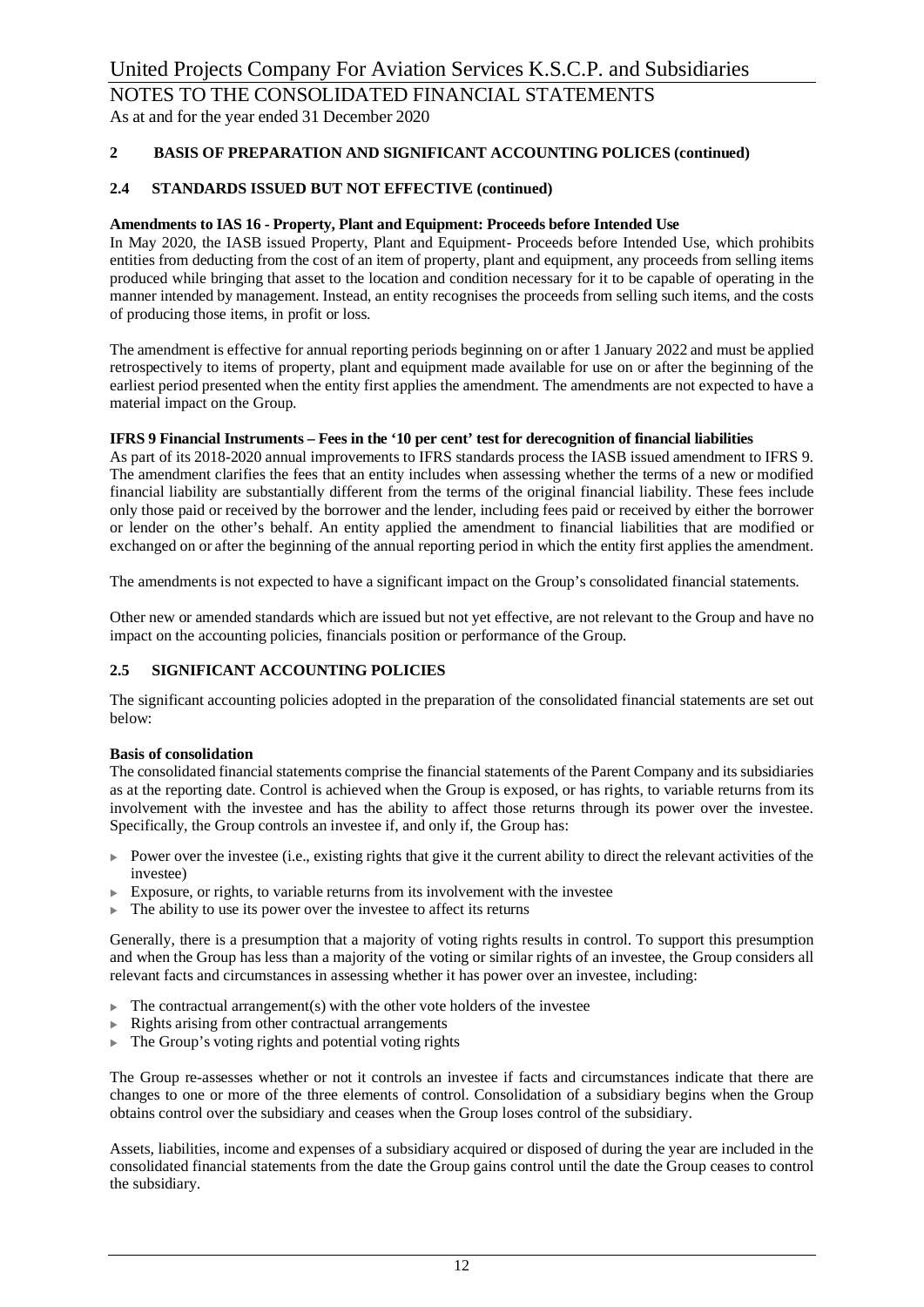As at and for the year ended 31 December 2020

#### **2 BASIS OF PREPARATION AND SIGNIFICANT ACCOUNTING POLICES (continued)**

#### **2.5 SIGNIFICANT ACCOUNTING POLICIES (continued)**

#### **Basis of consolidation (consolidation)**

Profit or loss and each component of OCI are attributed to the equity holders of the Parent Company and to the non-controlling interests, even if this results in the non-controlling interests having a deficit balance. When necessary, adjustments are made to the financial statements of subsidiaries to bring their accounting policies in line with the Group's accounting policies. All intra-group assets and liabilities, equity, income, expenses and cash flows relating to transactions between members of the Group are eliminated in full on consolidation. A change in the ownership interest of a subsidiary, without a loss of control, is accounted for as an equity transaction.

If the Group loses control over a subsidiary, it derecognises the related assets (including goodwill), liabilities, noncontrolling interest and other components of equity, while any resultant gain or loss is recognised in the consolidated statement of income. Any investment retained is recognized at fair value.

The consolidated financial statements of the Group include:

|                                                                     |                             |                                            | <b>Effective</b>          |       |
|---------------------------------------------------------------------|-----------------------------|--------------------------------------------|---------------------------|-------|
| Name of the company                                                 | Country of<br>incorporation | <b>Principal activity</b>                  | % equity interest<br>2020 | 2019  |
| Royal Aviation Company K.S.C. (Closed) ("RAC")                      | Kuwait                      | Management and<br>services                 | 66.57                     | 66.57 |
| UPAC United Real Estate Company K.S.C.C.<br>("UREC")                | Kuwait                      | Real estate and<br>property<br>development | <b>100</b>                | 100   |
| Al Arfaj Real Estate Company K.S.C. (Closed) ("Arfaj") <sup>1</sup> | Kuwait                      | Real estate and<br>property<br>development | <b>100</b>                | 100   |
| Held indirectly through Arfaj                                       |                             |                                            |                           |       |
|                                                                     | United Arab                 | Real estate and<br>property                |                           |       |

# Arfaj Limited

#### **Revenue recognition**

Revenue is recognised either at a point in time or overtime, when (or as) the Group satisfies performance obligations by transferring the promised goods or services to its customers.

Emirates

development **100** 100

#### *Rental income*

The Group earns revenue from acting as a lessor in operating leases which do not transfer substantially all of the risks and rewards incidental to ownership.

Rental income arising from operating leases is accounted for on a straight-line basis over the lease term and is included in rental revenue in the consolidated statement of income due to its operating nature, except for contingent rental income which is recognised when it arises. Initial direct costs incurred in negotiating and arranging an operating lease are recognised as an expense over the lease term on the same basis as the lease income.

#### *Services income*

The Group enters as a lessor into lease agreements that fall within the scope of IFRS 16. These agreements include certain services offered to tenants (i.e., customers) including common area maintenance services (such as cleaning and security), as well as other services such as aircraft ground handling. The consideration charged for these services includes fees charged based on a percentage and reimbursement of certain expenses incurred. These services are separately invoiced.

#### **Interest income**

Interest income is recognised at it accrues using the effective interest rate method.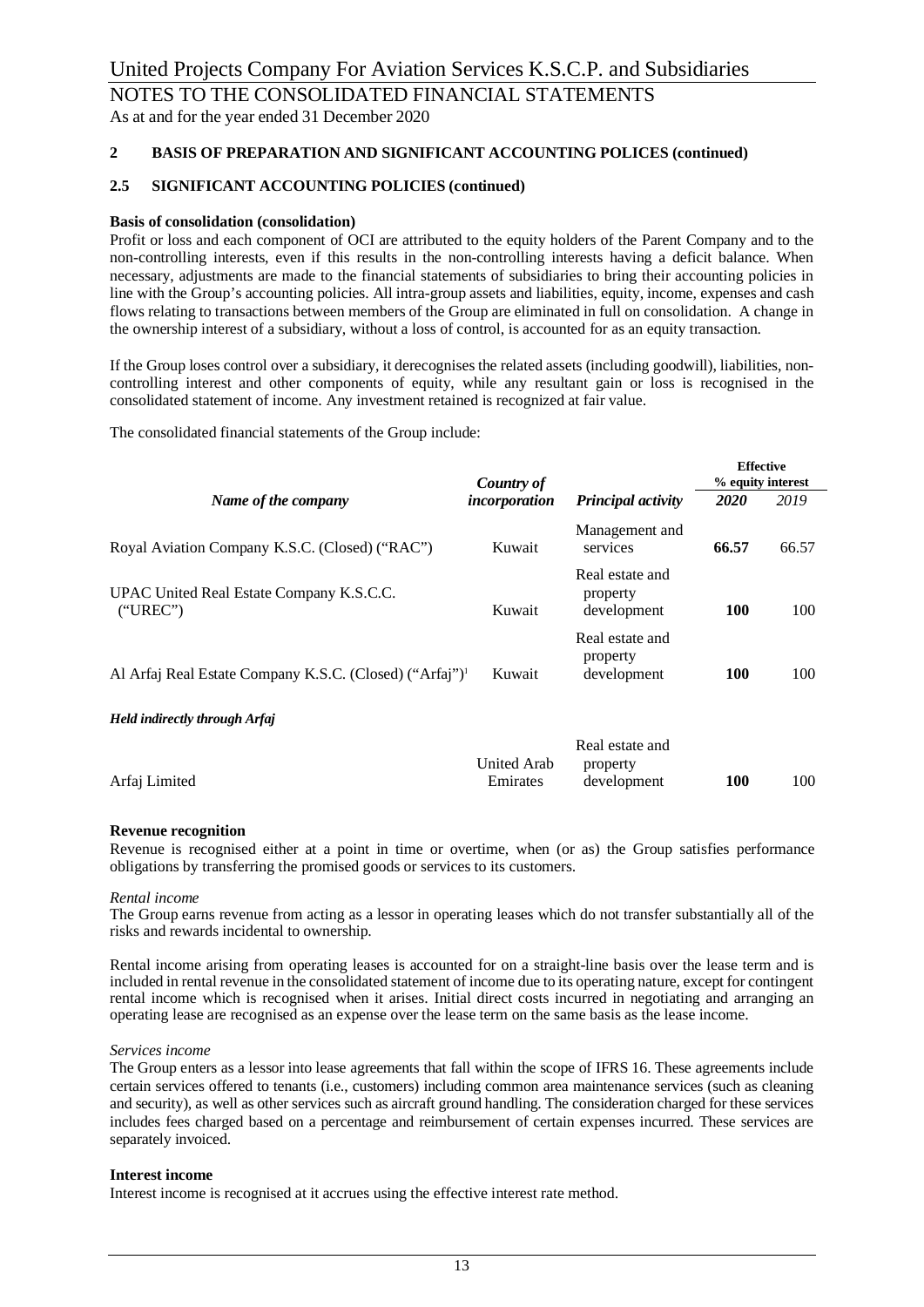As at and for the year ended 31 December 2020

#### **2 BASIS OF PREPARATION AND SIGNIFICANT ACCOUNTING POLICES (continued)**

#### **2.5 SIGNIFICANT ACCOUNTING POLICIES (continued)**

#### **Government grants**

Government grants are recognised where there is reasonable assurance that the grant will be received, and all attached conditions will be complied with. When the grant relates to an expense item, it is recognised as income on a systematic basis over the periods that the related costs, for which it is intended to compensate, are expensed. When the grant relates to an asset, it is recognised as income in equal amounts over the expected useful life of the related asset.

When the Group receives grants of non-monetary assets, the asset and the grant are recorded at nominal amounts and released to profit or loss over the expected useful life of the asset, based on the pattern of consumption of the benefits of the underlying asset by equal annual instalments.

#### **Leases**

The determination of whether an arrangement is (or contains) a lease is based on the substance of the arrangement at the inception of the lease. The arrangement is, or contains, a lease if fulfilment of the arrangement is dependent on the use of a specific asset (or assets) and the arrangement conveys a right to use the asset (or assets), even if that asset is (or those assets are) not explicitly specified in an arrangement.

#### *Group as a lessor*

Leases in which the Group does not transfer substantially all the risks and rewards of ownership of an asset are classified as operating leases. Initial direct costs incurred in negotiating and arranging an operating lease are added to the carrying amount of the leased asset and recognised over the lease term on the same basis as rental income. Contingent rents are recognised as revenue in the period in which they are earned.

#### **Taxation**

#### *Contribution to Kuwait Foundation for the Advancement of Sciences (KFAS)*

The Parent Company calculates the contribution to KFAS at 1% in accordance with the modified calculation based on the Foundation's Board of Directors resolution, which states that the income from associates and subsidiaries, Board of Directors' remuneration, transfer to statutory reserve should be excluded from profit for the year when determining the contribution.

#### *National Labour Support Tax (NLST)*

The Parent Company calculates the NLST in accordance with Law No. 19 of 2000 and the Ministry of Finance Resolutions No. 24 of 2006 at 2.5% of taxable profit for the year. As per law, income from associates and subsidiaries, cash dividends from listed companies which are subjected to NLST have been deducted from the profit for the year.

#### *Zakat*

Contribution to Zakat is calculated at 1% of the profit of the Parent Company in accordance with the Ministry of Finance resolution No. 58/2007.

#### **Intangible assets**

Intangible assets acquired separately are measured on initial recognition at cost. The cost of intangible assets acquired in a business combination is its fair value as at the date of acquisition. Following initial recognition, intangible assets are carried at cost less any accumulated amortisation and any accumulated impairment losses.

The useful lives of intangible assets are assessed to be either finite or indefinite. The estimated useful lives of intangible assets are as follows:

| Commercial complex of Kuwait International Airport | 20 years |
|----------------------------------------------------|----------|
| Sheikh Saa'd Terminal*                             | 12 years |
| Discovery Mall**                                   | 10 years |
| Kuwait Airways Terminal-4 Parking project          | 5 years  |

\*Fully amortised as at 31 December 2020

\*\*Fully amoritised as at 31 December 2019

Intangible assets with finite lives are amortised over their useful economic life and assessed for impairment whenever there is an indication that an intangible asset may be impaired. The amortisation period and the amortisation method for an intangible asset with a finite useful life is reviewed at least at each financial year end.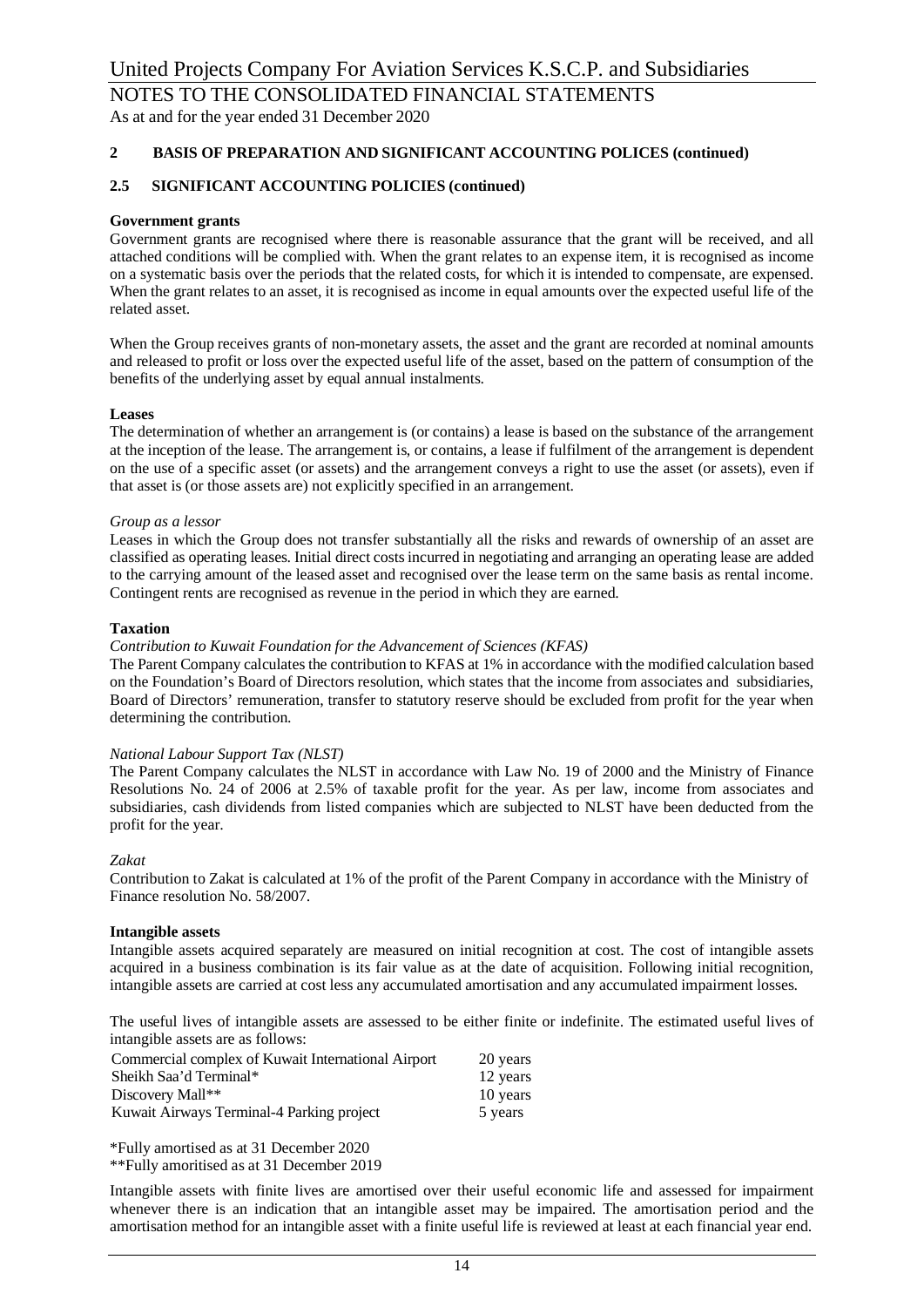As at and for the year ended 31 December 2020

#### **2 BASIS OF PREPARATION AND SIGNIFICANT ACCOUNTING POLICES (continued)**

#### **2.5 SIGNIFICANT ACCOUNTING POLICIES (continued)**

#### **Intangible assets (continued)**

Changes in the expected useful life or the expected pattern of consumption of future economic benefits embodied in the asset is accounted for by changing the amortisation period or method, as appropriate, and are treated as changes in accounting estimates. The amortisation expense on intangible assets with finite lives is recognised in the consolidated statement of income.

Gains or losses arising from derecognition of an intangible asset are measured as the difference between the net disposal proceeds and the carrying amount of the asset and are recognised in the consolidated statement of income when the asset is derecognised.

#### *Service concession arrangements*

The Group recognises an intangible asset arising from a service concession arrangement when it has a right to charge for use of the concession infrastructure. An intangible asset received as consideration for providing construction or upgrade services in a service concession arrangement is measured at fair value on initial recognition with reference to the fair value of the services provided.

Subsequent to initial recognition, the intangible asset is measured at cost, which includes capitalised borrowing costs, less accumulated amortisation and accumulated impairment losses.

When concession grantor or the delegating authority requires fixed payments in return for the right to use of preexisting infrastructure, the Group applies the following in respect to the fixed payments:

- the recognition of a liability equal to the present value of payments over the term of the concession arrangement;
- · offset by the recognition of an intangible asset, where the concession arrangement is recognized using the "intangible asset model", representing the right to charge users of the public service.

The estimated useful life of an intangible asset in a service concession arrangement is the period from when the Group is able to charge the public for the use of the infrastructure to the end of the concession period.

#### **Investment in an associate**

An associate is an entity over which the Group has significant influence. Significant influence is the power to participate in the financial and operating policy decisions of the investee, but is not control over those policies.

The considerations made in determining significant influence are similar to those necessary to determine control over subsidiaries.

The Group's investment in its associate are accounted for using the equity method. Under the equity method, the investment in an associate is initially recognised at cost. The carrying amount of the investment is adjusted to recognise changes in the Group's share of net assets of the associate since the acquisition date. Goodwill relating to the associate is included in the carrying amount of the investment and is neither amortised nor individually tested for impairment.

The consolidated statement of income reflects the Group's share of the results of operations of the associate. Any change in other comprehensive income of those investees is presented as part of the Group's other comprehensive income. In addition, when there has been a change recognised directly in the equity of the associate, the Group recognises its share of any changes, when applicable, in the consolidated statement of changes in equity. Unrealised gains and losses resulting from transactions between the Group and the associate are eliminated to the extent of the interest in the associate.

The aggregate of the Group's share of profit or loss of an associate is shown on the face of the consolidated statement of income and represents profit or loss after tax and non-controlling interests in the subsidiaries of the associate.

The financial statements of the associate are prepared for the same reporting period as the Group. When necessary, adjustments are made to bring the accounting policies in line with those of the Group.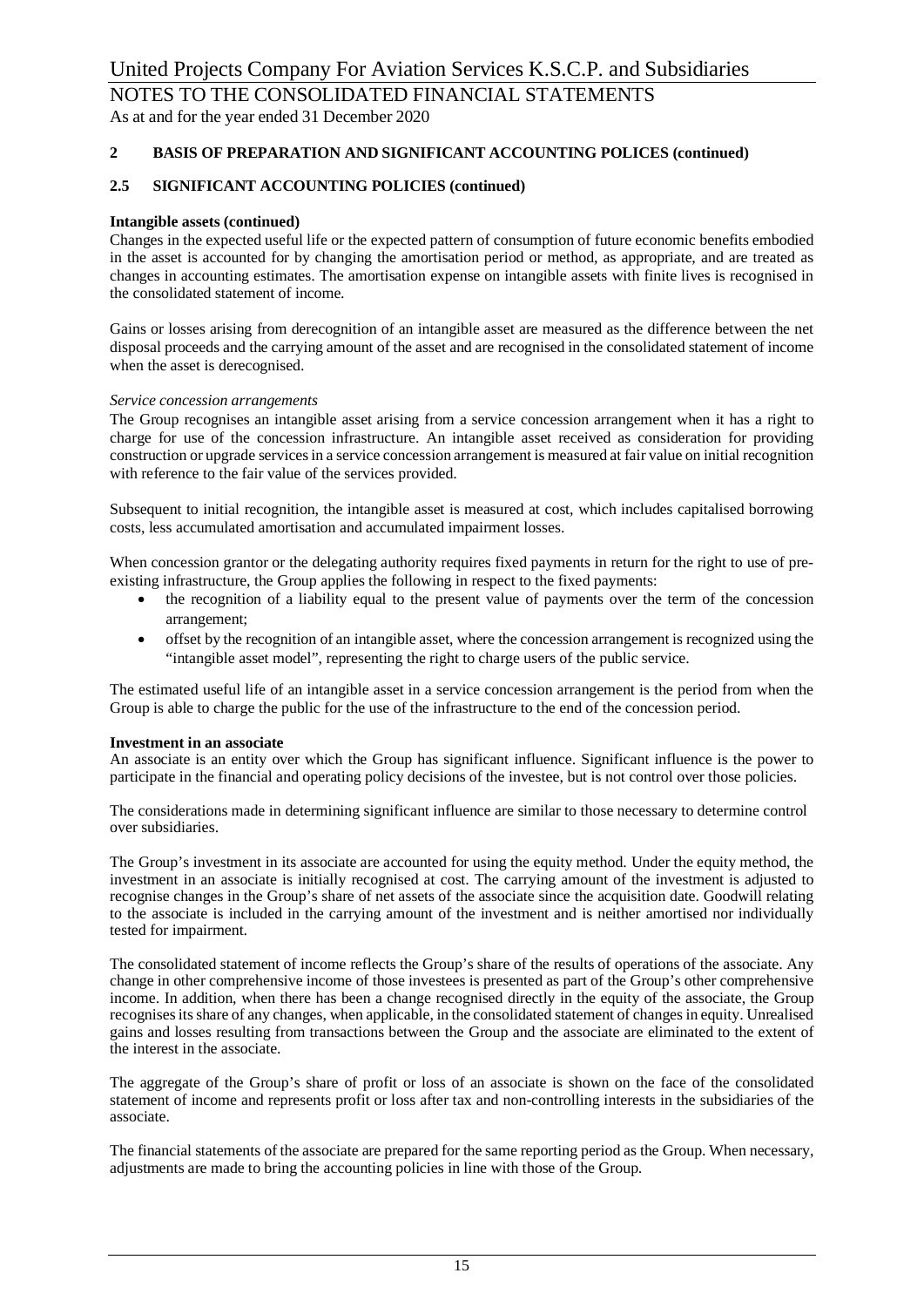As at and for the year ended 31 December 2020

#### **2 BASIS OF PREPARATION AND SIGNIFICANT ACCOUNTING POLICES (continued)**

#### **2.5 SIGNIFICANT ACCOUNTING POLICIES (continued)**

#### **Investment in an associate (continued)**

After application of the equity method, the Group determines whether it is necessary to recognise an impairment loss on its investment in its associate. At each reporting date, the Group determines whether there is objective evidence that the investment in the associate is impaired. If there is such evidence, the Group calculates the amount of impairment as the difference between the recoverable amount of the associate and its carrying value.

Upon loss of significant influence over the associate, the Group measures and recognises any retained investment at its fair value. Any difference between the carrying amount of the associate upon loss of significant influence and the fair value of the retained investment and proceeds from disposal is recognised in the consolidated statement of income.

#### **Impairment of non-financial assets**

The Group assesses at each reporting date whether there is an indication that an asset may be impaired. If any such indication exists, or when annual impairment testing for an asset is required, the Group estimates the asset's recoverable amount. An asset's recoverable amount is the higher of an asset's or cash-generating unit's (CGU) fair value less costs to sell and its value in use and is determined for an individual asset, unless the asset does not generate cash inflows that are largely independent of those from other assets or groups of assets.

Where the carrying amount of an asset or CGU exceeds its recoverable amount, the asset is considered impaired and is written down to its recoverable amount.

In assessing value in use, the estimated future cash flows are discounted to their present value using a pre-tax discount rate that reflects current market assessments of the time value of money and the risks specific to the asset. In determining fair value less costs to sell, an appropriate valuation model is used. These calculations are corroborated by valuation multiples, quoted share prices for publicly traded subsidiaries or other available fair value indicators.

The Group bases its impairment calculation on detailed budgets and forecast calculations which are prepared separately for each of the Group's cash-generating units to which the individual assets are allocated. These budgets and forecast calculations are generally covering a period of five years. For longer periods, a long term growth rate is calculated and applied to project future cash flows after the fifth year.

Impairment losses of continuing operations are recognised in the consolidated statement of income in those expense categories consistent with the function of the impaired asset, except for assets previously revalued where the revaluation taken to other comprehensive income. In this case the impairment is also recognised in other comprehensive income up to the amount of any previous revaluation.

Where an impairment loss subsequently reverses, the carrying amount of the asset (CGU) is increased to the revised estimate of its recoverable amount, but so that the increased carrying amount does not exceed the carrying amount that would have been determined had no impairment loss been recognised for the asset (CGU) in prior years. A reversal of an impairment loss is recognised immediately in the consolidated statement of income.

#### **Financial assets**

#### **Initial recognition and measurement**

The Group determines the classification of financial assets based on the business model it uses to manage the financial assets and the contractual cashflow characteristics of the financial assets.

#### *Business model assessment*

The Group determines its business model at the level that best reflects how it manages group of financial assets to achieve its business objective. The Group's business model is not assessed on an instrument by instrument basis but at a higher level of aggregated portfolios and is based on a number of observable factors. The information considered includes:

- The stated policies and objectives for the portfolio and the operation of those policies in practice;
- The risks that affect the performance of the business model (and the financial assets held within that business model) and how those risks are managed; and
- The frequency, volume and timing of sales in prior periods, the reasons for such sales and its expectations about future sales activity.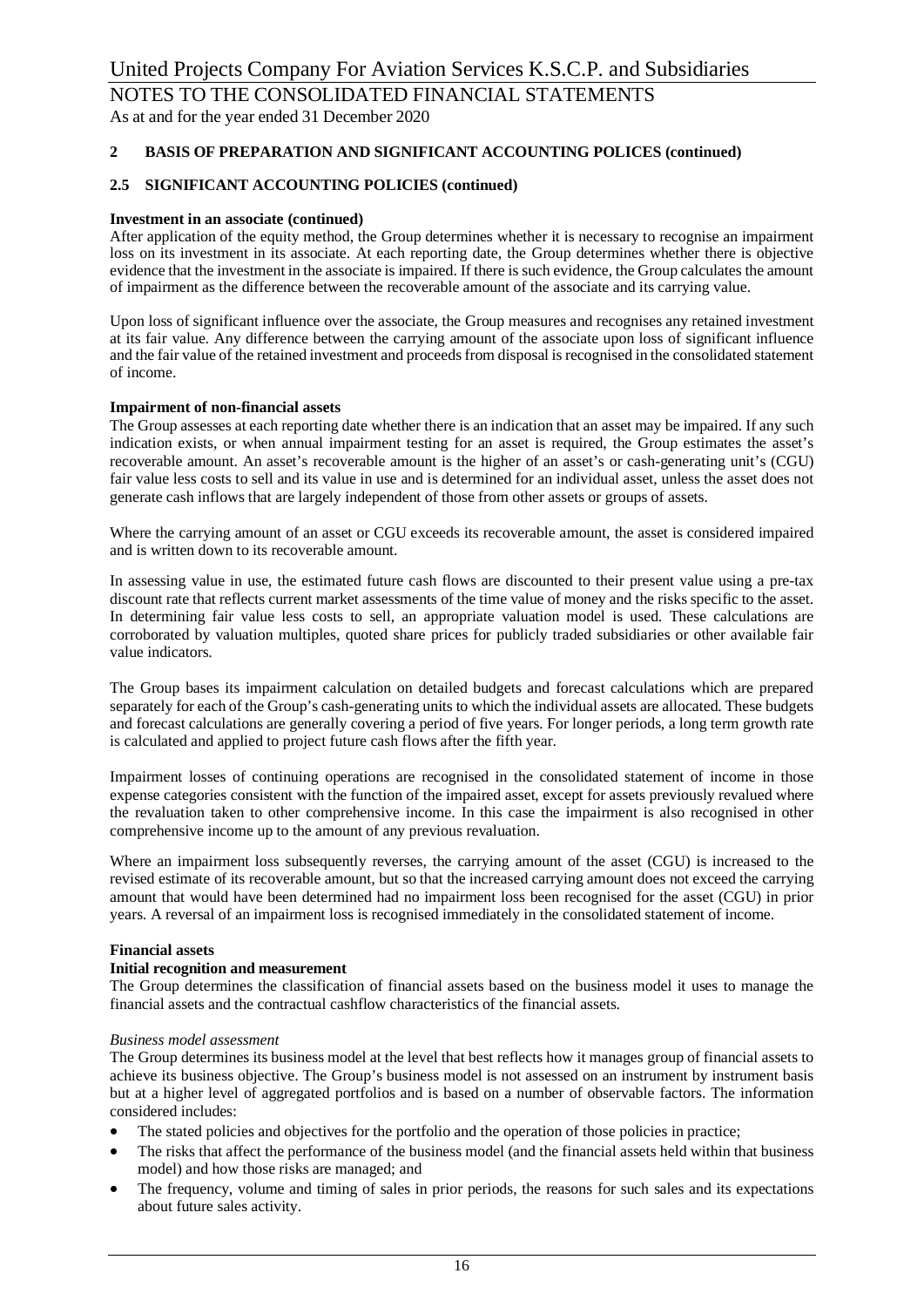As at and for the year ended 31 December 2020

#### **2 BASIS OF PREPARATION AND SIGNIFICANT ACCOUNTING POLICES (continued)**

#### **2.5 SIGNIFICANT ACCOUNTING POLICIES (continued)**

#### **Financial assets (continued) Initial recognition and measurement (continued)**

#### *Business model assessment (continued)*

The business model assessment is based on reasonably expected scenarios without taking 'worst case' or 'stress case' scenarios into account. If cash flows after initial recognition are realised in a way that is different from the Group's original expectations, the Group does not change the classification of the remaining financial assets held in that business model, but incorporates such information when assessing newly originated or newly purchased financial assets going forward.

#### *Assessment of whether contractual cash flows are solely payments of principal and interest (SPPI test)*

The Group assesses the contractual terms of financial assets to identify whether they meet the SPPI test. 'Principal' for the purpose of this test is defined as the fair value of the financial asset at initial recognition and may change over the life of the financial asset.

'Interest' is defined as consideration for time value of money and for the credit risk associated with the principal and for other basic lending risks and costs as well as a profit margin. In assessing whether the contractual cash flows are solely payments of principal and interest, the Group considers whether the financial asset contains a contractual term that could change the timing or amount of contractual cash flows such that it would not meet this condition. The Group considers:

- Contingent events that would change the amount and timing of cash flows;
- Leverage features:
- Prepayment and extension terms;
- · Terms that limit the Group's claim to cash flows from specified assets (e.g. non-recourse asset arrangements); and
- Features that modify consideration of the time value of money e.g. periodical reset of interest rates.

Contractual terms that introduce a more than de minimis exposure to risks or volatility in the contractual cashflows that are unrelated to a basic lending arrangement do not give rise to contractual cashflows that are solely payment of principal and interest. In such cases, the financial asset is measured at fair value through profit or loss.

The Group has determined the classification and measurement of its financial assets as follows:

#### **Subsequent measurement**

For purposes of subsequent measurement, financial assets are classified in four categories:

- Financial assets at amortised cost (debt instruments)
- $\blacktriangleright$  Financial assets at fair value through OCI with recycling of cumulative gains and losses (debt instruments)
- $\blacktriangleright$  Financial assets designated at fair value through OCI with no recycling of cumulative gains and losses upon derecognition (equity instruments)
- $\blacktriangleright$  Financial assets at fair value through profit or loss

#### *Financial assets at amortised cost (debt instruments)*

Financial assets at amortised cost are subsequently measured using the effective interest rate (EIR) method and are subject to impairment. Gains and losses are recognised in statement of income when the asset is derecognised, modified or impaired.

#### *Financial assets carried at fair value through profit or loss (FVTPL)*

Financial assets in this category are those assets, which have been either designated by management upon initial recognition or are mandatorily required to be measured at fair value under IFRS 9. Management designates an instrument as FVTPL that otherwise meet the requirements to be measured at amortised cost or at FVOCI only if it eliminates, or significantly reduces, an accounting mismatch that would otherwise arise. Financial assets with contractual cash flows not representing solely payment of principal and interest are mandatorily required to be measured at FVTPL.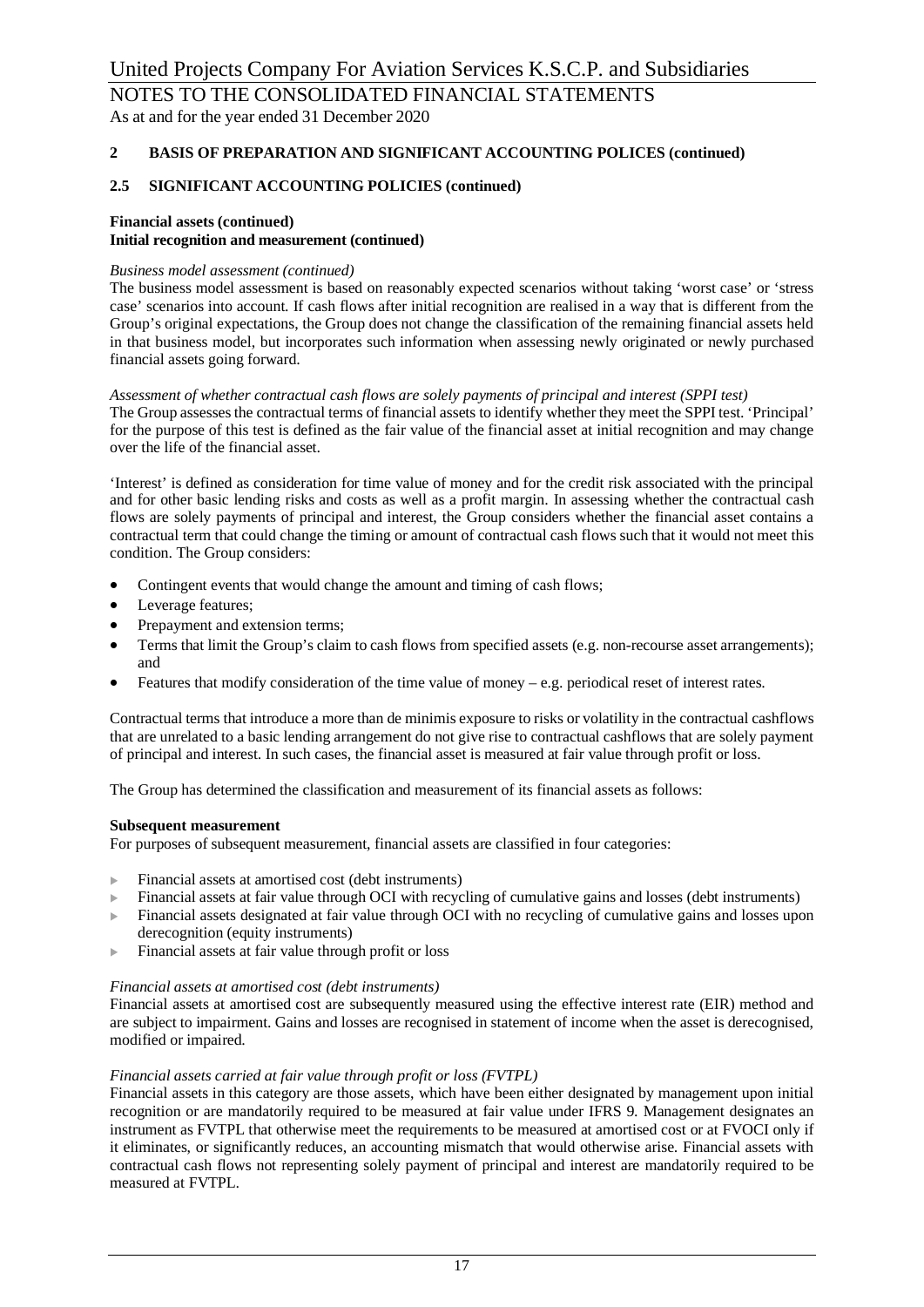As at and for the year ended 31 December 2020

#### **2 BASIS OF PREPARATION AND SIGNIFICANT ACCOUNTING POLICES (continued)**

#### **2.5 SIGNIFICANT ACCOUNTING POLICIES (continued)**

#### **Financial assets (continued) Subsequent measurement (continued)**

#### *Financial assets carried at fair value through profit or loss (FVTPL) (continued)*

Financial assets at FVTPL are subsequently measured at fair value. Changes in fair value are recognised in the consolidated statement of income. Interest income is recognised using the effective interest method. Dividend income from equity investments measured at FVTPL is recognised in the consolidated statement of income when the right to the payment has been established.

Loan to an associate is classified as financial assets carried at FVTPL since the contractual cash flows of these securities are not solely payments of principal and interest on the principal outstanding.

#### *Derecognition of financial assets*

A financial asset (or, where applicable a part of a financial asset or part of a group of similar financial assets) is derecognised when:

- The rights to receive cash flows from the asset have expired; or
- The Group has transferred its rights to receive cash flows from the asset or has assumed an obligation to pay the received cash flows in full without material delay to a third party under a 'pass-through' arrangement; and either (a) the Group has transferred substantially all the risks and rewards of the asset, or (b) the Group has neither transferred nor retained substantially all the risks and rewards of the asset, but has transferred control of the asset.

When the Group has transferred its rights to receive cash flows from an asset or has entered into a pass-through arrangement, it evaluates if, and to what extent, it has retained the risk and rewards. When it has neither transferred nor retained substantially all of the risks and rewards of the asset nor transferred control of the asset, the asset is recognised to the extent of the Group's continuing involvement in the asset. In that case, the Group also recognises an associated liability. The transferred asset and the associated liability are measured on a basis that reflects the rights and obligations that the Group has retained.

Continuing involvement that takes the form of a guarantee over the transferred assets measured at the lower of the original carrying amount of the asset and the maximum amount of consideration that the Group could be required to repay.

#### **Financial liabilities**

#### *Initial recognition and measurement*

Financial liabilities are classified, at initial recognition, as financial liabilities at fair value through profit or loss, loans and borrowings, payables, or as derivatives designated as hedging instruments in an effective hedge, as appropriate.

The Group's financial liabilities include loans and borrowings and accounts payable and other liabilities.

#### *Subsequent measurement*

The measurement of financial liabilities depends on their classification, as described below:

#### *Loans and borrowings*

After initial recognition, interest bearing loans and borrowings are subsequently measured at amortised cost using the effective interest rate method (EIR).

#### *Accounts payable and other liabilities*

Liabilities are recognised for amounts the Group obligated to pay in the future for goods or services received, whether billed by the supplier or not.

#### *Derecognition*

The Group derecognises a financial liability when its contractual obligations are discharged or cancelled, or expire. The Group also derecognises a financial liability when its terms are modified and the cash flows of the modified liability are substantially different, in which case a new financial liability based on the modified terms is recognised at fair value. On derecognition of a financial liability, the difference between the carrying amount extinguished and the consideration paid (including any non-cash assets transferred or liabilities assumed) is recognised in the consolidated statement of income.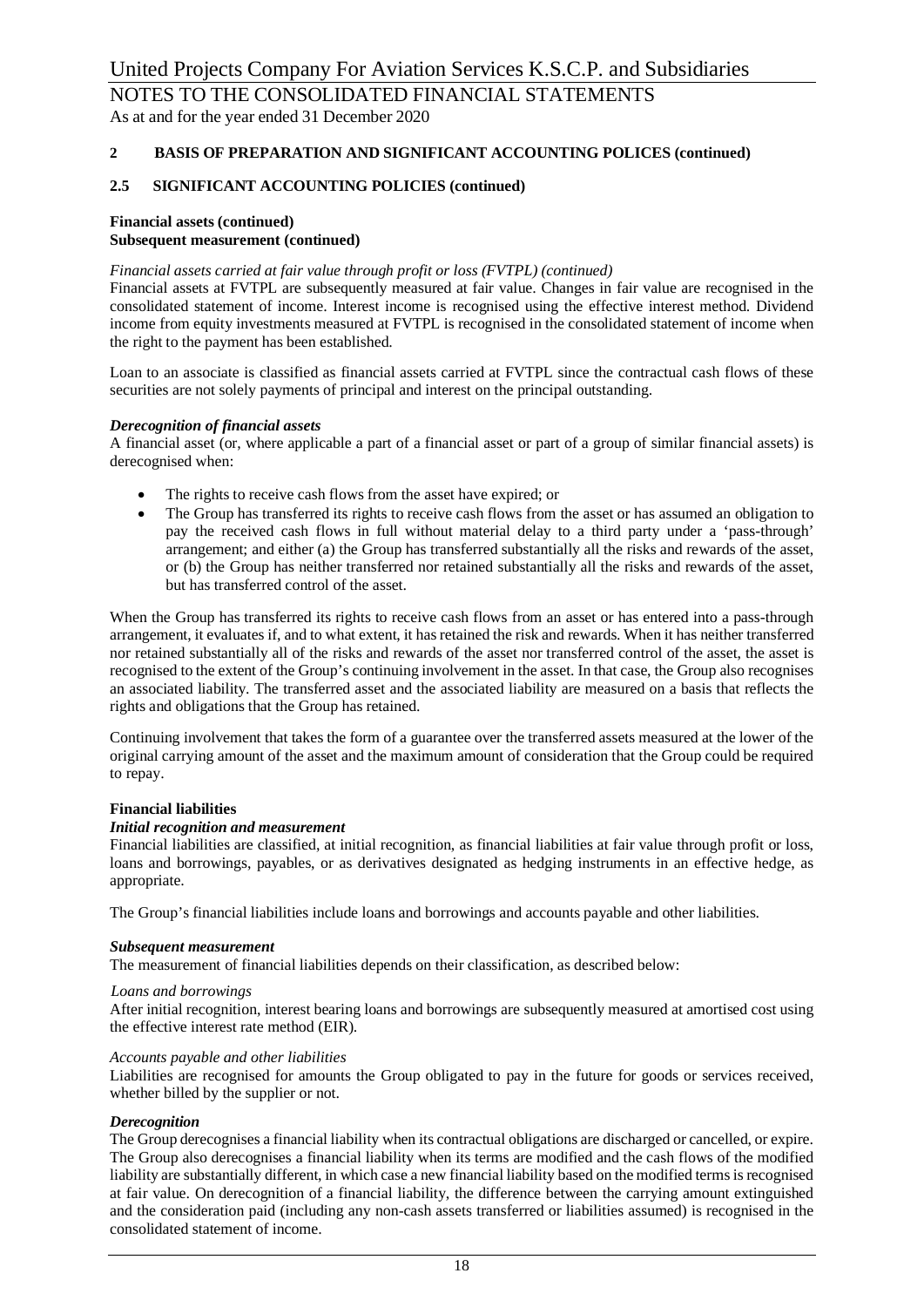As at and for the year ended 31 December 2020

#### **2 BASIS OF PREPARATION AND SIGNIFICANT ACCOUNTING POLICES (continued)**

#### **2.5 SIGNIFICANT ACCOUNTING POLICIES (continued)**

#### *Offsetting*

Financial assets and financial liabilities are offset and the net amount presented in the statement of financial position when, and only when, the Group currently has a legally enforceable right to set off the amounts and it intends either to settle them on a net basis or to realise the asset and settle the liability simultaneously.

#### **Impairment of financial assets**

The Group recognises an allowance for expected credit losses (ECLs) for all debt instruments not held at fair value through profit or loss. ECLs are based on the difference between the contractual cash flows due in accordance with the contract and all the cash flows that the Group expects to receive, discounted at an approximation of the original effective interest rate. The expected cash flows will include cash flows from the sale of collateral held or other credit enhancements that are integral to the contractual terms.

ECLs are recognised in two stages. For credit exposures for which there has not been a significant increase in credit risk since initial recognition, ECLs are provided for credit losses that result from default events that are possible within the next 12-months (a 12-month ECL). For those credit exposures for which there has been a significant increase in credit risk since initial recognition, a loss allowance is required for credit losses expected over the remaining life of the exposure, irrespective of the timing of the default (a lifetime ECL).

For rent receivables and other assets, the Group applies a simplified approach in calculating ECLs. Therefore, the Group does not track changes in credit risk, but instead recognises a loss allowance based on lifetime ECLs at each reporting date. The Group has established a provision matrix that is based on its historical credit loss experience, adjusted for forward-looking factors specific to the debtors and the economic environment.

#### **Fair value measurement**

Fair value is the price that would be received to sell an asset or paid to transfer a liability in an orderly transaction between market participants at the measurement date. The fair value measurement is based on the presumption that the transaction to sell the asset or transfer the liability takes place either:

- $\blacktriangleright$  In the principal market for the asset or liability; or
- $\blacktriangleright$  In the absence of a principal market, in the most advantageous market for the asset or liability

The principal or the most advantageous market must be accessible by the Group.

The fair value of an asset or a liability is measured using the assumptions that market participants would use when pricing the asset or liability, assuming that market participants act in their economic best interest.

A fair value measurement of a non-financial asset takes into account a market participant's ability to generate economic benefits by using the asset in its highest and best use or by selling it to another market participant that would use the asset in its highest and best use.

The Group uses valuation techniques that are appropriate in the circumstances and for which sufficient data are available to measure fair value, maximising the use of relevant observable inputs and minimising the use of unobservable inputs.

All assets and liabilities for which fair value is measured or disclosed in the consolidated financial statements are categorised within the fair value hierarchy, described as follows, based on the lowest level input that is significant to the fair value measurement as a whole:

- $\blacktriangleright$  Level 1 Quoted (unadjusted) market prices in active markets for identical assets or liabilities
- $\triangleright$  Level 2 Valuation techniques for which the lowest level input that is significant to the fair value measurement is directly or indirectly observable
- Level 3 Valuation techniques for which the lowest level input that is significant to the fair value measurement is unobservable

For assets and liabilities that are recognised in the consolidated financial statements at fair value on a recurring basis, the Group determines whether transfers have occurred between levels in the hierarchy by re-assessing categorisation (based on the lowest level input that is significant to the fair value measurement as a whole) at the end of each reporting period.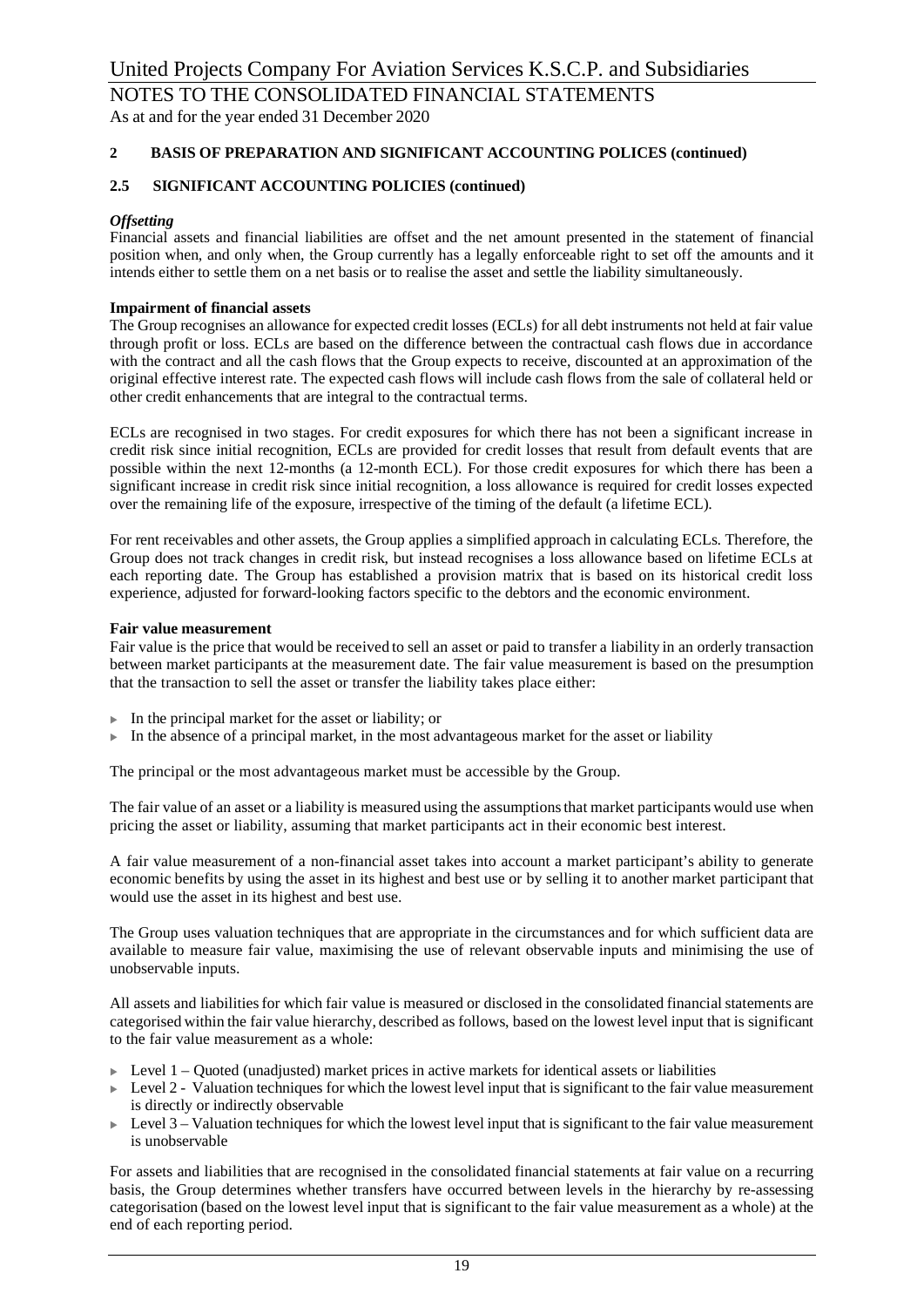As at and for the year ended 31 December 2020

#### **2 BASIS OF PREPARATION AND SIGNIFICANT ACCOUNTING POLICES (continued)**

#### **2.5 SIGNIFICANT ACCOUNTING POLICIES (continued)**

#### **Provisions**

Provisions are recognised when the Group has a present obligation (legal or constructive) as result of a past event, and it is probable that an outflow of resources embodying economic benefits will be required to settle the obligation and a reliable estimate can be made of the amount of the obligation. Provisions are reviewed at each reporting date and adjusted to reflect the current best estimate. Where the effect of the time value of money is material, the amount of a provision is the present value of the expenditures expected to be incurred to settle the obligation. When the Group expects some or all of a provision to be reimbursed, the reimbursement is recognised as a separate asset, but only when the reimbursement is virtually certain. The expense relating to a provision is presented in the consolidated statement of income net of any reimbursement.

#### **Contingencies**

Contingent liabilities are not recognised on the consolidated statement of financial position. They are disclosed in the consolidated financial statement unless the possibility of an outflow of resources embodying economic benefits is remote.

Contingent assets are not recognised on the consolidated statement of financial position, but disclosed in the consolidated financial statement when an inflow of economic benefits is probable.

#### **Treasury shares**

Own equity instruments which are reacquired (treasury shares) are recognised at cost and deducted from equity. No gain or loss is recognised in the consolidated statement of income on the purchase, sale, issue or cancellation of the Group's own equity instruments.

Any realised losses are recognised in treasury share reserve or share premium reserve to the extent of the credit balance in that account. Any excess losses are charged to retained earnings then to the reserves. Gains realised subsequently on the sale of treasury shares are first used to offset any previously recorded losses in the order of reserves, retained earnings and the treasury shares reserve account. No cash dividends are distributed on these shares. The issue of bonus shares increases the number of treasury shares proportionately and reduces the average cost per share without affecting the total cost of treasury shares.

#### **Employees' end of service benefits**

The Group provides end of service benefits to all its employees. The entitlement to these benefits is based upon the employees' final salary and length of service, subject to the completion of a minimum service period. The expected costs of these benefits are accrued over the period of employment.

Further, with respect to its national employees, the Group makes contributions to the Public Institution for Social Security calculated as a percentage of the employees' salaries. The Group's obligations are limited to these contributions, which are expensed when due.

#### **Foreign currencies**

The Group's consolidated financial statements are presented in KD, which is also the Parent Company's functional currency. For each entity, the Group determines the functional currency and items included in the consolidated financial statements of each entity are measured using that functional currency. The Group uses the direct method of consolidation and on disposal of a foreign operation, the gain or loss that is reclassified to profit or loss reflects the amount that arises from using this method.

#### *Transactions and balances*

Transactions in foreign currencies are initially recorded by the Group's entities at their respective functional currency spot rates at the date the transaction first qualifies for recognition. Monetary assets and liabilities denominated in foreign currencies are translated at the functional currency spot rates of exchange at the reporting date. Differences arising on settlement or translation of monetary items are recognised in profit or loss.

Non-monetary items that are measured in terms of historical cost in a foreign currency are translated using the exchange rates at the dates of the initial transactions. Non-monetary items measured at fair value in a foreign currency are translated using the exchange rates at the date when the fair value is determined. The gain or loss arising on translation of non-monetary items measured at fair value is treated in line with the recognition of the gain or loss on the change in fair value of the item (i.e., translation differences on items whose fair value gain or loss is recognised in OCI or profit or loss are also recognised in OCI or profit or loss, respectively).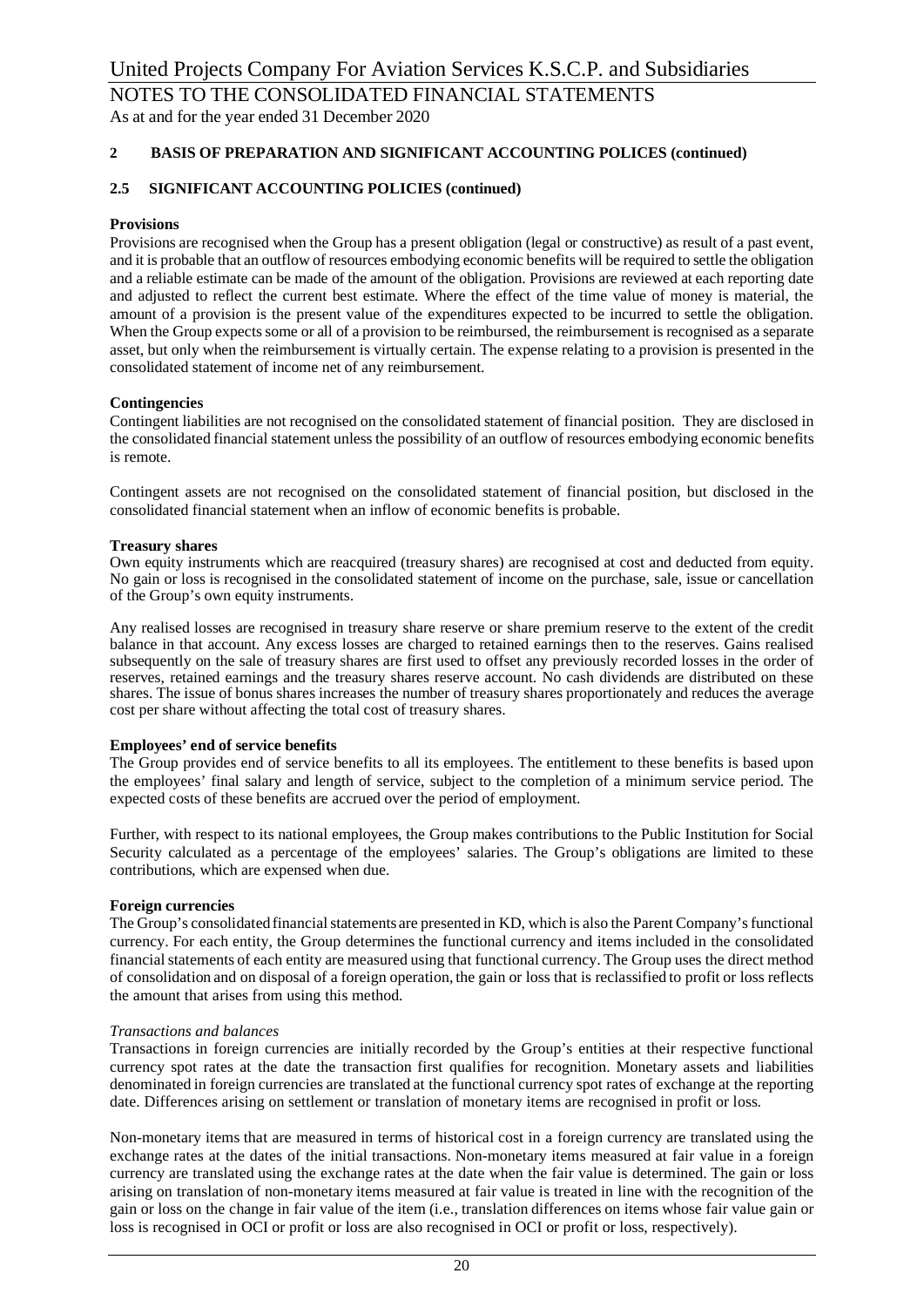As at and for the year ended 31 December 2020

#### **2 BASIS OF PREPARATION AND SIGNIFICANT ACCOUNTING POLICES (continued)**

#### **2.5 SIGNIFICANT ACCOUNTING POLICIES (continued)**

#### **Foreign currencies (continued)**

#### *Group companies*

On consolidation, the assets and liabilities of foreign operations are translated into KD at the rate of exchange prevailing at the reporting date and their statements of income are translated at exchange rates prevailing at the dates of the transactions. The exchange differences arising on translation for consolidation are recognised in OCI. On disposal of a foreign operation, the component of OCI relating to that particular foreign operation is reclassified to the profit or loss.

#### **Segment information**

A segment is a distinguishable component of the Group that engages in business activities from which it earns revenues and incurs costs. The operating segments are used by the management of the Group to allocate resources and assess performance and the reporting is consistent with the internal reports provided to the chief operation decision maker. Operating segments exhibiting similar economic characteristics, product and services, class of customers where appropriate are aggregated and reported as reportable segments.

#### **3 SIGNIFICANT ACCOUNTING JUDGMENTS, ESTIMATES AND ASSUMPTIONS**

The preparation of the Group's consolidated financial statements requires management to make judgements, estimates and assumptions that affect the reported amounts of revenues, expenses, assets and liabilities, and the accompanying disclosures, and the disclosure of contingent liabilities. Uncertainty about these assumptions and estimates could result in outcomes that require a material adjustment to the carrying amount of assets or liabilities affected in future periods.

#### **Significant judgments**

In the process of applying the Group's accounting policies, management has made the following judgements, which have the most significant effect on the amounts recognised in the consolidated financial statements:

#### *Classification of financial assets*

The Group determines the classification of financial assets based on the assessment of the business model within which the assets are held and assessment of whether the contractual terms of the financial asset are solely payments of principal and interest on the principal amount outstanding.

#### *Equity accounting of entities in which the Group holds less than 20% holding*

The Group assessed that the voting rights in Naples Topco Limited ("Naples") are dominant factor in deciding who has significant influence on entity. The Group has a representation on Naples's board of directors and the Group's consent is required for all major operational decisions. Accordingly, the Group has considered the significant influence achieved through absolute voting rights is sufficient to give it the practical ability to direct the relevant activities of the investee company, despite the fact they have less than 20% holding.

#### **Estimates and assumptions**

The key assumptions concerning the future and other key sources of estimation uncertainty at the reporting date, that have a significant risk of causing a material adjustment to the carrying amounts of assets and liabilities within the next financial year, are also described in the individual notes of the related to the consolidated financial statement line items below. The Group based its assumptions and estimates on parameters available when the consolidated financial statements were prepared.

Existing circumstances and assumptions about future developments, however, may change due to market changes or circumstances arising that are beyond the control of the Group. Such changes are reflected in the assumptions when they occur.

#### *Impairment of associates*

The Group is required to assess, at each reporting date, whether there are indications of impairment. If such indications exist, the management estimates the recoverable amount of the associate in order to determine the extent of the impairment loss (if any). The identification of impairment indicators and determination of the recoverable amounts require management to make significant judgements, estimates and assumptions.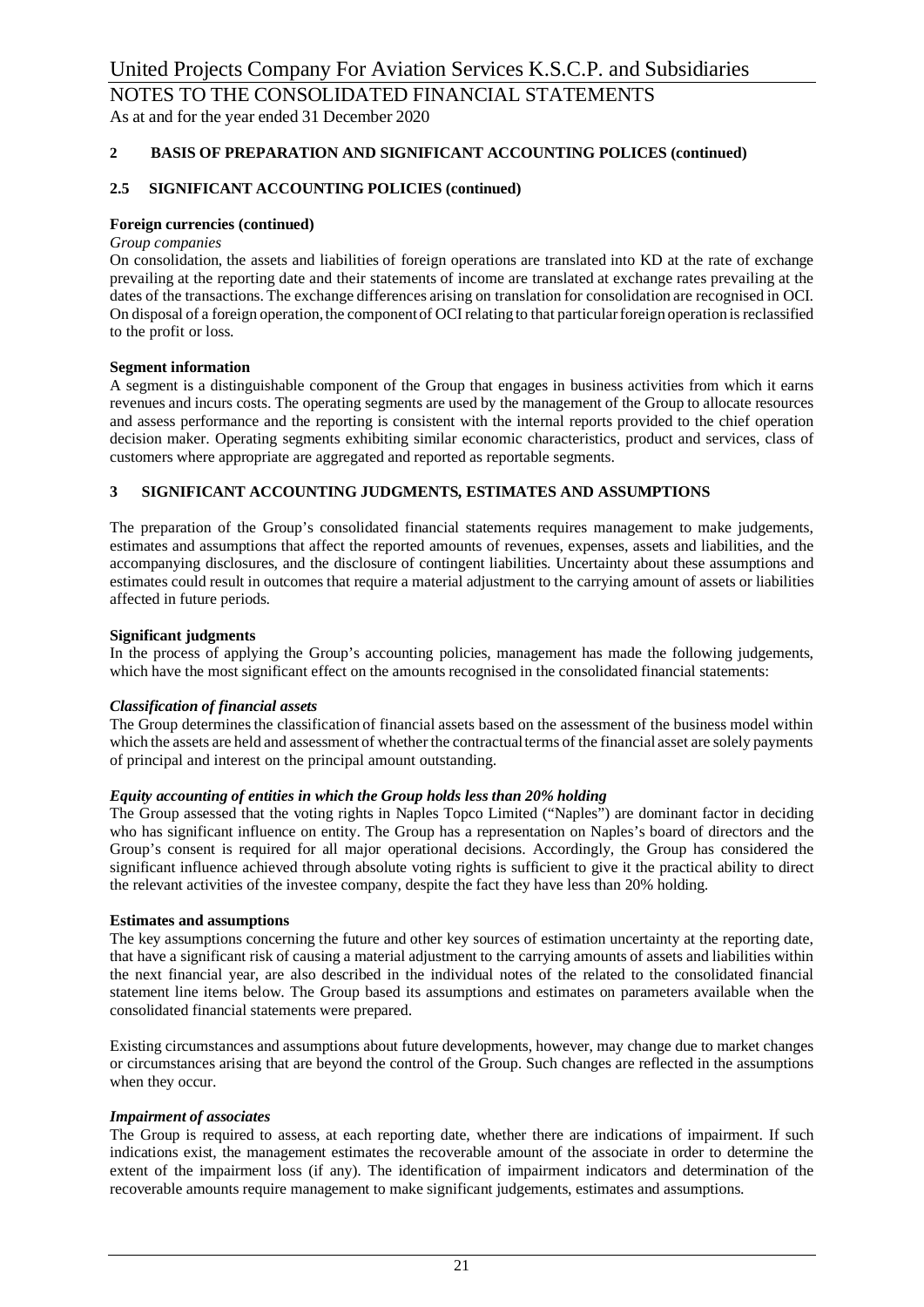As at and for the year ended 31 December 2020

#### **3 SIGNIFICANT ACCOUNTING JUDGMENTS, ESTIMATES AND ASSUMPTIONS (continued)**

#### **Estimates and assumptions (continued)**

#### *Impairment of financial assets at amortised cost*

The Group assesses on a forward looking basis the expected credit losses (ECL) associated with its debt instruments carried at amortised cost. For trade receivables and contract assets, the Group applies a simplified approach in calculating ECL. Therefore, the Group does not track changes in credit risk, but instead recognises a loss allowance based on lifetime ECL at each reporting date. The Group has established a provision matrix that is based on its historical credit loss experience, adjusted for forward-looking factors specific to the debtors and the economic environment. Actual results may differ from these estimates.

#### *Useful lives intangible assets*

Management of the Group assigns useful lives to intangible assets based on the intended use of assets and the economic lives of those assets. Subsequent changes in circumstances such as prospective utilisation of the assets concerned could result in the actual useful lives differing from initial estimates.

#### *Fair value measurement of financial assets*

When the fair values of financial assets recorded in the consolidated statement of financial position cannot be measured based on quoted prices in active markets, their fair value is measured using valuation techniques including the Discounted Cash Flow ("DCF") model. The inputs to these models are taken from observable markets where possible, but where this is not feasible, a degree of judgement is required in establishing fair values. Judgements include considerations of unobservable inputs to reflect market conditions. Changes in assumptions about these factors could affect the reported fair value of financial assets.

#### *Impairment of intangible assets*

A decline in the value of intangible assets could have a significant effect on the amounts recognised in the conolidated financial statements. Management assesses the impairment of intangible assets whenever events or changes in circumstances indicate that the carrying value may not be recoverable.

Factors that are considered important which could trigger an impairment review include the following:

- significant decline in the market value which would be expected from the passage of time or normal use
- significant changes in the technology and regulatory environments
- evidence from internal reporting which indicates that the economic performance of the asset is, or will be, worse than expected.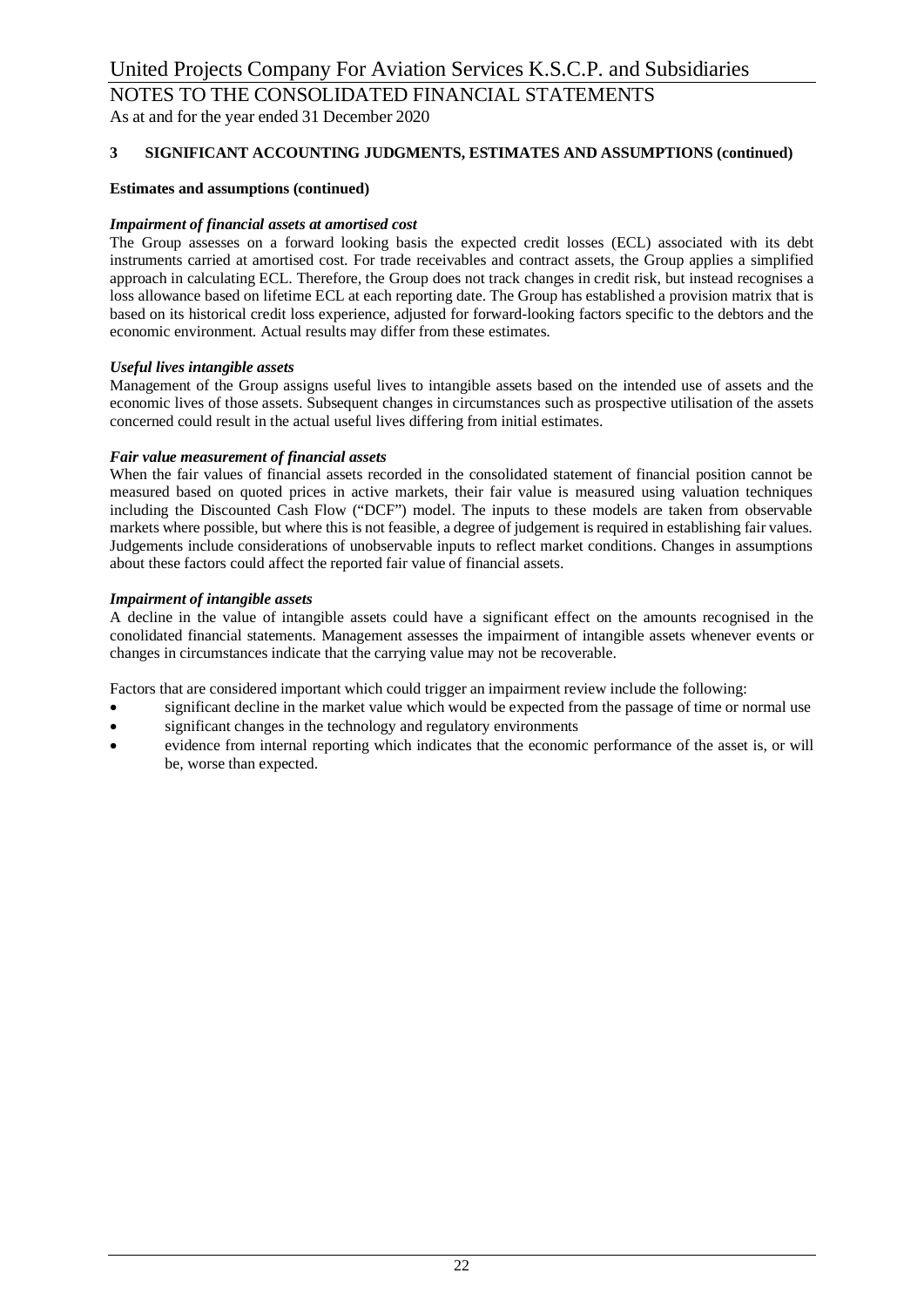As at and for the year ended 31 December 2020

#### **4 GROUP INFORMATION**

Financial information of subsidiaries that have material non-controlling interests is provided below:

#### **Proportion of equity interest held by non-controlling interests:**

|                                                | Country of    | <b>Principal</b>  | Ownership % |       |
|------------------------------------------------|---------------|-------------------|-------------|-------|
| Name of the company                            | incorporation | <i>activities</i> | <b>2020</b> | 2019  |
|                                                |               | Management and    |             |       |
| Royal Aviation Company K.S.C. (Closed) ("RAC") | Kuwait        | services          | 33.43       | 33.43 |

The summarised financial information of the subsidiary is provided below. This information is based on amounts before inter-company eliminations.

|                                                                              | <b>RAC</b>  | RAC         |
|------------------------------------------------------------------------------|-------------|-------------|
|                                                                              | 2020        | 2019        |
|                                                                              | KD          | <b>KD</b>   |
| Summarised statement of income for the year ended 31 December:               |             |             |
| Revenues                                                                     | 810,401     | 1,919,119   |
| Operating costs                                                              | (540,700)   | (761, 484)  |
| Net operating expenses                                                       | (412, 015)  | (386, 805)  |
| Other income                                                                 | 2,273       | 8,417       |
| <b>EBITDA</b>                                                                | (140, 041)  | 779,247     |
| Depreciation and amortization                                                | (2,388,812) | (1,976,747) |
| Interest income                                                              | 73,585      | 51,378      |
| Loss for the year                                                            | (2,455,268) | (1,146,122) |
| Total comprehensive loss for year                                            | (2,455,268) | (1,146,122) |
| Attributable to non-controlling interests                                    | (820,796)   | (383, 149)  |
| Summarised statement of financial position as at 31 December:                |             |             |
|                                                                              | RAC         | RAC         |
|                                                                              | 2020        | 2019        |
|                                                                              | KD          | KD          |
| Intangible asset and other non-current assets (non-current)                  | 2,547,638   | 4,612,866   |
| Accounts receivable and other assets and cash and cash equivalents (current) | 837,075     | 1,113,784   |
| Employees' end of service benefits (non-current)                             | (55,369)    | (50, 366)   |
| Accounts payable and other liabilities (current)                             | (561, 492)  | (453, 164)  |
| <b>Total equity</b>                                                          | 2,767,852   | 5,223,120   |
| Attributable to:                                                             |             |             |
| Equity holders of Parent Company                                             | 1,842,502   | 3,476,974   |
| Non-controlling interest                                                     | 925,350     | 1,746,146   |
| Summarised cash flow information for year ended 31 December:                 |             |             |
|                                                                              | RAC         | RAC         |
|                                                                              | 2020        | 2019        |
|                                                                              | KD          | KD          |
| Operating cash flows                                                         | 335,825     | 816,884     |
| Investing cash flows                                                         | (250,000)   | (934, 879)  |
| Net increase (decrease) in cash and cash equivalents                         | 85,825      | (117,995)   |
|                                                                              |             |             |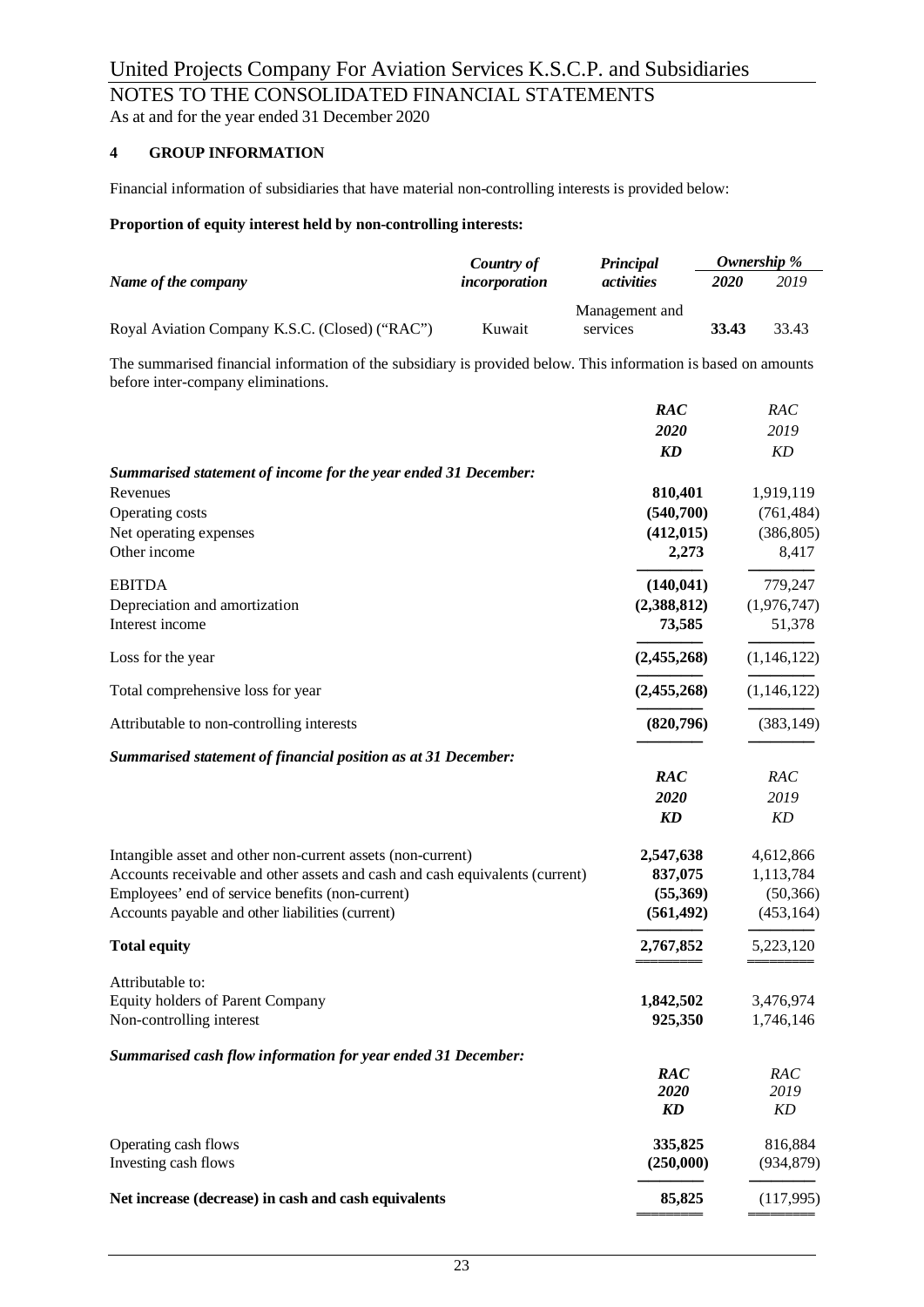# NOTES TO THE CONSOLIDATED FINANCIAL STATEMENTS

As at and for the year ended 31 December 2020

#### **5 INVESTMENT IN AN ASSOCIATE**

The Group has the following investment in associate:

|                                                                                               | Country of    |       | Effective interest in<br>equity |                                                            |                                                            |
|-----------------------------------------------------------------------------------------------|---------------|-------|---------------------------------|------------------------------------------------------------|------------------------------------------------------------|
| Name of company                                                                               | incorporation | 2020  | 2019                            | Year-end                                                   | Principal activities                                       |
| Naples Topco Limited                                                                          | <b>UAE</b>    | 9.47% | 9.47%                           | 31 December                                                | Real estate activities                                     |
| Summarised financial information of the associate is as follows:                              |               |       |                                 |                                                            |                                                            |
|                                                                                               |               |       |                                 | 2020<br><b>KD</b>                                          | 2019<br><b>KD</b>                                          |
| Non-current assets<br>Current assets<br>Non-current liabilities<br><b>Current liabilities</b> |               |       |                                 | 312,869,573<br>2,375,956<br>(261, 670, 836)<br>(4,815,866) | 245,483,860<br>7,608,980<br>(180, 783, 314)<br>(8,870,625) |
| Equity                                                                                        |               |       |                                 | 48,758,827                                                 | 63,438,901                                                 |
| Proportion of the Group's ownership                                                           |               |       |                                 | 9.47%                                                      | 9.47%                                                      |
| Carrying value of the investment in associate                                                 |               |       |                                 | 4,617,461                                                  | 6,007,664                                                  |
| Loss for the year                                                                             |               |       |                                 | (10, 854, 467)                                             | (1,613,901)                                                |
| Group's share in the loss for the year                                                        |               |       |                                 | (1,027,918)                                                | (152, 773)                                                 |
| Other comprehensive loss for the year                                                         |               |       |                                 | (4,214,646)                                                | (3,843,448)                                                |
| Group's share in other comprehensive income                                                   |               |       |                                 | (399, 127)                                                 | (364, 159)                                                 |

The movement in the carrying amount of the investment in an associate during the year is as follows:

|                                         | <b>2020</b><br>KD | 2019<br>KD |
|-----------------------------------------|-------------------|------------|
| As at 1 January                         | 6,007,664         | 6,539,345  |
| Share of results                        | (1,027,918)       | (152,773)  |
| Share of other comprehensive loss       | (399, 127)        | (364, 159) |
| Foreign currency translation adjustment | 36,842            | (14,749)   |
| As at 31 December                       | 4,617,461         | 6.007.664  |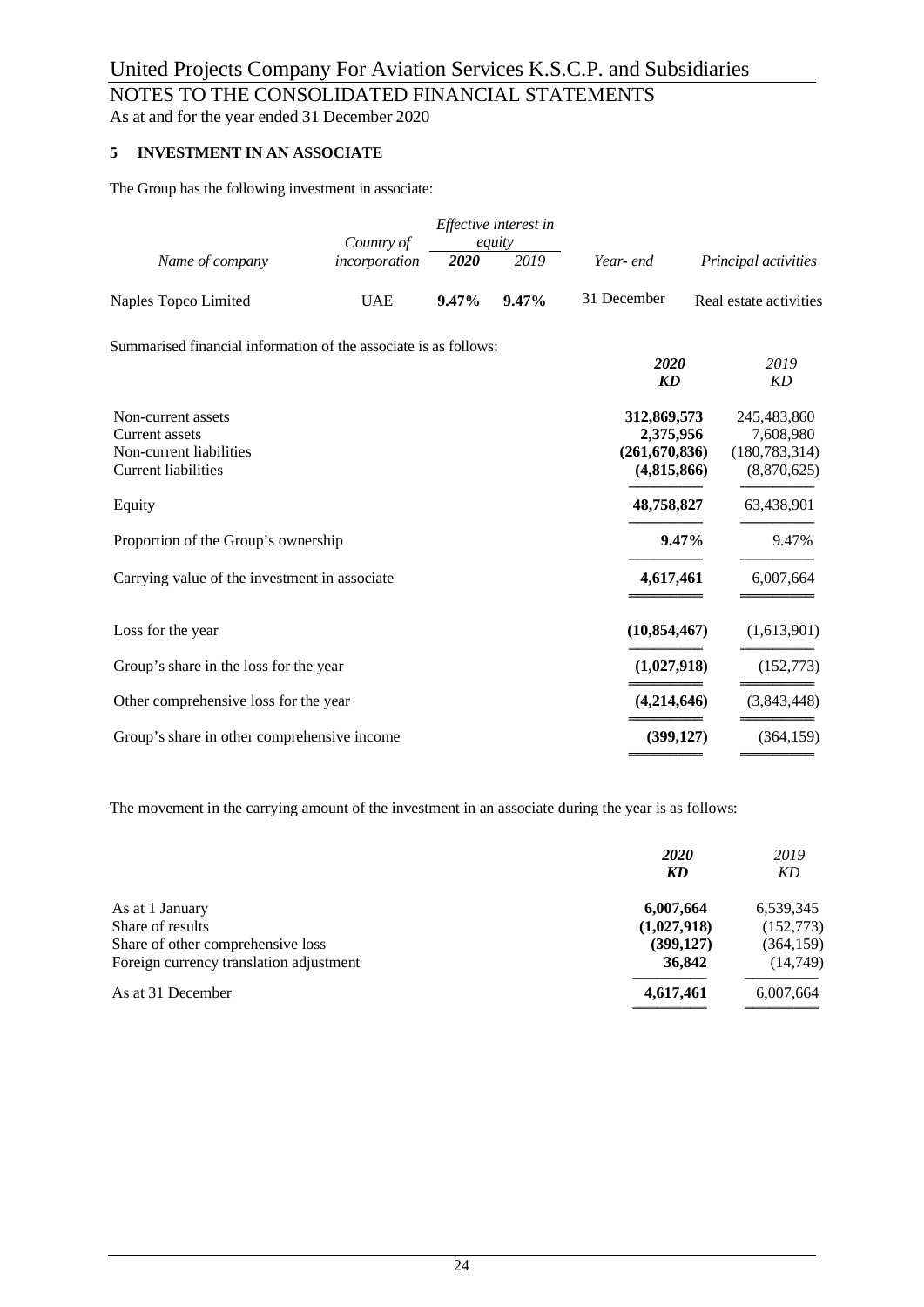As at and for the year ended 31 December 2020

#### **6 RENTAL AND SERVICE REVENUE**

#### **6.1 Disaggregated revenue information**

Set out below is the disaggregation of the Group's rental and services revenue:

|                                   | 2020<br>KD               | 2019<br>KD             |
|-----------------------------------|--------------------------|------------------------|
| Rental revenue<br>Service revenue | 4,288,617<br>2,440,790   | 7,193,098<br>6,226,293 |
|                                   | 6,729,407                | 13,419,391             |
| 6.2<br><b>Contract balances</b>   | <b>2020</b><br><b>KD</b> | 2019<br>KD             |
| Trade receivables (Note 9)        | 5,069,160                | 4,743,036              |
| Contract liabilities (Note 13)    | 4,617,680                | 5,980,779              |
|                                   |                          |                        |

#### **7 BASIC AND DILUTED (LOSS) EARNINGS PER SHARE**

Basic and diluted (loss) earnings per share is calculated by dividing the (loss) profit for the year attributable to the equity holders of the Parent Company by the weighted average number of shares outstanding during the year (excluding treasury shares).

The information necessary to calculate basic (loss) earnings per share based on the weighted average number of shares outstanding, less treasury shares, during the year is as follows:

|                                                                                         | 2020<br>KD                 | 2019<br>KD                 |
|-----------------------------------------------------------------------------------------|----------------------------|----------------------------|
| (Loss) profit for the year attributable to equity holders of the Parent Company         | (3,269,938)                | 9,330,960                  |
| Weighted average number of paid up shares<br>Weighted average number of treasury shares | 250,614,715<br>(4,824,307) | 244,568,398<br>(4,824,307) |
| Weighted average number of shares, less treasury shares, outstanding during<br>the year | 245,790,408                | 239,744,091                |
| Basic and diluted (loss) earnings per share                                             | $(13.30)$ Fils             | 38.92 fils                 |

Earnings per share for 2019 has been adjusted to reflect the rights issue during the year (Note 11 (a)).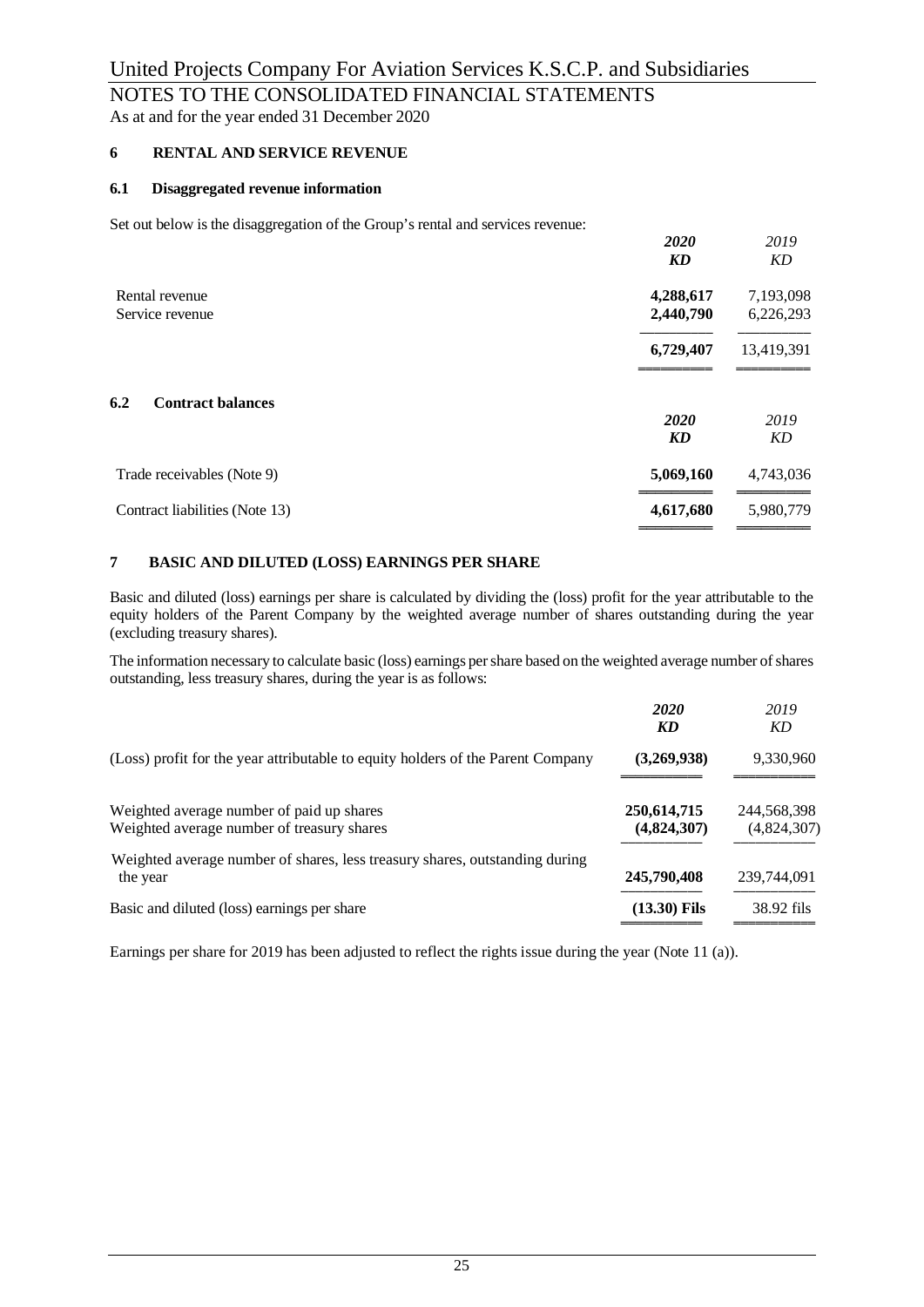As at and for the year ended 31 December 2020

#### **8 INTANGIBLE ASSETS**

Intangible assets represent cost incurred on the construction of the Discovery Mall, Sheikh Saa'd Terminal, car park and commercial complex of Kuwait International Airport and Kuwait Airways Terminal 4 car park in accordance with Built-Operate-Transfer (BOT) agreement with the government of Kuwait and have useful life and amortised as disclosed in Note 2.

|                                            | 2020         | 2019         |
|--------------------------------------------|--------------|--------------|
|                                            | <b>KD</b>    | <b>KD</b>    |
| Cost:                                      |              |              |
| As at 1 January                            | 46,676,049   | 41,777,151   |
| Additions:                                 |              |              |
| Related to service concession arrangements |              | 4,594,327    |
| Transfer from property and equipment       |              | 5,032        |
| Other additions                            | 56,806       | 369,303      |
| Write-off of the asset                     |              | (69, 764)    |
| As at 31 December                          | 46,732,855   | 46,676,049   |
| Amortisation:                              |              |              |
| As at 1 January                            | 37, 181, 579 | 33, 263, 749 |
| Related to write-off of the asset          |              | (35,227)     |
| Charge for the year                        | 4,390,695    | 3,953,057    |
| As at 31 December                          | 41,572,274   | 37, 181, 579 |
| Net carrying amount:                       |              |              |
| As at 31 December                          | 5,160,581    | 9,494,470    |

#### *Discovery Mall*

Included in intangible assets is a fully amortised intangible asset (31 December 2020: KD Nil and 31 December 2019: KD Nil) that represents Built-Operate-Transfer (BOT) project for the construction of Discovery Mall (the "Mall"). This Mall was built on leasehold land from the Touristic Enterprise Company ("TEC") for an initial period of 10 years which was then extended by seven months to 28 January 2014 based on a TEC letter dated 20 February 2013. Since there were various delays in receiving the leasehold land from TEC, which resulted in an adverse effect on the investment term, the Parent Company requested a renewal to the contract for an additional period and had subsequently filed a compensation claim. However, TEC filed a lawsuit requesting the Parent Company to withdraw from the Mall and deliver it back to TEC. On 11 February 2015, the First Instance Court ruled in favor of TEC acknowledging the initial expiration of the contract as of 30 September 2013. The Parent Company however appealed the judgment and challenged it to suspend the execution of aforementioned ruling which the Court of Cassation accepted on 24 June 2015. On 10 October 2018, the Court of Appeal confirmed the First Instance ruling in favour of TEC and requested the Parent Company to evacuate the Mall and hand it over to TEC. The Parent Company challenged the ruling in the Cassation Court. On 8 January 2020, the Court of Cassation rejected the Parent Company's challenge to this decision and ruled in favour of TEC. However, on 13 February 2020 and subsequent to the above ruling, the Parent Company and TEC further agreed to postpone the handover of the mall for a further period of six months starting from 12 February 2020 until 12 August 2020 in return for a fixed payment of KD 75 thousand to TEC. On 29 July 2020, the Parent Company received official notice from TEC to vacate the Mall upon completion of extension period. On 26 August 2020, UPAC has formally handed over the project to TEC.

#### *Sheikh Saa'd Terminal*

Included in intangible assets an amount of KD Nil (2019: KD 2,298,629) that represents the carrying value of Built-Operate-Transfer (BOT) project for the construction of Sheikh Saa'd Terminal (the "terminal"). As required by the accounting policies adopted by the Group, management is required to annually reassess the useful life of the terminal which resulted in a change in its useful life from 16 to 12 years during the year ended 31 December 2019. This change is to properly reflect the expected pattern in consumption of the terminal's future economic benefits.

This change in estimate was prospectively applied and resulted in an increase in amortisation expense by KD 1,495,573 (2019: KD 1,149,314). Had the accounting estimate not been changed, the reported 'loss for the year' would have been lower by KD 1,495,573 (2019: the reported "Profit for the year" would have been higher by KD 1,149,314).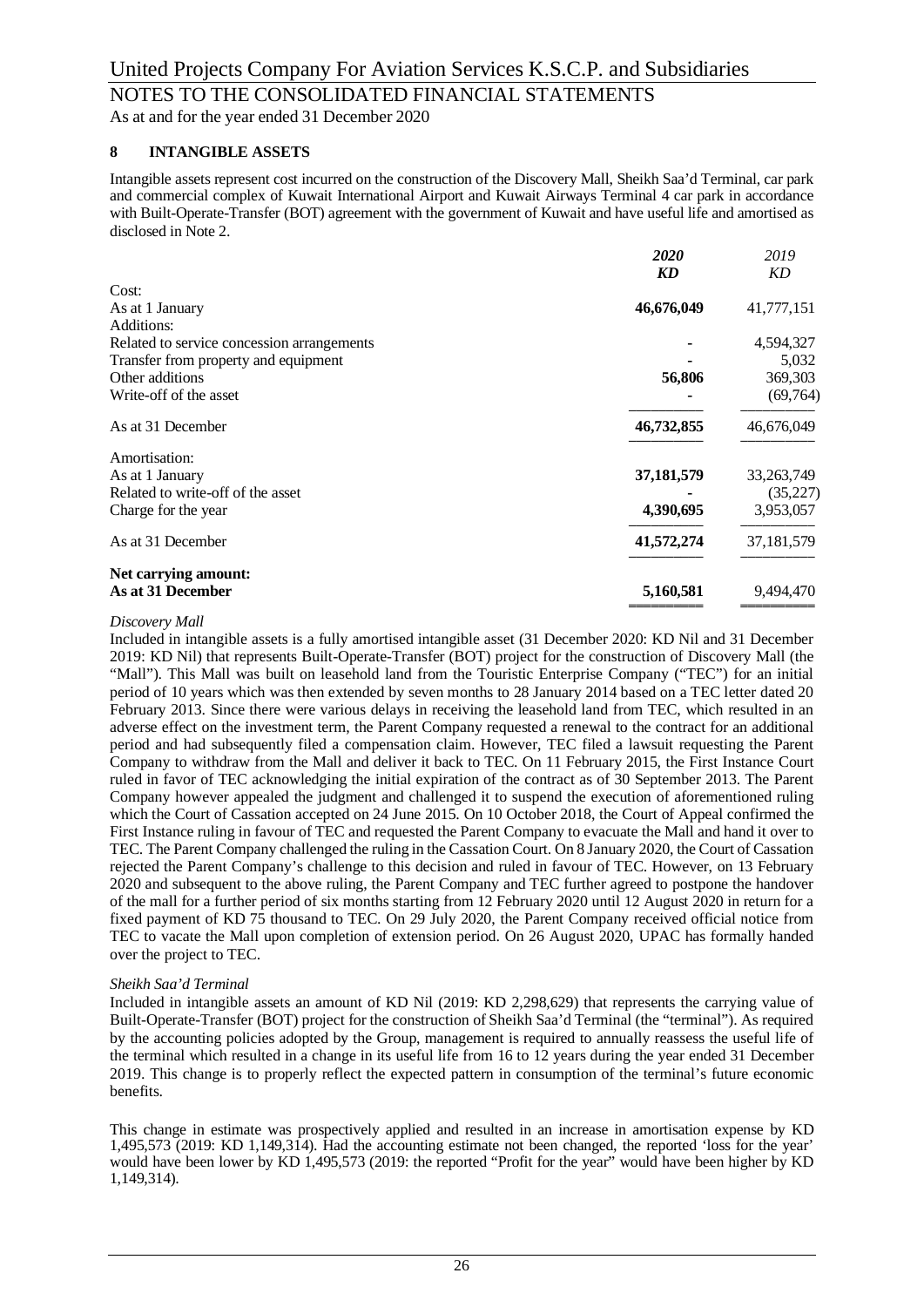As at and for the year ended 31 December 2020

#### **8 INTANGIBLE ASSETS (continued)**

#### *Sheikh Saa'd Terminal (continued)*

On 17 May 2020, the Group has received an extension for six months for handover of the terminal until 27 December 2020. On 24 January 2021, subsequent to the reporting date, the BOT contract has been further extended to 27 June 2021. The Group is currently undergoing discussions with regards to scope, fees and components to facilitate the finalisation of the above proposed extension.

#### *Commercial complex of Kuwait International Airport*

Included in intangible assets is an amount of KD 2,135,544 (31 December 2019: KD 3,193,156) that represents the carrying value of Build-Operate-Transfer (BOT) project for the construction of the car park and commercial complex of Kuwait International Airport. This was built on a leasehold land from the government of the State of Kuwait for 20 years which will expire on 2023.

#### *Kuwait Airways Terminal-4 Parking project*

On 25 November 2018, the Group entered into a service concession arrangement with Directorate General of Civil Aviation of Kuwait (the "Grantor") to operate a pre-existing parking and related facilities at the new Kuwait Airways dedicated Terminal 4 ("Facilities").

Under the terms of the agreement, the Group will operate and make facilities available to the public for a period of five years, starting from 9 February 2019.

As at 31 December 2020, intangible assets include KD 3,025,037 (2019: KD 4,002,685) relating to this arrangement and liability of KD 3,671,484 (2019: KD 3,873,710) which represents the minimum fixed payments that will be paid by the Group to the Grantor over the term of the concession arrangement, discounted at a rate of 6%

#### **9 ACCOUNTS RECEIVABLE AND OTHER ASSETS**

|                                      | 2020        | 2019        |
|--------------------------------------|-------------|-------------|
|                                      | KD          | KD          |
| Rent receivables                     | 1,765,848   | 1,616,036   |
| Counter fee receivable               | 3,303,312   | 3,127,000   |
| Other receivables                    | 465,703     | 460,007     |
| Prepayments                          | 281,463     | 686,755     |
|                                      | 5,816,326   | 5,889,798   |
| Allowance for expected credit losses | (2,559,285) | (2,262,506) |
|                                      | 3,257,041   | 3,627,292   |
|                                      |             |             |

Movements in the allowance for expected credit losses of receivables is as follows:

|                     | 2020<br>KD | 2019<br>KD |
|---------------------|------------|------------|
| As at 1 January     | 2,262,506  | 1,756,198  |
| Charge for the year | 316,611    | 541,390    |
| Amounts written off | (19, 832)  | (35,082)   |
| As at 31 December   | 2,559,285  | 2,262,506  |
|                     |            |            |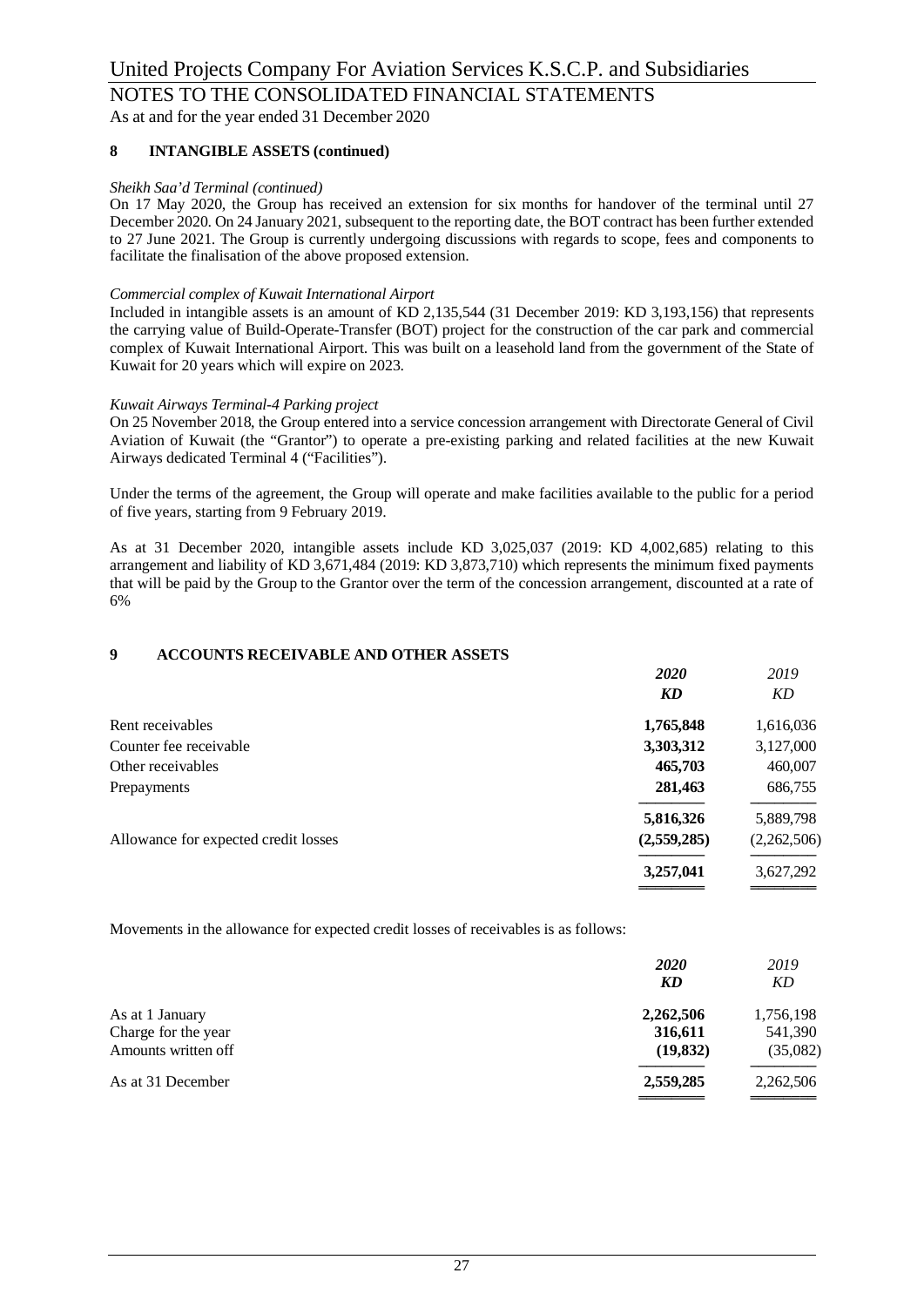As at and for the year ended 31 December 2020

#### **10 CASH AND CASH EQUIVALENTS**

|                                               | 2020<br>KD         | 2019<br>KD           |
|-----------------------------------------------|--------------------|----------------------|
| Cash and bank balances<br>Short-term deposits | 863,086<br>950,000 | 1,244,756<br>266,658 |
| Cash and cash equivalents                     | 1,813,086          | 1,511,414            |

Short term deposits are denominated in KD and carry an effective interest rate of 0.67% (2019: 2.60%) per annum with maturity less than three months from reporting date.

#### **11 SHARE CAPITAL AND RESERVES**

#### **a) Share capital and share premium**

|                                                                                                                           | <b>2020</b><br>KD     | 2019<br>KD            |
|---------------------------------------------------------------------------------------------------------------------------|-----------------------|-----------------------|
| Issued and paid up share capital of 382,500,000 shares<br>of 100 fils each (2019: 164,500,000 shares<br>of 100 fils each) | 38,250,000            | 16,450,000            |
|                                                                                                                           | 2020<br><b>Shares</b> | 2019<br><b>Shares</b> |
| <b>Authorised shares</b>                                                                                                  |                       |                       |
| Ordinary shares of 100 fils each                                                                                          | 382,500,000           | 382,500,000           |
| Ordinary shares issued and fully paid                                                                                     |                       |                       |
| As at 1 January                                                                                                           | 164,500,000           | 131,750,000           |
| Issued during the year                                                                                                    | 218,000,000           | 32,750,000            |
|                                                                                                                           | 382,500,000           | 164,500,000           |
|                                                                                                                           |                       |                       |

During the year, the Parent Company made a rights issue to its shareholders at KD 0.130 per share (31 December 2019: KD 0.550 per share) made up of KD 0.100 share capital (31 December 2019: KD 0.100 share capital) and KD 0.030 share premium (31 December 2019 KD 0.450 share premium). A total of 218,000,000 shares (31 December 2019: 32,750,000 share) were issued resulting in an increase in share capital by KD 21,800,000 (31 December 2019: KD 3,275,000) and an increase in the share premium account by KD 6,540,000 (31 December 2019: KD 14,737,500).

#### **b) Statutory reserve**

In accordance with the Companies' Law, and the Parent Company's Memorandum of Incorporation and Articles of Association, a minimum of 10% of the profit for the year before tax and board of directors' remuneration shall be transferred to the statutory reserve based on the recommendation of the Parent Company's board of directors.

The annual general assembly of the Parent Company may resolve to discontinue such transfer when the reserve exceeds 50% of the issued share capital. The reserve may only be used to offset losses or enable the payment of a dividend up to 5% of paid-up share capital in years when profit is not sufficient for the payment of such dividend due to absence of distributable reserves. Any amounts deducted from the reserve shall be refunded when the profits in the following years suffice, unless such reserve exceeds 50% of the issued share capital. No transfer has been made during the year to statutory reserve due to the losses incurred during the year.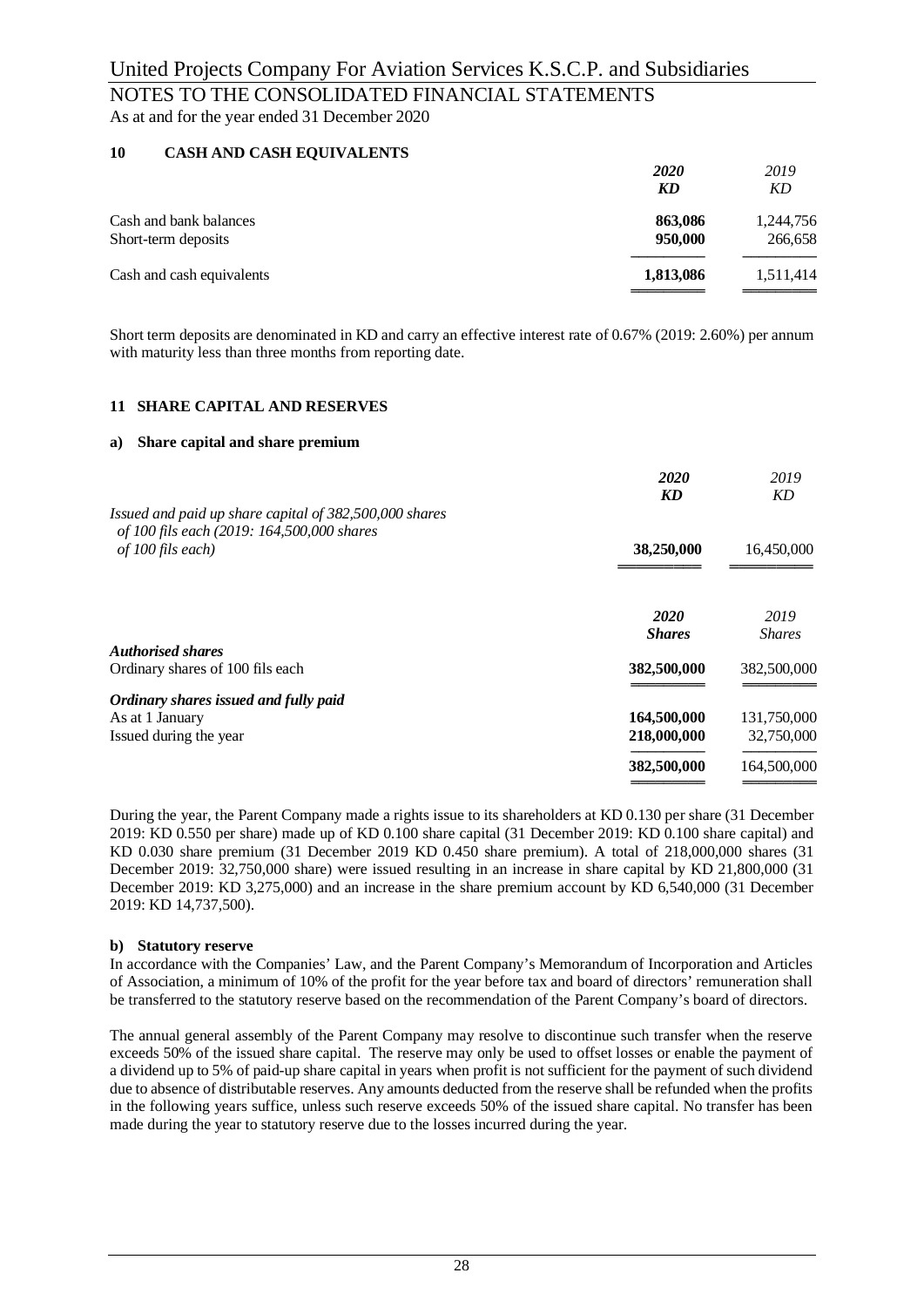# NOTES TO THE CONSOLIDATED FINANCIAL STATEMENTS

As at and for the year ended 31 December 2020

#### **12 TREASURY SHARES**

|                                 | <b>2020</b> | 2019      |
|---------------------------------|-------------|-----------|
| Number of treasury shares       | 4,824,307   | 4,824,307 |
| Percentage of issued shares (%) | $1\%$       | 3%        |
| Market value (KD)               | 1,399,049   | 2,470,045 |
| Cost(KD)                        | 1,544,594   | 1,544,594 |
|                                 |             |           |

Reserves equivalent to the cost of the treasury shares held are not available for distribution.

#### **13 ACCOUNTS PAYABLE AND OTHER LIABILITIES**

|                                                  | 2020       | 2019                   |
|--------------------------------------------------|------------|------------------------|
|                                                  | <b>KD</b>  | KD                     |
| Accounts payable                                 | 2,246,347  | 2,156,489              |
| Accrued expenses                                 | 1,419,348  | 1,444,096              |
| Contract liabilities*                            | 4,617,680  | 5,980,779              |
| Provision for staff leave                        | 146,555    | 112,740                |
| Tenant refundable deposits                       | 1,744,355  | 2,002,756              |
| Other payables                                   | 3,674,823  | 3,872,228              |
|                                                  | 13,849,108 | 15,569,088             |
|                                                  | 2020       | 2019                   |
|                                                  | KD         | KD                     |
| <b>Classified as:</b><br>Non-current liabilities | 6,630,890  |                        |
| <b>Current liabilities</b>                       | 7,218,218  | 7,683,881<br>7,885,207 |
|                                                  |            |                        |
|                                                  | 13,849,108 | 15,569,088             |
|                                                  |            |                        |

\* Contract liabilities constitute rent received in advance by the Group from tenants in accordance with rental agreements beyond 12 months of the reporting period amounting to KD 1,642,546 (2019: KD 2,753,868).

The accounts payable and other liabilities balances above are non-interest bearing and are settled throughout the financial year except for rent received in advance as mentioned above.

For explanation on the Group's liquidity risk management process, refer to Note 19.3.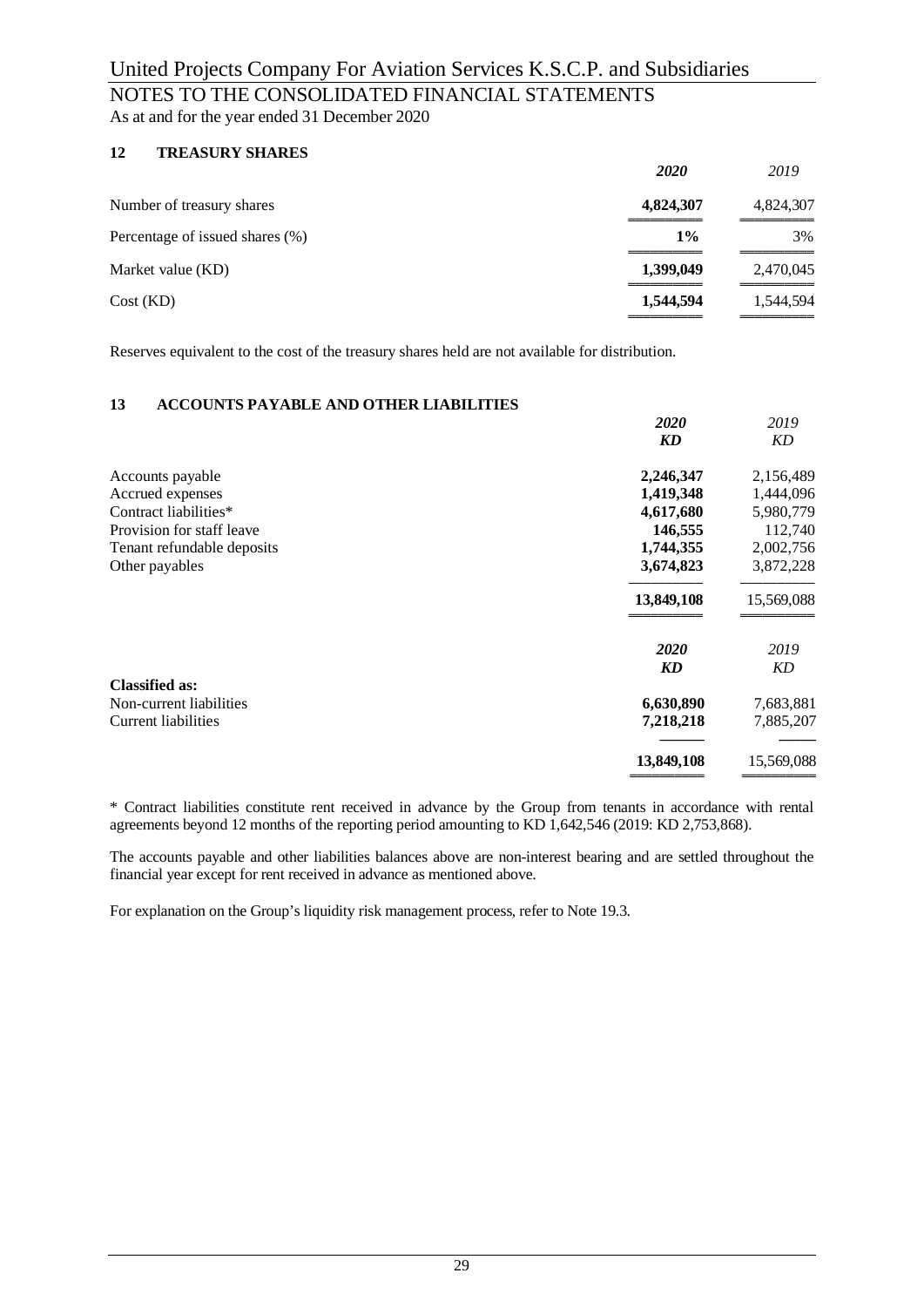As at and for the year ended 31 December 2020

#### **14 RELATED PARTY DISCLOSURES**

These represent transactions with related parties, i.e. major shareholders, associate, directors and key management personnel of the Group, and entities controlled, jointly controlled or significantly influenced by such parties. Pricing policies and terms of these transactions are approved by the Group's management.

Transactions and balances and with related parties are as follows:

|                                                                                        | <b>Ultimate</b><br>parent<br>company       | Other related<br>parties              | 2020                     | 2019       |
|----------------------------------------------------------------------------------------|--------------------------------------------|---------------------------------------|--------------------------|------------|
|                                                                                        | KD                                         | KD                                    | KD                       | KD         |
| Consolidated statement of income:                                                      |                                            |                                       |                          |            |
| Revenues                                                                               |                                            | 3,501                                 | 3,501                    | 280,555    |
| Operating costs                                                                        |                                            | (239, 367)                            | (239, 367)               | (242, 803) |
| General and administrative expenses                                                    |                                            | (48,061)                              | (48,061)                 | (16,680)   |
| Finance cost                                                                           | (173, 584)                                 |                                       | (173, 584)               | (348, 258) |
| Share of results in an associate                                                       |                                            | (1,027,918)                           | (1,027,918)              | (152, 773) |
| Interest income                                                                        |                                            |                                       |                          | 6,338,639  |
|                                                                                        | <b>Ultimate</b><br>parent<br>company<br>KD | Other related<br>parties<br><b>KD</b> | <b>2020</b><br><b>KD</b> | 2019<br>KD |
| Consolidated statement of financial position:                                          |                                            |                                       |                          |            |
| Amounts due from a related party (included in<br>accounts receivable and other assets) |                                            |                                       |                          | 103,213    |
| Amounts due to related parties (included in                                            |                                            |                                       |                          |            |
| accounts payable and other liabilities)                                                | (1, 118, 495)                              | (45, 474)                             | (1,163,969)              | (819, 683) |
| Investment in an associate (Note 5)                                                    |                                            | 4,617,461                             | 4,617,461                | 6,007,664  |
| Loan to an associate*                                                                  | $\overline{\phantom{a}}$                   | 136, 233, 725                         | 136, 233, 725            | 98,732,145 |

Amounts due from / to related parties are interest free and are receivable / payable on demand. Other related parties include entities under common control.

\* Loan to an associate represents amounts advanced by a subsidiary of the Group towards the construction and development of a commercial mall in UAE ("Project"). This amount bears compounded annual interest rates as per the loan agreement and carries with it the option, at the sole discretion of the Parent Company, to be converted to equity in the Project on completion of construction subject to the Project achieving certain operational targets.. The Group has contributed KD 6,580,301 (2019: KD 6,580,301) in the equity of the Project out of the Group's capital commitment. The Ultimate Parent Company is also invested in the equity of the Project.

In response to the economic impact of Covid-19, the Parent Company has not recognised interest income of KD 9,698,503 for the year 2020. The interest is suspended temporarily and the Parent Company retains the right to reinstate it in the future.

Movement in loan to an associate during the year is as follows:

|                                          | 2020<br>KD    | 2019<br>KD |
|------------------------------------------|---------------|------------|
| As at 1 January                          | 98,732,145    | 42,054,013 |
| Additional contribution                  | 37,501,580    | 50,471,197 |
| Interest accrued                         |               | 6,338,639  |
| Foreign currency translation adjustments | ۰             | (131,704)  |
|                                          | 136, 233, 725 | 98,732,145 |
|                                          |               |            |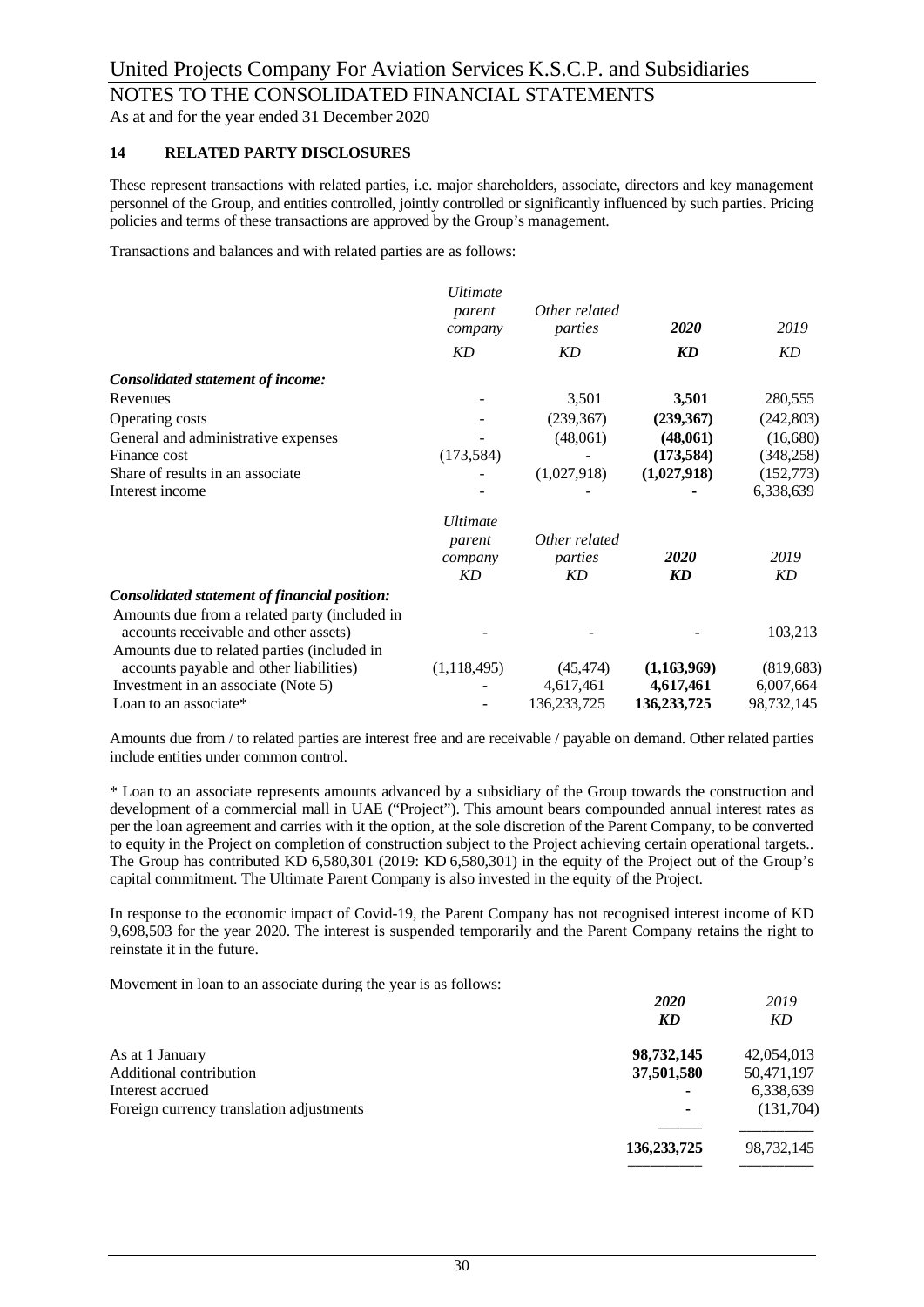As at and for the year ended 31 December 2020

#### **14 RELATED PARTY DISCLOSURES (continued)**

#### **Compensation of key management personnel**

The remuneration of key management personnel during the year was as follows:

|                                    | 2020       | 2019       |
|------------------------------------|------------|------------|
|                                    | <b>KD</b>  | KD         |
| Short-term benefits                | 482,944    | 357,943    |
| Employees' end of service benefits | 24,825     | 39,914     |
|                                    | 507,769    | 397,857    |
| 15<br><b>LOANS AND BORROWINGS</b>  |            |            |
|                                    | 2020       | 2019       |
|                                    | <b>KD</b>  | KD         |
| Borrowing facility                 | 35,115,382 | 25,752,074 |

During the year ended 31 December 2017, the Parent Company signed a syndicated loan agreement consisting of two facilities with a local bank for an amount of KD 50,100,000 to finance the construction, development of a commercial mall in UAE, the Project (Note 14), and for working capital requirements of the Parent Company. During the year, an amount of KD 10,843,308 (31 December 2019: 28,252,074) has been withdrawn and KD 1,480,000 (31 December 2019: KD 6,900,000) is repaid. This loan facility bears an average finance cost of 4.75% (31 December 2019: 6%) per annum and is repayable on 31 December 2022.

#### **16 COMMITMENTS AND CONTINGENCIES**

#### *Capital commitments*

The Shaikh Saad Terminal, car park and commercial complex of Kuwait International Airport (Note 8) are constructed in accordance with service concession agreement and annual payment of KD 632,618 (2019: KD 800,235) has been made. The payments for the future periods are as follows:

|                                                                | <b>2020</b><br>KD  | 2019<br>KD           |
|----------------------------------------------------------------|--------------------|----------------------|
| Within one year<br>After one year but no later than five years | 632,618<br>465,000 | 800,235<br>2,019,515 |
|                                                                | 1,097,618          | 2,819,750            |

*Contingencies*

As at 31 December 2020, the Group had contingent liabilities, amounting to KD 853,745 (2019: KD 868,245), in respect of bank guarantees arising in the ordinary course of business.

#### **17 DIVIDENDS AND BOARD OF DIRECTORS' REMUNERATION**

|                                                                                | <b>2020</b><br>KD | 2019<br>KD |
|--------------------------------------------------------------------------------|-------------------|------------|
| Cash dividends on ordinary shares declared and paid:                           |                   |            |
| Dividends paid for 2018: 21 fils per share (2019: KD Nil)                      |                   | 3.353.190  |
| <b>Proposed dividends on ordinary shares:</b>                                  |                   |            |
| Proposed cash dividend for 2020: Nil fils per share (2019: Nil fils per share) | ۰                 |            |
|                                                                                |                   |            |

At the Board of Directors meeting held on 29 March 2021, the directors recommended Board of Directors' remuneration of KD Nil (2019: KD Nil).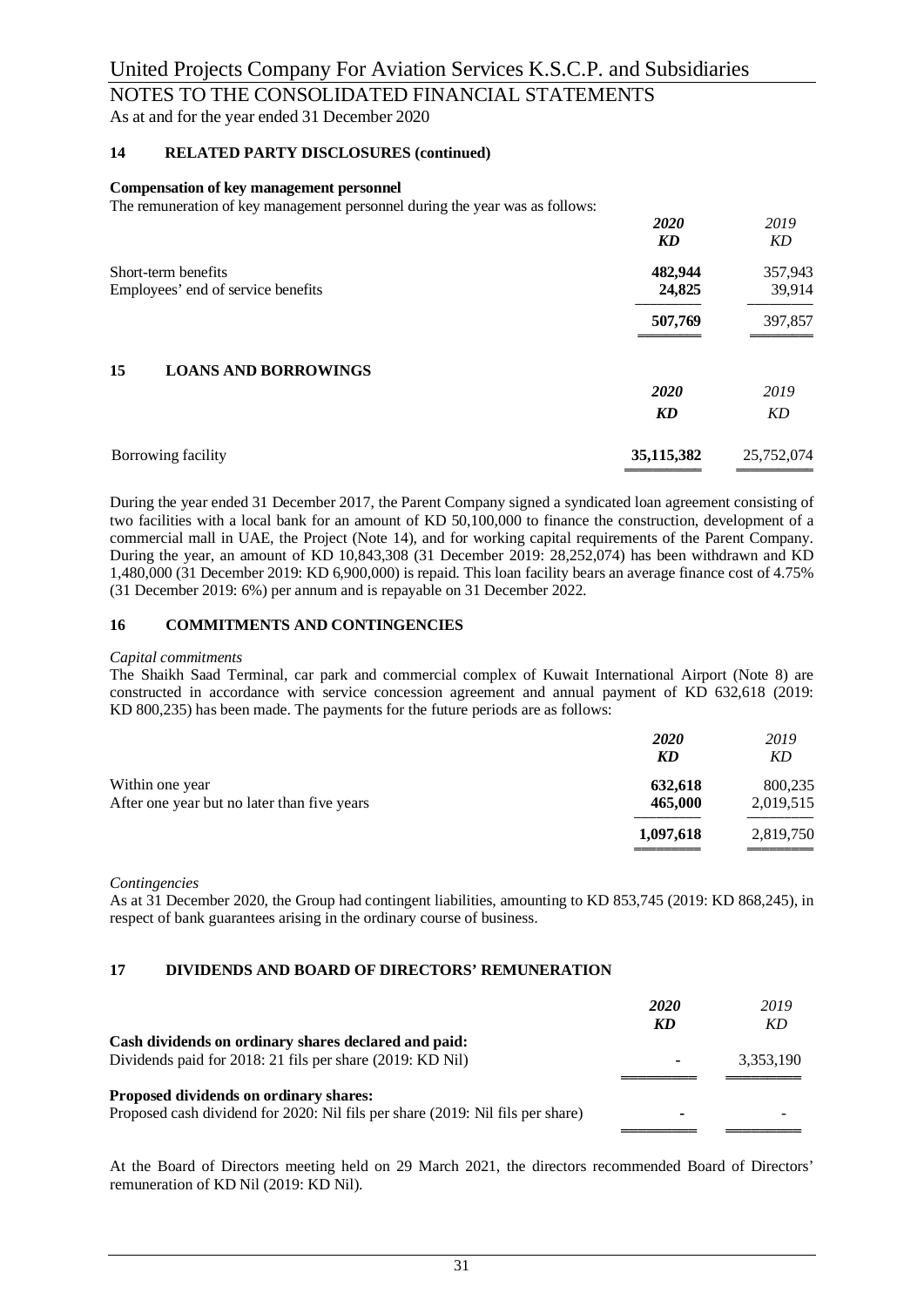As at and for the year ended 31 December 2020

#### **18 SEGMENTAL INFORMATION**

Management monitors the operating results of its segments separately for the purpose of making decisions about resource allocation and performance assessment. Segment performance is evaluated based on operating profit or loss and is measured consistently with operating profit or loss in the consolidated financial statements. However, taxation is managed on a Group basis and is not allocated to operating segments.

For management purposes, the Group is organised in two operating segments: i) Investments: consists of investing in reem mall and surplus funds in investment portfolios. Ii) Service operations: consists of managing projects and providing airplane ground and cleaning services and other service facilities.

|                                     | <b>Investments</b> |                   | <b>Services operations</b> |                   | <b>Total</b>      |             |
|-------------------------------------|--------------------|-------------------|----------------------------|-------------------|-------------------|-------------|
|                                     | 2020<br><b>KD</b>  | 2019<br>KD        | 2020<br><b>KD</b>          | 2019<br><b>KD</b> | 2020<br><b>KD</b> | 2019<br>KD  |
| Segment revenues                    | 10,221             | 6,236,947         | 7,171,682                  | 13,481,398        | 7,181,903         | 19,718,345  |
| Segment (loss) profit               | (2,992,506)        | 4,939,269         | (1,098,228)                | 4,459,474         | (4,090,734)       | 9,398,743   |
| Unallocated expenses                |                    |                   |                            |                   |                   | (450, 932)  |
| (Loss) profit for the year          |                    |                   |                            |                   | (4,090,734)       | 8,947,811   |
| Salaries and<br>employees benefits  |                    |                   | (1,239,125)                | (1,334,305)       | (1,239,125)       | (1,334,305) |
| Share of result of an<br>associate  | (1,027,918)        | (152, 773)        |                            |                   | (1,027,918)       | (152, 773)  |
| Depreciation and<br>amortisation    |                    |                   | (4,510,064)                | (4,020,741)       | (4,510,064)       | (4,020,741) |
| Assets                              | 142,058,913        | 105,393,058       | 9,079,361                  | 14,153,989        | 151,138,274       | 119,547,047 |
| Liabilities                         | 35,115,382         | 25,752,074        | 14,446,203                 | 16, 105, 265      | 49,561,585        | 41,857,339  |
|                                     | <i>Investments</i> |                   | <b>Services operations</b> |                   | <b>Total</b>      |             |
|                                     | 2020<br><b>KD</b>  | 2019<br><b>KD</b> | 2020<br><b>KD</b>          | 2019<br><b>KD</b> | 2020<br>KD        | 2019<br>KD  |
| <b>Other disclosures</b>            |                    |                   |                            |                   |                   |             |
| Intangible assets<br>additions      |                    |                   | 56,806                     | 4,963,630         | 56,806            | 4,963,630   |
| Property and equipment<br>additions |                    |                   | 1,687                      | 30,371            | 1,687             | 30,371      |
| Investment in an<br>associate       | 4,617,461          | 6,007,664         |                            |                   | 4,617,461         | 6,007,664   |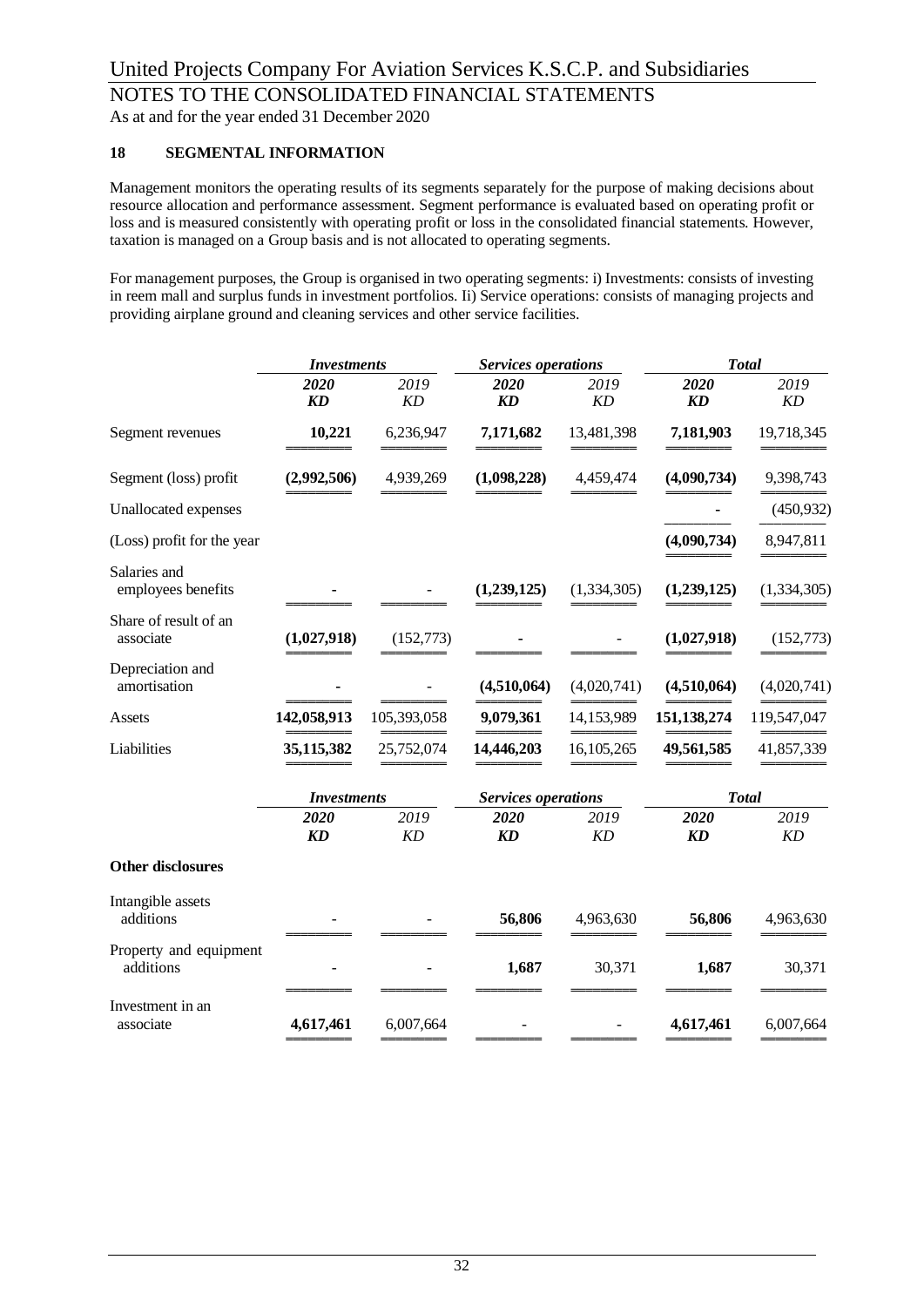As at and for the year ended 31 December 2020

#### **19 FINANCIAL INSTRUMENTS RISK MANAGEMENT OBJECTIVES AND POLICIES**

The Group's principal financial liabilities comprise accounts payable and other liabilities and loans and borrowings. The main purpose of these financial liabilities is to finance the Group's operations. The Group's principal financial assets include accounts receivable and other assets and cash and cash equivalents that derive directly from its operations, including loan to an associate which is represents the Group's investment in the Project (Note 14).

The Group is exposed to market risk, credit risk and liquidity risk. The Group's senior management oversees the management of these risks. The Group's risk management policies are established to identify and analyse the risks faced by the Group, to set appropriate risk limits and controls and to monitor risks and adherence to limits. Risk management policies and systems are reviewed regularly to reflect changes in market conditions and the Group's activities. The Group, through its training and management standards and procedures, aims to maintain a disciplined and constructive control environment in which all employees understand their roles and obligations.

The Parent Company's Board of Directors reviews and agrees policies for managing each of these risks, which are summarised below.

#### **19.1 Market risk**

Market risk is the risk that the fair value or future cash flows of a financial instrument will fluctuate because of changes in market prices. Market risk comprises of foreign currency risk and interest rate risk.

The objective of market risk management is to manage and control market risk exposures within acceptable parameters, while optimising the return.

#### *Foreign currency risk*

Foreign currency risk is the risk that the fair value or future cash flows of an exposure will fluctuate because of changes in foreign exchange rates. The Group incurs foreign currency risk on transactions denominated in a currency other than the KD.

The Group manages its foreign currency risk based on the limits determined by management and a continuous assessment of the Group's open positions, current and expected exchange rate movements. The Group ensures that its net exposure is kept to an acceptable level, by dealing in currencies that do not fluctuate significantly against the KD.

The Group's exposure to the risk of changes in foreign exchange rates relates primarily to its loan to an associate in foreign currency.

#### *Foreign currency sensitivity*

The following tables demonstrate the effect of a reasonably possible change in the aforementioned exchange rates, with all other variables held constant. The impact on the Group's profit due to changes in the fair value of monetary assets and liabilities is as follows:

| Currency   | Change in<br>exchange rate |            | Effect on profit or loss |  |
|------------|----------------------------|------------|--------------------------|--|
|            |                            | 2020<br>KD | 2019<br>KD               |  |
| <b>AED</b> | $+5\%$                     | 6,837,287  | 4,804,903                |  |

An equivalent decrease in each of the aforementioned currencies against the KD would have resulted in an equivalent but opposite impact.

#### **Interest rate risk**

Interest rate risk is the risk that the fair value or future cash flows of a financial instrument will fluctuate because of changes in market interest rates. The Group's exposure to the risk of changes in market interest rates relates primarily to the Group's loan to an associate and borrowings with floating interest rates.

The Group's policy is to manage its interest cost by availing competitive credit facilities from local financial institutions and constantly monitoring interest rate fluctuations.

#### *Interest rate sensitivity*

A reasonably possible change of 100 basis points in interest rates at the reporting date would have resulted in a increase / decrease in loss for the year by KD 1,020,683 (2019: increase / decrease profit for the year by KD 732,467). This analysis assumes that all other variables, remain constant.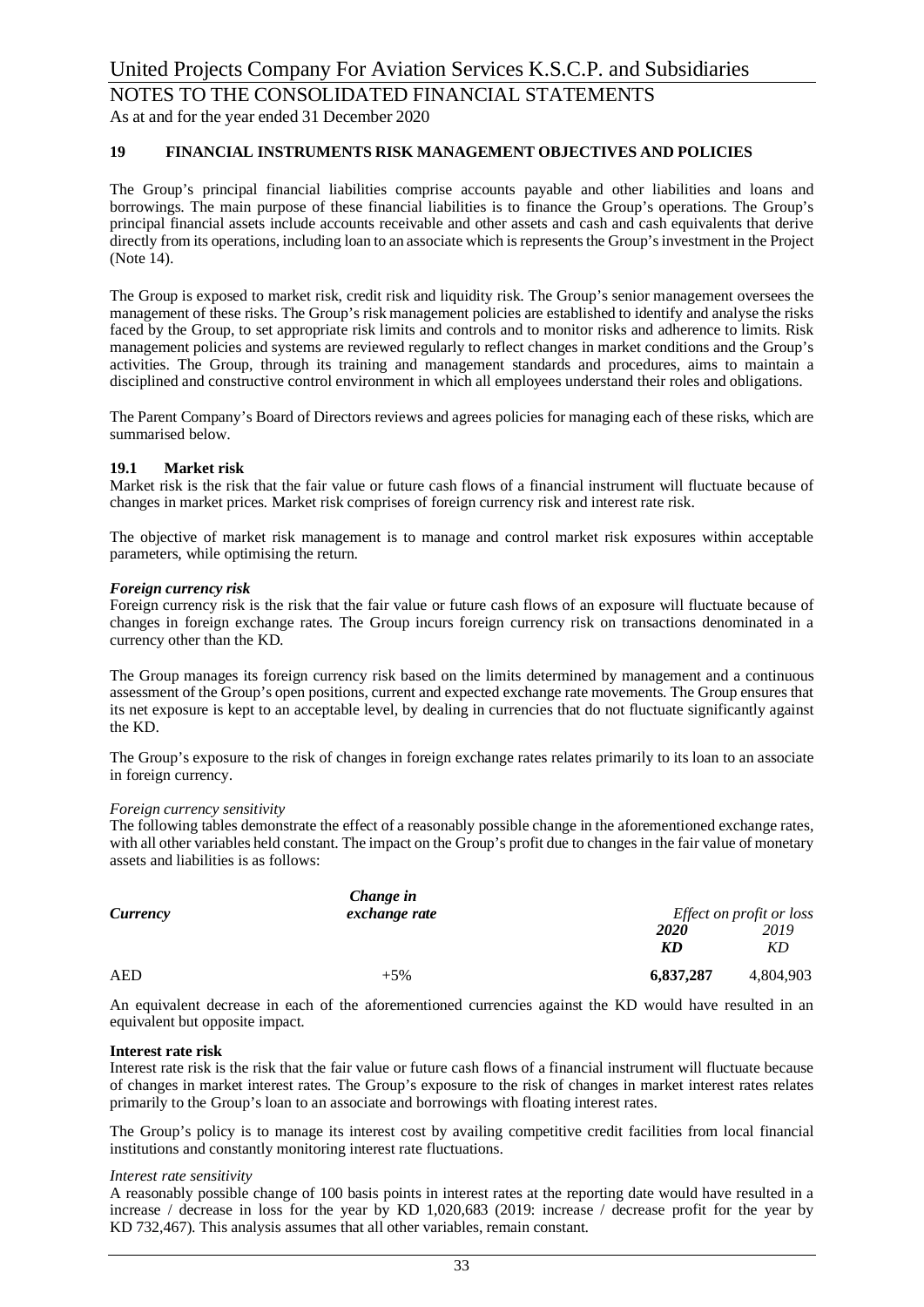As at and for the year ended 31 December 2020

#### **19 FINANCIAL INSTRUMENTS RISK MANAGEMENT OBJECTIVES AND POLICIES (continued)**

#### **19.2 Credit risk**

Credit risk is the risk that a counterparty will not meet its obligations under a financial instrument or customer contract, leading to a financial loss. The Group is exposed to credit risk from its operating activities (primarily rental income receivables), including cash at banks and other financial instruments.

The Group's policy is to closely monitor the creditworthiness of the counterparties. In relation to rental income receivable, management assesses the tenants according to Group's criteria prior to entering into lease arrangements. The credit risk on bank balances and term deposits is limited because the counterparties are reputable financial institutions with appropriate credit-ratings assigned by international credit-rating agencies.

The maximum exposure to credit risk at the reporting date is the carrying value of each class of financial assets as follows:

| 2020<br>KD    | 2019<br>KD  |
|---------------|-------------|
| 1,813,086     | 1,511,414   |
| 2,480,397     | 2,455,316   |
| 136, 233, 725 | 98,732,145  |
| 140,527,208   | 102,698,875 |
|               |             |

\*Accounts receivable and other assets exclude prepayments and certain balances in other receivables.

#### *Concentration of maximum exposure to credit risk*

As at 31 December 2020, the Group had 1 customer (2019: 1 customer) that owed the Group KD 2,081,087 (2019: KD 1,970,010) and accounted for approximately 64% (2019: 54%) of accounts receivable and other assets. This concentration arises predominantly from transaction with a governmental entity, which the Group considers it is a customers with low credit risk.

#### *Trade receivables*

An impairment analysis is performed at each reporting date using a provision matrix to measure expected credit losses. The provision rates are based on days past due for groupings of various customer segments with similar loss patterns. The calculation reflects the probability-weighted outcome, the time value of money and reasonable and supportable information that is available at the reporting date about past events, current conditions and forecasts of future economic conditions.

The provision matrix is initially based on the Group's historical observed default rates. At every reporting date, the historical observed default rates are updated and changes in the forward-looking estimates are analysed. The assessment of the correlation between historical observed default rates, forecast economic conditions and ECLs is a significant estimate.

The amount of ECLs is sensitive to changes in circumstances and of forecast economic conditions. The Group's historical credit loss experience and forecast of economic conditions may also not be representative of customer's actual default in the future.

The Group does not hold collateral as security against accounts receivable. Tenant refundable deposits are considered integral part of rent receivables and considered in the calculation of impairment. At 31 December 2020, 16% (2019: 14%) of the Groups rent receivable are covered by refundable deposits. These credit enhancements obtained by the Group resulted in a decrease in the ECL as at 31 December.

The following table shows about the credit risk exposure on the Group's rent receivable assets using a provision matrix: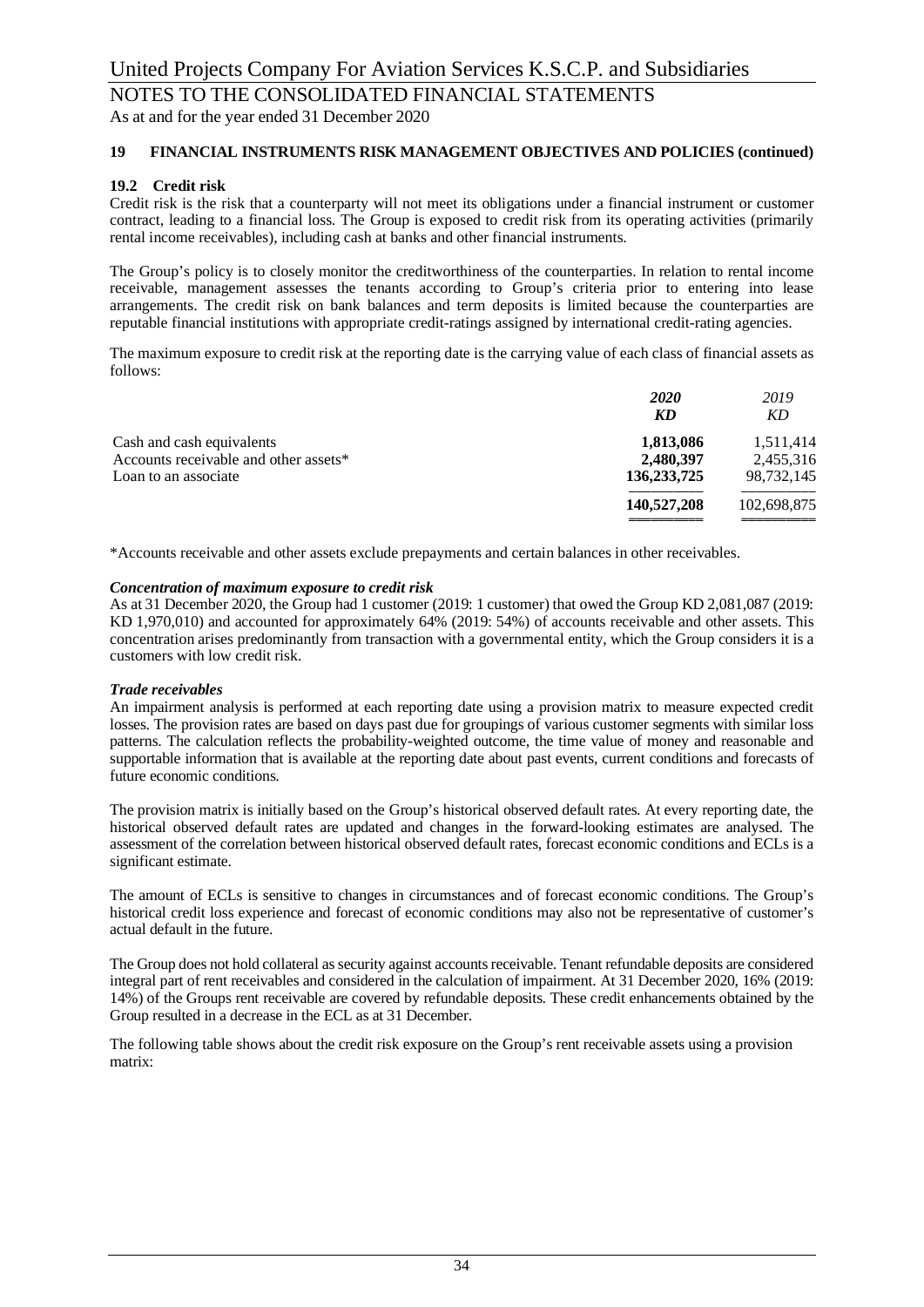As at and for the year ended 31 December 2020

#### **19 FINANCIAL INSTRUMENTS RISK MANAGEMENT OBJECTIVES AND POLICIES (continued)**

#### **19.2 Credit risk (continued)**

*Concentration of maximum exposure to credit risk (continued)*

|                                    | Trade receivables<br>Past due but not impaired |           |           |           |           |
|------------------------------------|------------------------------------------------|-----------|-----------|-----------|-----------|
|                                    |                                                |           |           |           |           |
|                                    | $1 - 30$                                       | $31 - 60$ | $61 - 90$ | Over 90   |           |
|                                    | days                                           | days      | days      | days      | Total     |
|                                    | KD                                             | KD        | KD        | KD        | KD        |
| 2020                               |                                                |           |           |           |           |
| Expected credit loss rate          | 28%                                            | 30%       | 29%       | 47%       | 46%       |
| Estimated gross carrying amount at |                                                |           |           |           |           |
| default                            | 171,715                                        | 124,439   | 30,992    | 5,207,717 | 5,534,863 |
| Estimated credit loss              | 48,190                                         | 36,977    | 9,096     | 2,465,022 | 2,559,285 |
| Net amount                         | 123,525                                        | 87,462    | 21,896    | 2,742,695 | 2,975,578 |
| 2019                               |                                                |           |           |           |           |
| Expected credit loss rate          | 38%                                            | 55%       | 51%       | 43%       | 43%       |
| Estimated gross carrying amount at |                                                |           |           |           |           |
| default                            | 398,127                                        | 147,566   | 129,014   | 4,528,336 | 5,203,043 |
| Estimated credit loss              | 149,618                                        | 80,681    | 65,294    | 1,966,913 | 2,262,506 |
| Net amount                         | 248,509                                        | 66,885    | 63,720    | 2,561,423 | 2,940,537 |
|                                    |                                                |           |           |           |           |

#### **19.3 Liquidity risk**

Liquidity risk is defined as the risk that the Group will encounter difficulty in meeting obligations associated with financial liabilities that are settled by delivering cash or another financial asset.

Liquidity risk arises from the Group's management of working capital and the finance charges and principal repayments on its debt instruments.

The Group's objective is to maintain a balance between continuity of funding and flexibility through the use of banking facilities. The Group assessed the concentration of risk with respect to refinancing its debt and concluded it to be low. The Group has access to a sufficient variety of sources of funding.

The table below summarises the maturity profile of the Group's financial liabilities based on contractual undiscounted repayment obligations.

| 2020                                                               | On<br>demand<br>KD        | Within 3<br>months<br>KD        | $3 - 12$<br>months<br>ΚD        | More than<br>12 months<br>KD | Total<br>KD             |
|--------------------------------------------------------------------|---------------------------|---------------------------------|---------------------------------|------------------------------|-------------------------|
| Accounts payable and other<br>liabilities*<br>Loans and borrowings | 65,058                    | 285,264                         | 3,889,424                       | 4,991,682<br>38,113,766      | 9,231,428<br>38,113,766 |
|                                                                    | 65,058                    | 285,264                         | 3,889,424                       | 43,105,448                   | 47,345,194              |
| 2019                                                               | On<br>demand<br><b>KD</b> | Within 3<br>months<br><b>KD</b> | $3 - 12$<br>months<br><b>KD</b> | More than<br>12 months<br>KD | <b>Total</b><br>KD      |
| Accounts payable and other<br>liabilities*<br>Loans and borrowings | 317,254                   | 6,381,393                       | 2,889,662<br>2,078,825          | 29,608,998                   | 9,588,309<br>31,687,823 |
|                                                                    | 317,254                   | 6,381,393                       | 4,968,487                       | 29,608,998                   | 41,276,132              |

\*Account payables and other liabilities exclude contract liabilities.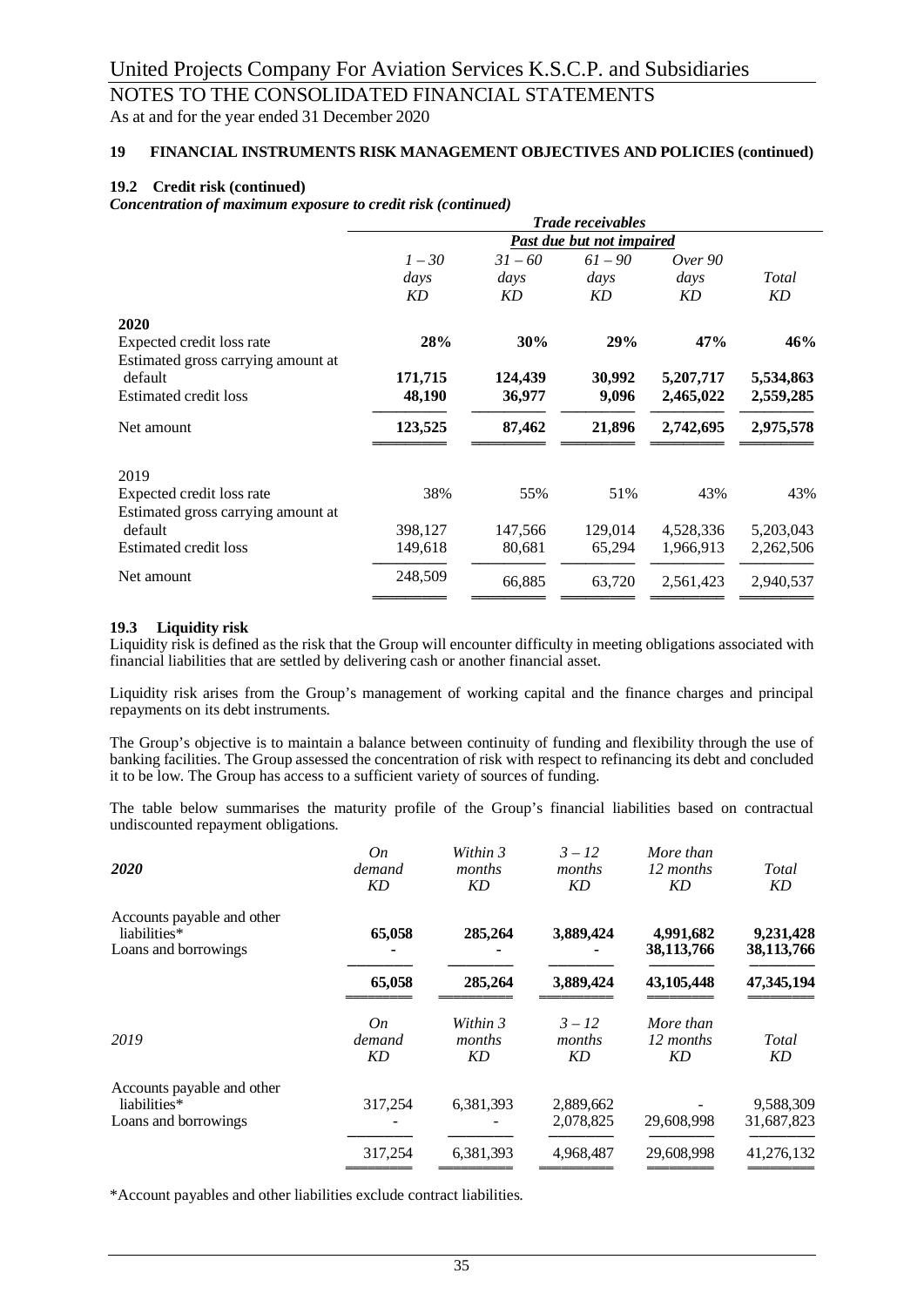As at and for the year ended 31 December 2020

#### **20 CAPITAL MANAGEMENT**

The primary objective of the Group's capital management is to ensure that it maintains healthy capital ratios in order to support its business and maximize shareholder value.

The Group manages the capital structure and makes adjustments in the light of changes in economic conditions and risk characteristics of the underlying assets. In order to maintain or adjust the capital structure, the Group may adjust dividend payment to shareholders, transact with treasury shares, issue new shares, or sell assets to reduce debt. Capital comprises equity attributable to the Parent Company, excluding statutory reserve and measured at KD 93,651,281 as at 31 December 2020 (2019: KD 68,943,504).

#### **21 FAIR VALUES OF FINANCIAL INSTRUMENTS**

Financial instruments comprise of financial assets and financial liabilities.

Financial assets consist of accounts receivables and other assets, cash and cash equivalents and loan to an associate. Financial liabilities consist of loans and borrowings, accounts payables and other liabilities excluding rent received in advance. The management assesses that the carrying amount of financial instruments is a reasonable approximation of fair value except for loan to an associate.

The following table shows a reconciliation of the opening and closing amount of level 3 financial assets which are recorded at fair value.

| 31 December 2020     | As at<br>1 January<br>KD | <b>Total gains</b><br>recognised in<br><i>profit or loss</i><br>KD | Net (sales) and<br>purchases<br>KD | At<br>31 December<br>KD |  |
|----------------------|--------------------------|--------------------------------------------------------------------|------------------------------------|-------------------------|--|
| Loan to an associate | 98,732,145               |                                                                    | 37,501,580                         | 136,233,725             |  |
| 31 December 2019     | As at<br>1 January<br>KD | Total gains<br>recognised in<br><i>profit or loss</i><br>KD        | Net (sales) and<br>purchases<br>KD | At<br>31 December<br>KD |  |
| Loan to an associate | 42,054,013               | (131,704)                                                          | 56,809,836                         | 98,732,145              |  |

#### **Description of significant unobservable inputs to valuation:**

The debt instrument has been valued based on the residual land value of the investee's major asset ("Project"), using the discounted cash flow method.

The significant unobservable inputs used in the fair value measurements categorised within Level 3 of the fair value hierarchy, together with a quantitative sensitivity analysis as at 31 December are as shown below:

| Significant unobservable<br>valuation inputs | Inputs        |               | <b>Change</b>        | Sensitivity of the input to fair value |                            |
|----------------------------------------------|---------------|---------------|----------------------|----------------------------------------|----------------------------|
|                                              | <i>2020</i>   | 2019          |                      | <b>2020</b><br>KD                      | 2019<br>KD                 |
| Exit yield                                   | 7%            | 8%            | $+0.5%$<br>$-0.5\%$  | (12,915,908)<br>14,902,971             | (7,461,931)<br>8,488,666   |
| Discount rate                                | $9\% - 9.5\%$ | $10\% - 11\%$ | $+0.5\%$<br>$-0.5\%$ | (11, 533, 184)<br>12,060,332           | (5, 124, 667)<br>5,124,667 |

Significant increases (decreases) in estimated exit yield and discount rate in isolation would result in a significantly higher (lower) fair value of the project.

The above sensitivity analysis are based on a change in an assumption while holding all other assumptions constant. In practice, this is unlikely to occur, and changes in some assumptions may be correlated.